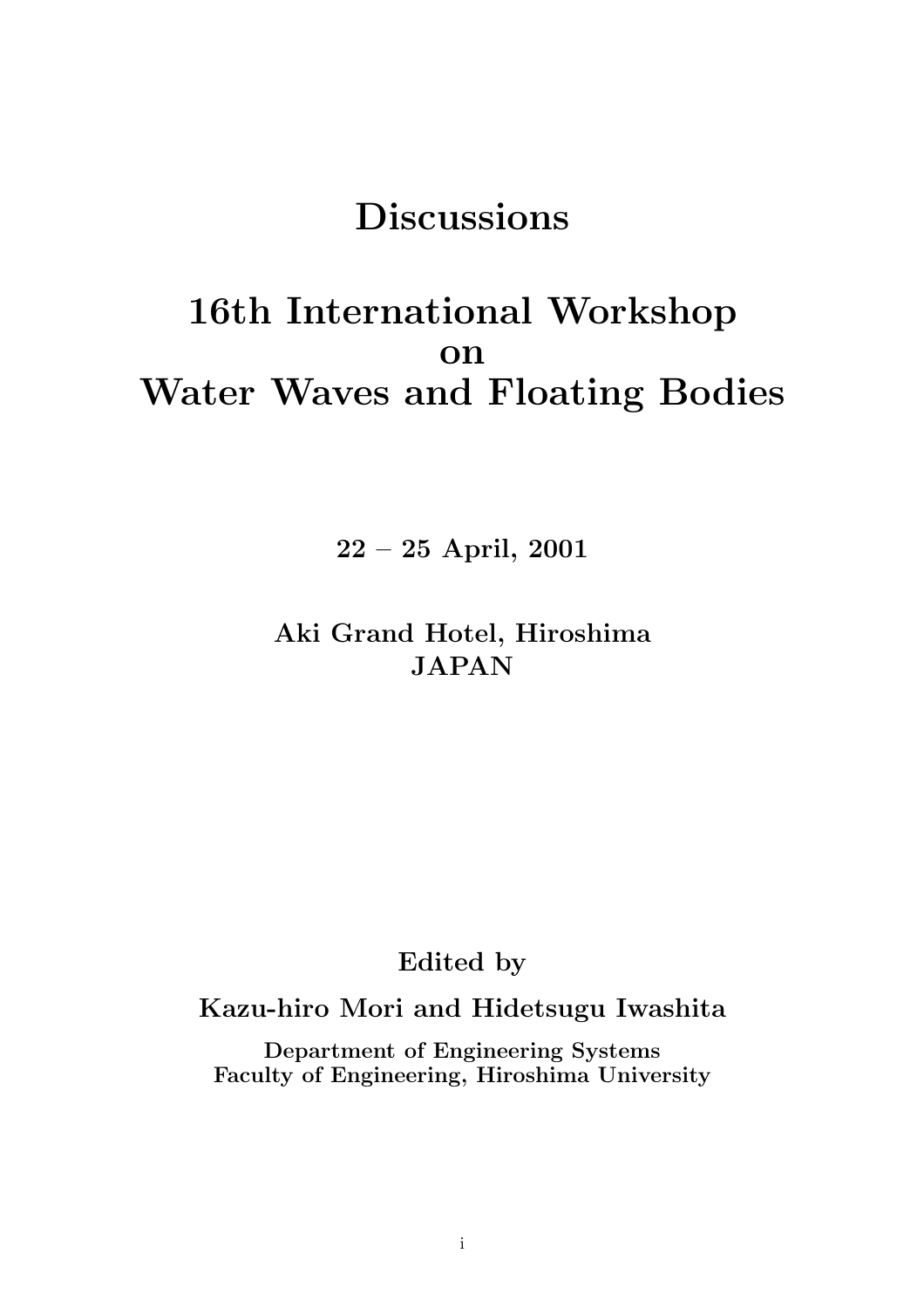#### **Organization:**

The 16th International Workshop on Water Waves and Floating Bodies was organized by the Department of Engineering Systems, Faculty of Engineering, Hiroshima University. The workshop was held at Aki Grand Hotel, Hiroshima, JAPAN from the 22nd to the 25th April, 2001.

#### **Sponsors:**

The 16th International Workshop on Water Waves and Floating Bodies was sponsored by The Office of Naval Research International Field Office and Electric Technology Research Foundation of Chugoku. The organizing committee cordially appreciate their financial supports.

ISBN 4-9900892-1-9

#### Copyright  $\odot$  2001 by Kazu-hiro Mori

All rights reserved. No part of the material protected by this copyright notice may be reproduced or utilized in any form or by any means, electronic or mechanical, including photocopying, recording or by any information storage and retrieval system, without permission from the publisher.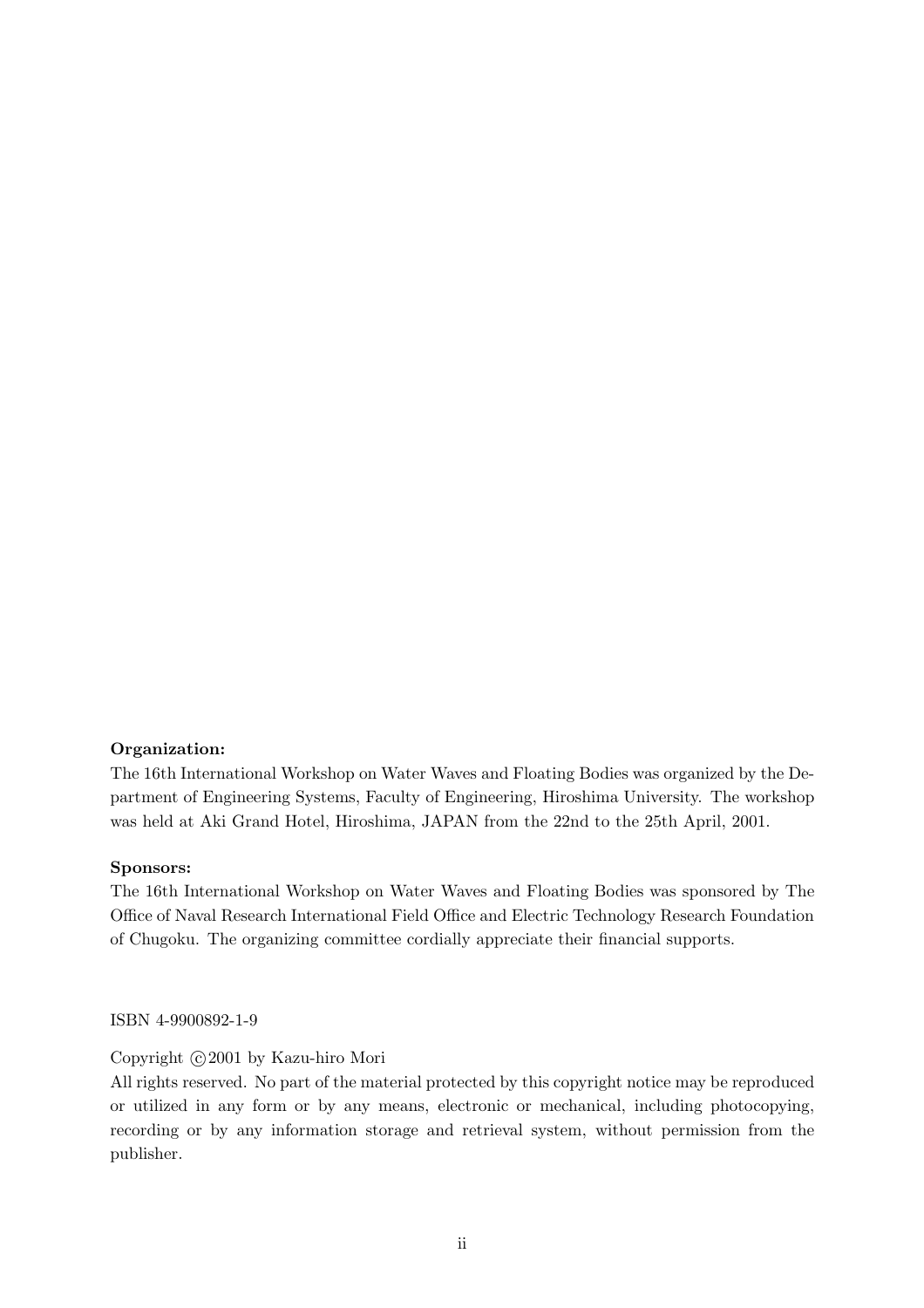#### **PREFACE**

The 16th International Workshop on Water Waves and Floating Bodies (IWWWFB) was held at Aki Grand Hotel in Hiroshima, Japan from 22nd to 25th of April, 2001. The Workshop was organized by the Department of Engineering Systems, Faculty of Engineering, Hiroshima University

Office of Naval Resaerch International Field Office, Electric Technology Research Foundation of Chugoku and Hiroshima University provided additional financial support for the workshop. We are most grateful for their support, without which the workshop would not have been possible.

As usual the papers were selected on the basis of extended abstracts. A total of 47 abstracts were selected to be presented at the workshop. The selection committee consisted of Professor Kazu-hiro Mori from Hiroshima University and the two previous organizers; Professor Robert Beck from the University of Michigan and Professor Touvia Miloh from University of Tel-Aviv.

The extended abstracts were published in the Proceedings distributed at the conference. This volume is the second volume of the wrokshop where all the written discussions to the technical presentations are given together with the replies by the authors. It is expected to have further understanding of the presented papers among those who are interested in. The discussions are listed in the alphabetical order of the first author so as the first volume.

In addition this volume also contains the final program of the workshop and the names and addresses of all the participants. Thank you for your participation.

> Kazu-hiro Mori and Hidetsugu Iwashita July 2001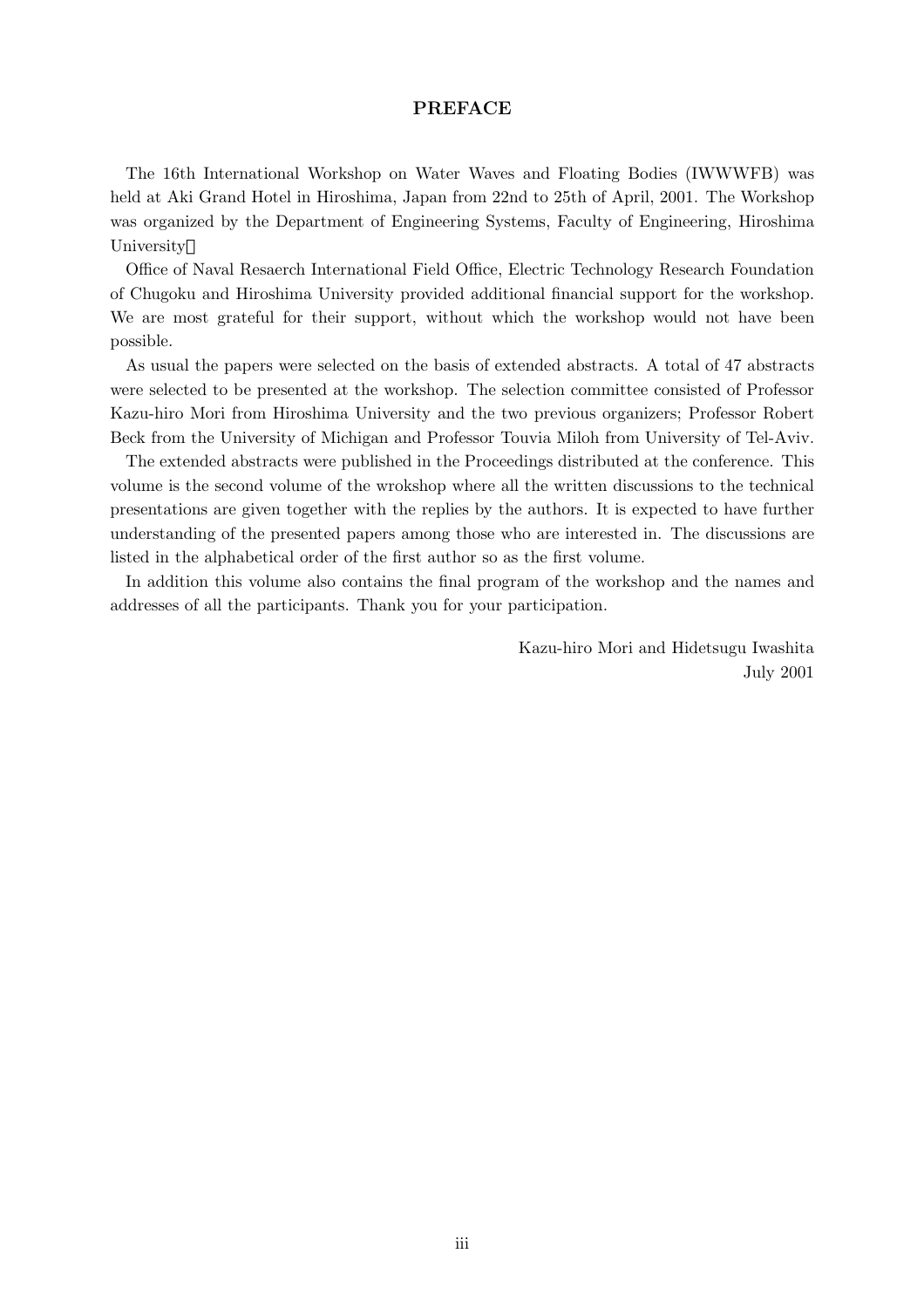#### **CONTENTS**

| Bao, W. and Kinoshita, T.<br>Wave-Drift Added Mass of Bodies with Slow Drift Motions                                                                                                                                       |
|----------------------------------------------------------------------------------------------------------------------------------------------------------------------------------------------------------------------------|
| Bertram, V., Pereira, R. and Landrini, M.<br>An Enhanced Nonlinear Strip Method for Seakeeping Analysis                                                                                                                    |
| Campana, E. F. and Iafrati, A.<br>Unsteady Free Surface Waves by Domain Decomposition Approach                                                                                                                             |
| Chaplin, J.<br>The Bow Wave of a Vertical Surface-Piercing Circular Cylinder in a Steady Current<br>$Discusser(s): J. N. Newman, J. Grue, L. J. Doctors  \ldots \ldots \ldots \ldots \ldots \ldots \ldots \ldots \ldots 5$ |
| Chen, X.-B. and Zhao, R.<br>Steady Free-Surface Flow in Water of Finite Depth                                                                                                                                              |
| Chen, X.-N and Sharma, S. D.<br>Ship Entry into a Lock                                                                                                                                                                     |
| Clamond, D. and Grue, J.<br>On a Fast Method for Simulations of Steep Water Waves                                                                                                                                          |
| Clément, A. H. and Pianet, G.<br>Numerical Measurements of the Index of Wave Refraction<br>through a Group of Vertical Cylinders                                                                                           |
| Doctors, L. J. and Day, A. H.<br>The Generation and Decay of Waves behind High-Speed Vessels                                                                                                                               |
| Ferrant, P. and Touze D. L.<br>Simulation of Sloshing Waves in a 3D Tank Based on a Psedo-Spectral Method                                                                                                                  |
| Greco, M., Faltinsen, O. M. and Landrini, M.<br>Green Water Loading on a Deck Structure                                                                                                                                    |
| Gueret, R. and Hermans, A. J.<br>Air Cushion under Floating Offshore Structure                                                                                                                                             |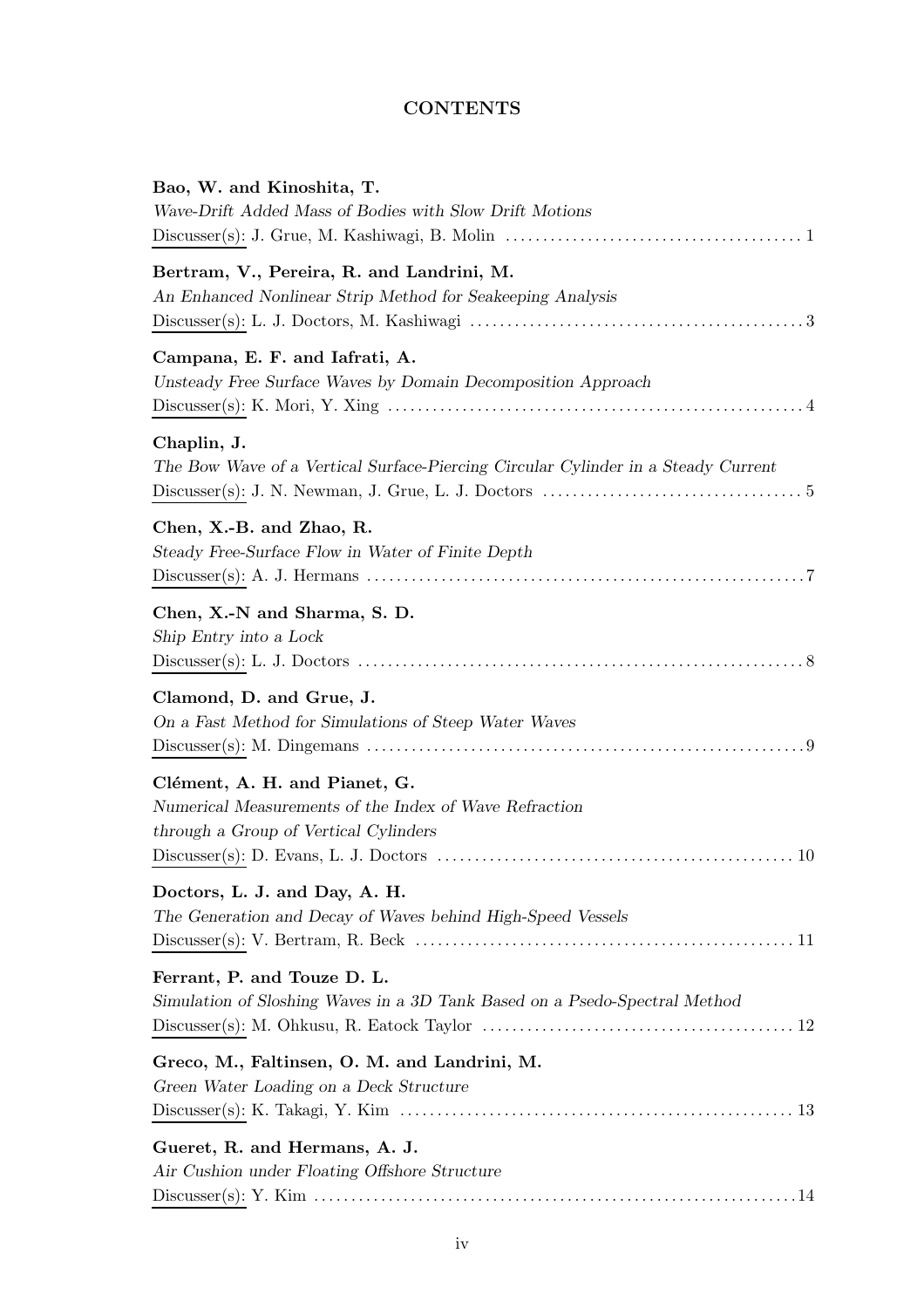| Henn, R., Sharma, S. D. and Jiang, T.<br>Influence of Canal Topography on Ship Waves in Shallow Water                                                                                                                                         |
|-----------------------------------------------------------------------------------------------------------------------------------------------------------------------------------------------------------------------------------------------|
|                                                                                                                                                                                                                                               |
| Hermans, A. J.<br>Geometrical-Optics for the Deflection of a Very Large Floating Flexible Platform                                                                                                                                            |
| Iafrati, A. and Korobkin, A. A.<br>Starting Flow Generated by a Floating Wedge Impact                                                                                                                                                         |
| Iwashita, H.<br>Side Wall Effects of a Towing Tank on Measured Unsteady Waves<br>in Low Frequency Range                                                                                                                                       |
| Kanoria, M. and Mandal, B. N.<br>Water Wave Scattering by Inclined Barrier Submerged in Finite Depth Water<br>Discusser(s): R. W. Yeung, D. Evans, M. Takaki, T. Khabakhpasheva, J. Grue  20                                                  |
| Kashiwagi, M.<br>Second-Order Steady Forces on Multiple Cylinders in a Rectangular Periodic Array                                                                                                                                             |
| Khabakhpasheva, T. I. and Korobkin, A. A.<br>Reduction of Hydroelastic Response of Floating Platform in Waves                                                                                                                                 |
| Kim, J. W., Ma, J. and Webster, W. C.<br>Hydroelastic Analysis of a Floating Runway<br>with Inhomogeneous Structural Properties<br>Discusser(s): D. Evans, K. Takagi, M. W. Dingemans $\dots\dots\dots\dots\dots\dots\dots\dots\dots\dots 25$ |
| Kim, Y.<br>Coupled Analysis of Ship Motions and Sloshing Flows                                                                                                                                                                                |
| Klopman, G. and Dingemans, M. W.<br>Wave Interactions in the Coastal Zone                                                                                                                                                                     |
| Landrini, M., Colagrossi, A. and Tulin, M. P.<br>Breaking Bow and Stern Waves: Numerical Simulations                                                                                                                                          |
| Lee, C.-H. and Newman, J. N.<br>Solution of Radiation Problems with Exact Geometry                                                                                                                                                            |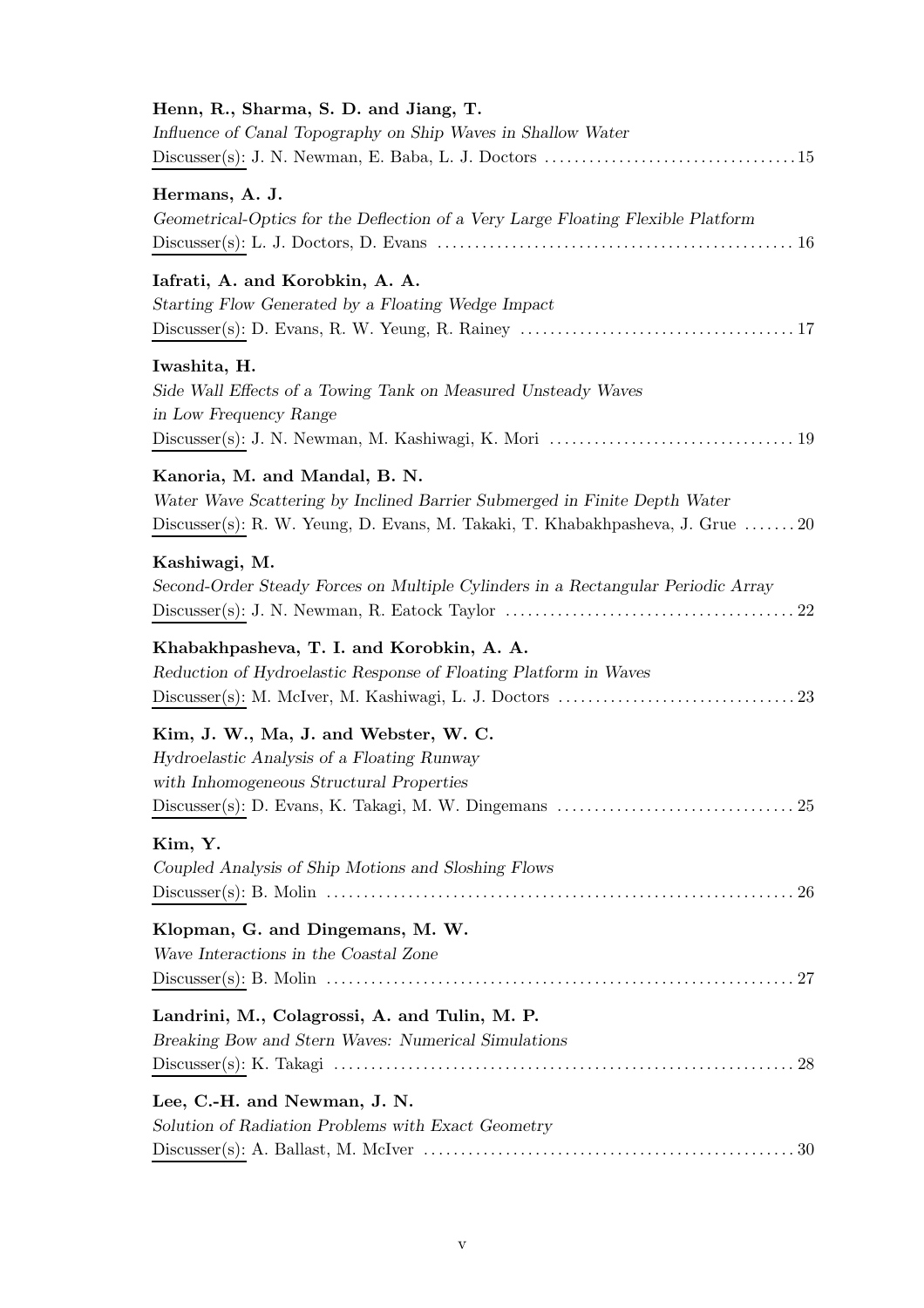| McIver, M. and Porter, R.<br>Trapping of Waves by a Submerged Elliptical Torus                                                     |
|------------------------------------------------------------------------------------------------------------------------------------|
| McIver, P. and Newman, J. N.<br>Non-Axisymmetric Trapping Structures<br>in the Three-Dimensional Water-Wave Problem                |
| Meylan, M. H.<br>Spectral Solution of Time-Dependent Shallow Water Hydroelasticity                                                 |
| Ohkusu, M.<br>Waves Generated by Ship Motions                                                                                      |
| Qiu, W. and Hsiung, C. C.<br>A Panel-Free Method for the Time-Domain Radiation Problem                                             |
| Rainey, R. C. T.<br>The Pelamis Wave Energy Converter:<br>It May be Jolly Good in Practice, But Will It Work in Theory?            |
| Rognebakke, O. F. and Faltinsen, O. M.<br>Effect of Sloshing on Ship Motions                                                       |
| Scragg, C. A.<br>Extension of the Havelock / Dawson Method<br>to Include Nonlinear Free-Surface Boundary Conditions                |
| Shipway, B. J. and Evans, D. V.<br>A New Type of Trapped Mode and Its Relevance to the Forces<br>on Parallel Arrays of Breakwaters |
| Takagi, K.<br>Parabolic Approximation of the Hydro-Elastic Behavior<br>of a Very Large Floating Structure in Oblique Waves         |
| Tanizawa, K and Minami, M.<br>Development of a 3D-NWT for Simulation of Running Ship Motions in Waves                              |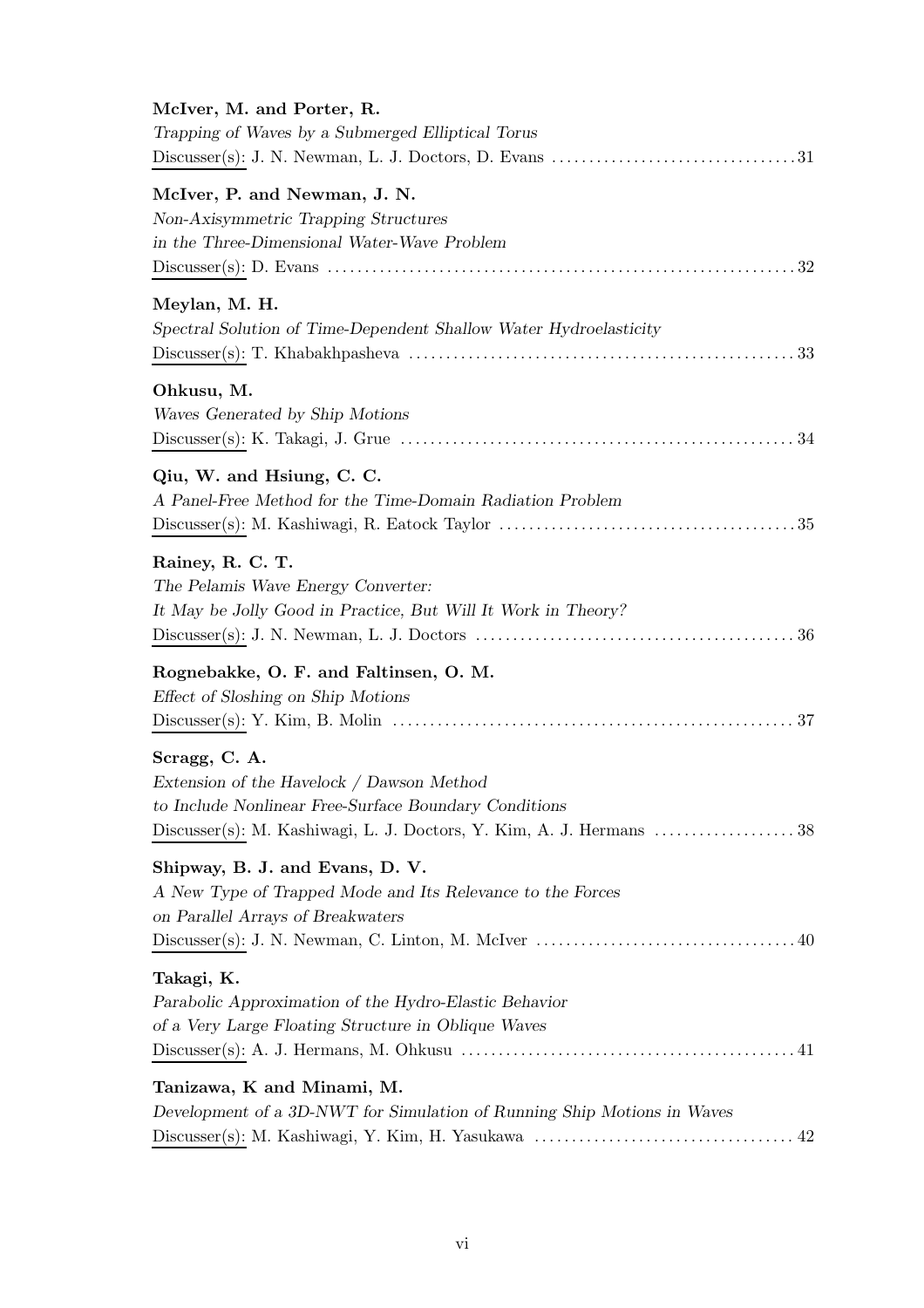| Utsunomiya, T., Watanabe, E. and Nishimura, N.                                                                                         |
|----------------------------------------------------------------------------------------------------------------------------------------|
| Fast Multipole Method for Hydrodynamic Analysis                                                                                        |
| of Very Large Floating Structures                                                                                                      |
|                                                                                                                                        |
| Wu, G. X. and Eatock Taylor, R.                                                                                                        |
| The Coupled Finite Element and Boundary Element Analysis                                                                               |
| of Nonlinear Interactions between Waves and Bodies                                                                                     |
|                                                                                                                                        |
| Xing, Y., Hadzic, I., Muzaferija, S. and Peric, M.                                                                                     |
| CFD Simulation of Flow-Induced Floating-Body Motions                                                                                   |
|                                                                                                                                        |
| Yasukawa, H.                                                                                                                           |
| Unsteady Wash Generated by a High Speed Vessel                                                                                         |
|                                                                                                                                        |
| Zhao, C. and Zou, Z.                                                                                                                   |
| Computation of Waves Generated by a Ship                                                                                               |
| Using an NS Solver Based on B-Spline Solid                                                                                             |
| $\text{Discusser(s): G.~Klopman} \text{  } \dots \text{  } \dots \text{  } \dots \text{  } \dots \text{  } \dots \text{  } \text{ 50}$ |
| Zhu, R. and Saito, K.                                                                                                                  |
| Fluid Motions in a Tank with Internal Structure                                                                                        |
|                                                                                                                                        |
|                                                                                                                                        |
|                                                                                                                                        |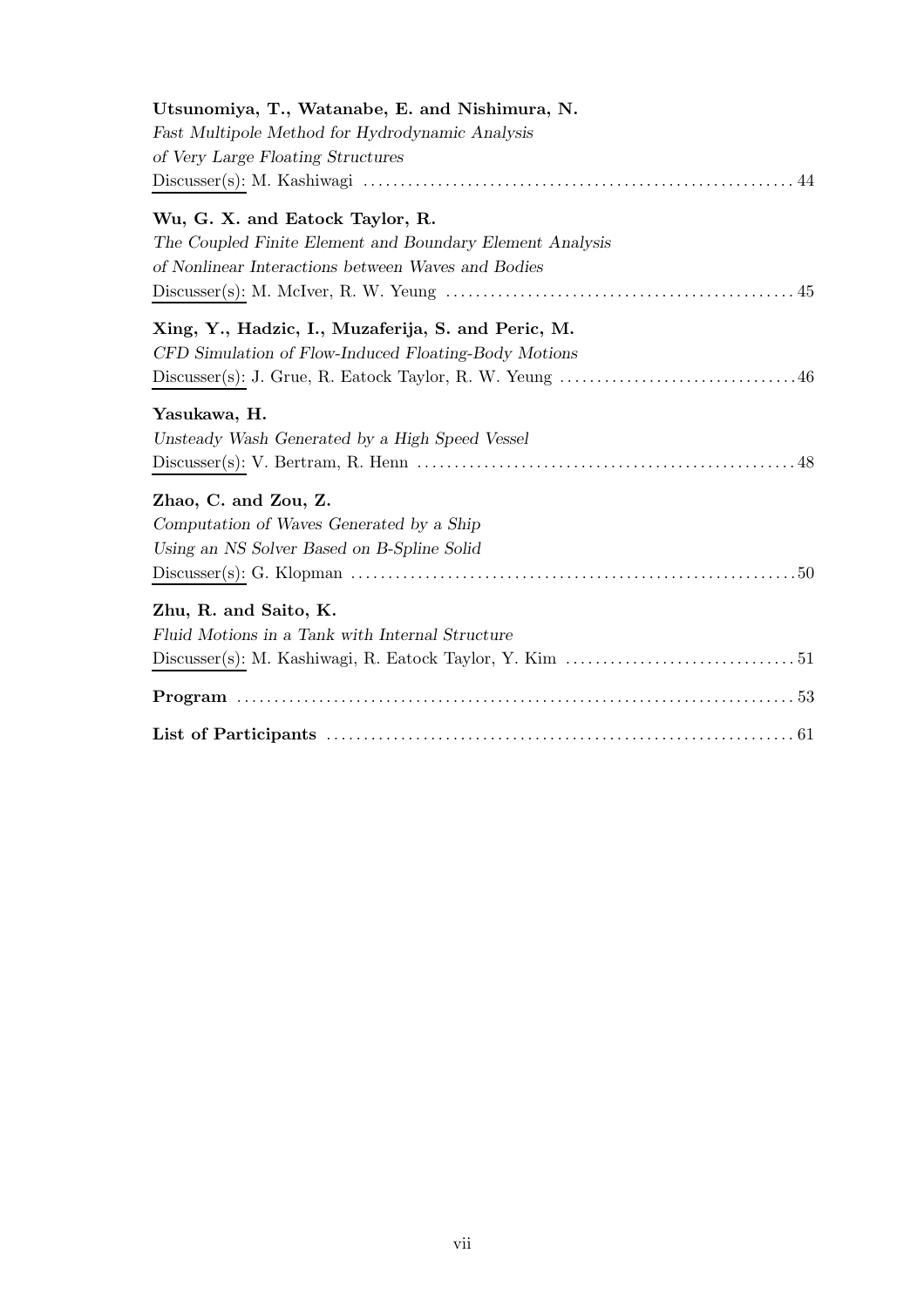## **Wave-Drift Added Mass of Bodies with Slow Drift Motions**

Bao, W. and Kinoshita, T.

**Discusser:** J. Grue

### **Questions/Comments:**

A changed added mass due to the effect of incoming waves may be visible in experiments in the form of a changed resonance frequency of a moored system. In your case the added mass, and thereby the resonance frequency, changes according to the wave amplitude squared. Have this effect been observed in experiments?

### **Author's Reply:**

We agree that a change in added mass will change the resonance frequency and it may be observed in the experiments. We are afraid that we did not make the measurement on the resonance frequency. Only the increase of added mass is observed in our previous experiments of forced oscillation. It is a good idea to include the observation on the resonance frequency in our future experiments.

### **Discusser:** M. Kashiwagi

### **Questions/Comments:**

How should we compute the motion by taking account of the wave-drift added mass? Because the wave-drift added mass is a function of the incident-wave frequency as well, the wave-drift added mass must be treated as a sort of the diffraction force to be considered as the right-hand side of the motion equations.

#### **Author's Reply:**

To compute the motion of floating body, the linear response and the slow drift motion are considered separately. In the linear case, we need not consider the wave-drift added mass since it is a quadratic term in wave amplitude. In the case of slow drift motion, the wave-drift added mass takes account of the component in the quadratic forces that is proportional to the acceleration of the motion. Although it is a function of the incident wave frequency, it can be moved to the left-hand side of the motion equation just like the way of wave-drift damping.

#### **Discusser:** B. Molin

#### **Questions/Comments:**

It seems to me that decay tests performed on semi-submersible platforms in waves yield a much larger change in added mass than what you obtain for a single cylinder. (I believe that you have reported such experiments in earlier papers). Is this due to interactions between the columns, as accounted for by potential flow theory, or are viscous effects at hand (flow separation around the columns)?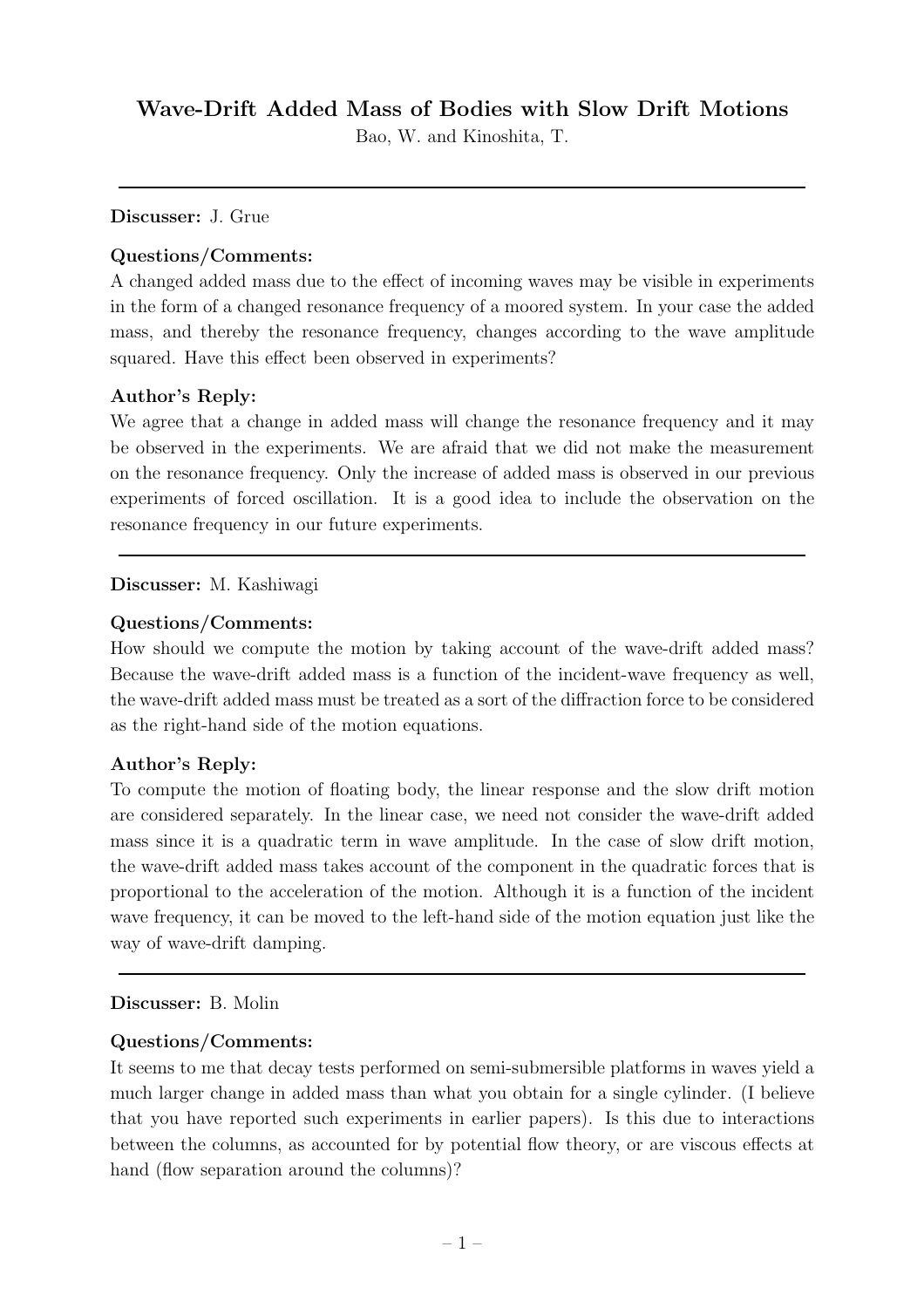### **Author's Reply:**

We agree that both interaction among cylinders and viscous effects may contribute to the significant increase of added mass when measured in waves. We are going to make another experiment in the near future to check their contributions.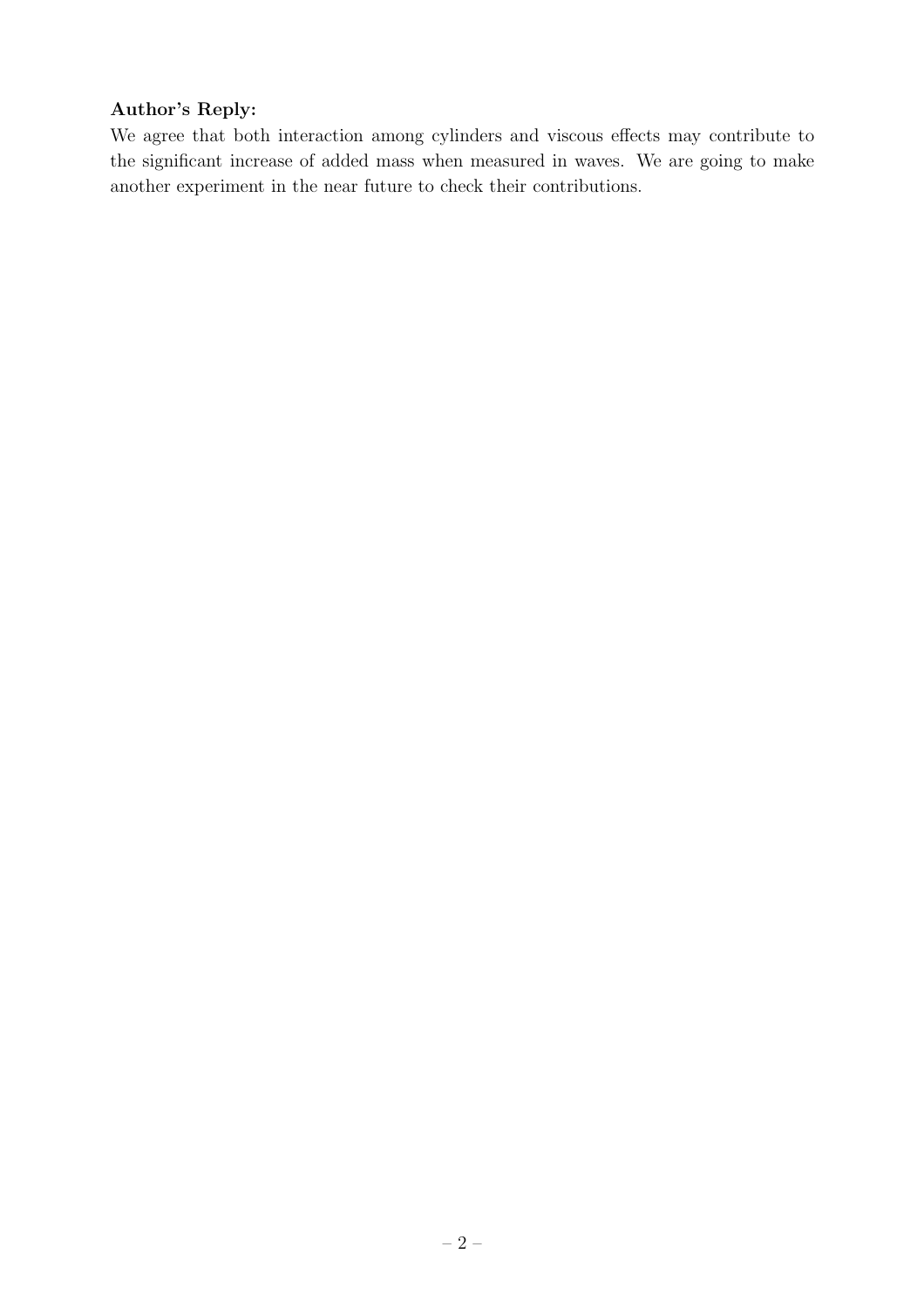## **An Enhanced Nonlinear Strip Method for Seakeeping Analysis**

Bertram, V., Pereira, R. and Landrini, M.

#### **Discusser:** L. J. Doctors

#### **Questions/Comments:**

Could you please clarify the method of nondimensionalizing the results for the added mass and damping in the plots? For example,the sectional added mass has units of mass per unit length. Hence, the symbol "m" cannot actually be the ship mass. Presumably, it is the sectional mass, instead.

#### **Author's Reply:**

The symbol m indeed is the ship mass. The added mass is that of the ship section, i.e. the integral of the sectional mass (per length) over one strip.

#### **Discusser:** M. Kashiwagi

#### **Questions/Comments:**

How are you treating the surge mode in the enhanced nonlinear strip method?

#### **Author's Reply:**

We use the hydrodynamic coefficients from the 3-d GFM and in addition have a correction considering the resistance characteristicsof the shipand the propeller characteristics. This correction is the same as previously described for my 3-d Rankine singularity method.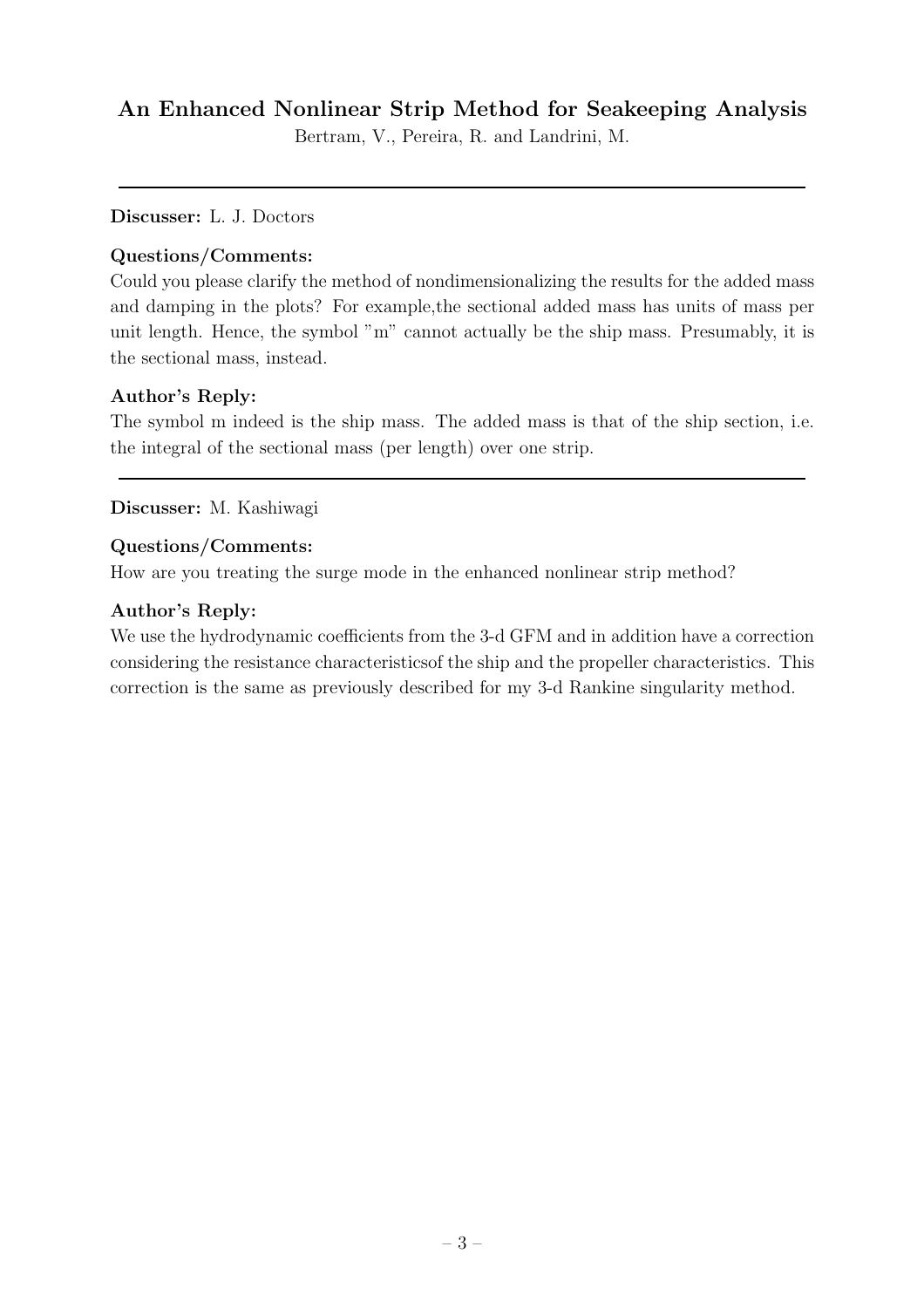## Unsteady Free Surface Waves by Domain Decomposition **Approach**

Campana, E. F., Iafrati, A.

#### **Discusser:** K. Mori

#### **Questions/Comments:**

The results you showed are very interesting. We are very much interested in the unsteadiess of the surface. May I ask about the unsteady phenomena of the free surface of the spilling case; was the surface fluctuating when the layer apperaed? How was the vertical velocity component?

### **Author's Reply:**

The appearance of free surface instabilities in nearly breaking waves of the type you are mentioning should be probably related to flow transition to turbulence, when such experiments are conducted in water circulating channels.

Since in our numerical simulations the submerged hydrofoil is advancing in calm water, we do not observe any particular flow instability before the beginning of the breaking process. Furthermore, breaking waves simulations have been carried out at Reynolds = 1000 and this would probably prevent the presence of these instabilities in any case.

**Discusser:** Y. Xing

### **Questions/Comments:**

As you've showed in your presentation the results from fine and coarse grids, they look rather different, have you ever tried a 3rd grid to estimate the errors?

#### **Author's Reply:**

The results you have seen are very recent. Of course, calculations on more refined grids have been planned aimed to verify the convergence of the solution.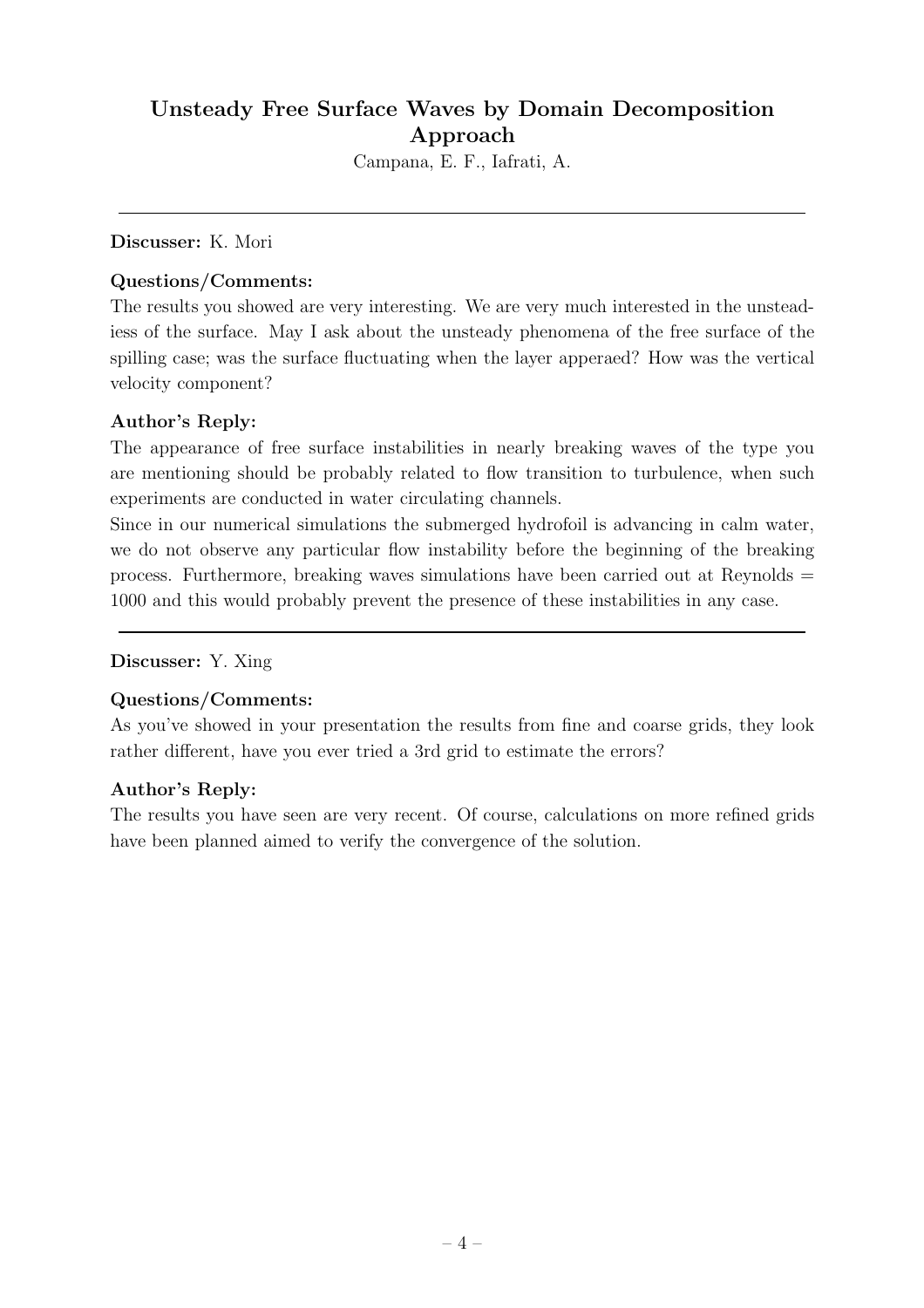## **The Bow Wave of a Vertical Surface-Piercing Circular Cylinder in a Steady Current**

Chaplin, J.

#### **Discusser:** J. N. Newman

#### **Questions/Comments:**

You must have a vertical line of dipoles inside the cylinder to represent the flow past it, in addition to the images of the sources above the free surface?

#### **Author's Reply:**

Yes, I forgot to mention that. The total potential consists of the sum of components due to (a) the doublet on the axis of the cylinder, (b) a uniform stream, (c) sources distributed over the free surface, and (d) the image systems of these sources.

#### **Discusser:** J. Grue

#### **Questions/Comments:**

The results you show are most interesting. Will there be pronounced differences in experiments with small and large cylinder? Flow separation obviously has quite strong influence on the waves generated by the cylinder. Is is possible to estimate how much flow separation contributes to the wave making and wave resistance?

#### **Author's Reply:**

One has to think of this as a two-parameter problem: Reynolds number and Froude number. Choosing a cylinder diameter d, fixes the ratio  $Re/Fr = \sqrt{q d^3}/\nu$ , and the answer to your question at a given Froude number will depend on this value. For the conditions of my experiment, the total wave making resistance was roughly equivalent to the loading (at large submergence) of a length of cylinder of roughly one diameter.

#### **Discusser:** L. J. Doctors

#### **Questions/Comments:**

I am interested in your definition of the wave resistance. You indicate in the written paper that this was measured experimentally by numerically integrating the pressures recorded over the surface of the cylinder. I think that I would prefer to call this the pressure resistance. Because of the violent viscous effects in this problem, I would imagine that there would be a weaker correlation between pressure resistance and wave resistance than for, say, a thin ship.

#### **Author's Reply:**

I think that at these Reynolds numbers, shear resistance is very small, so all the loading can be considered as pressure resistance. Coming at this problem from bluff body flows, rather than ship hydrodynamics, I simply split the total force into that which would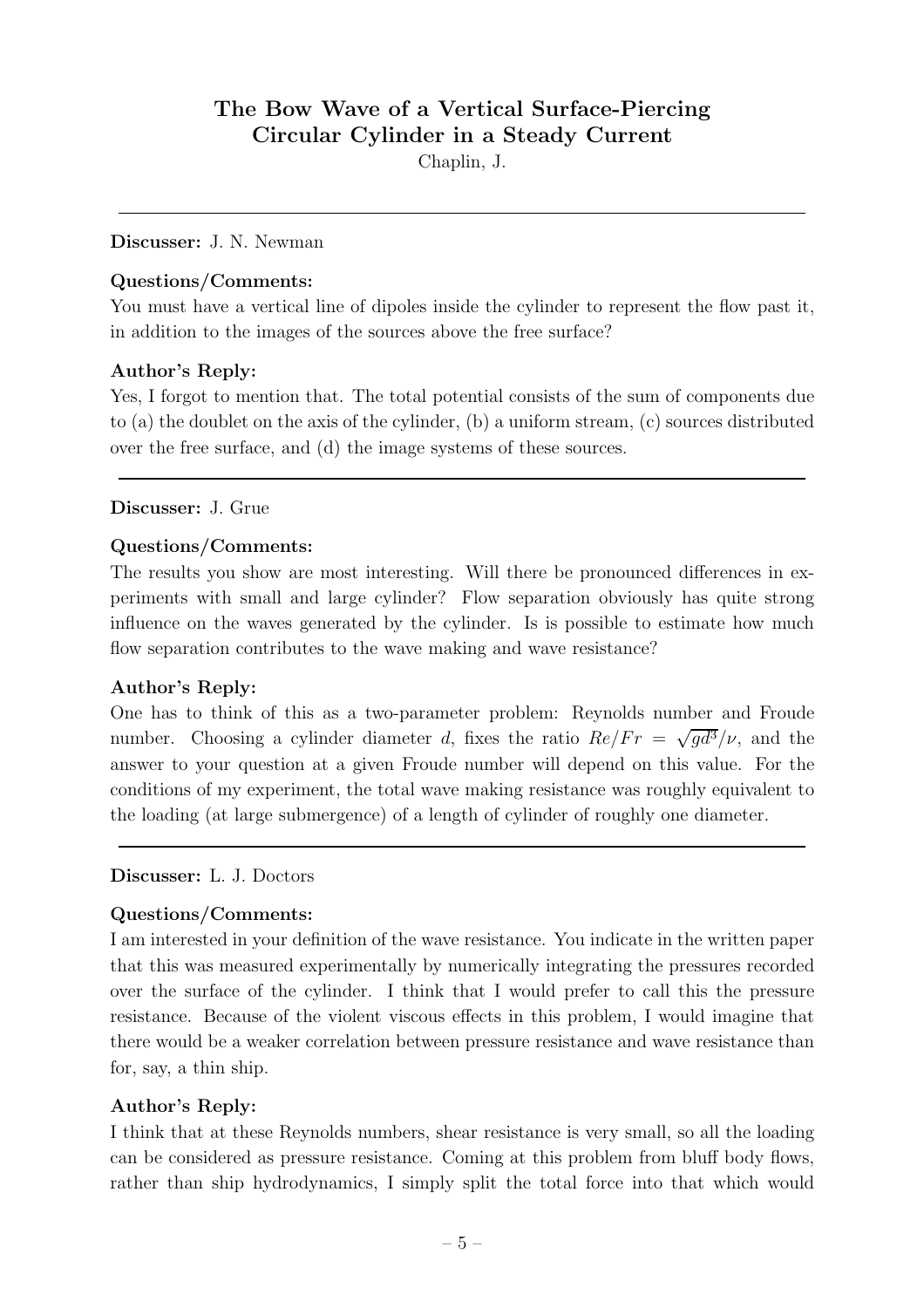occur if the loading per unit length at large submergence extended up to the still water level, and the rest. The latter I called wavemaking resistance, though I realise that other interpretations are possible.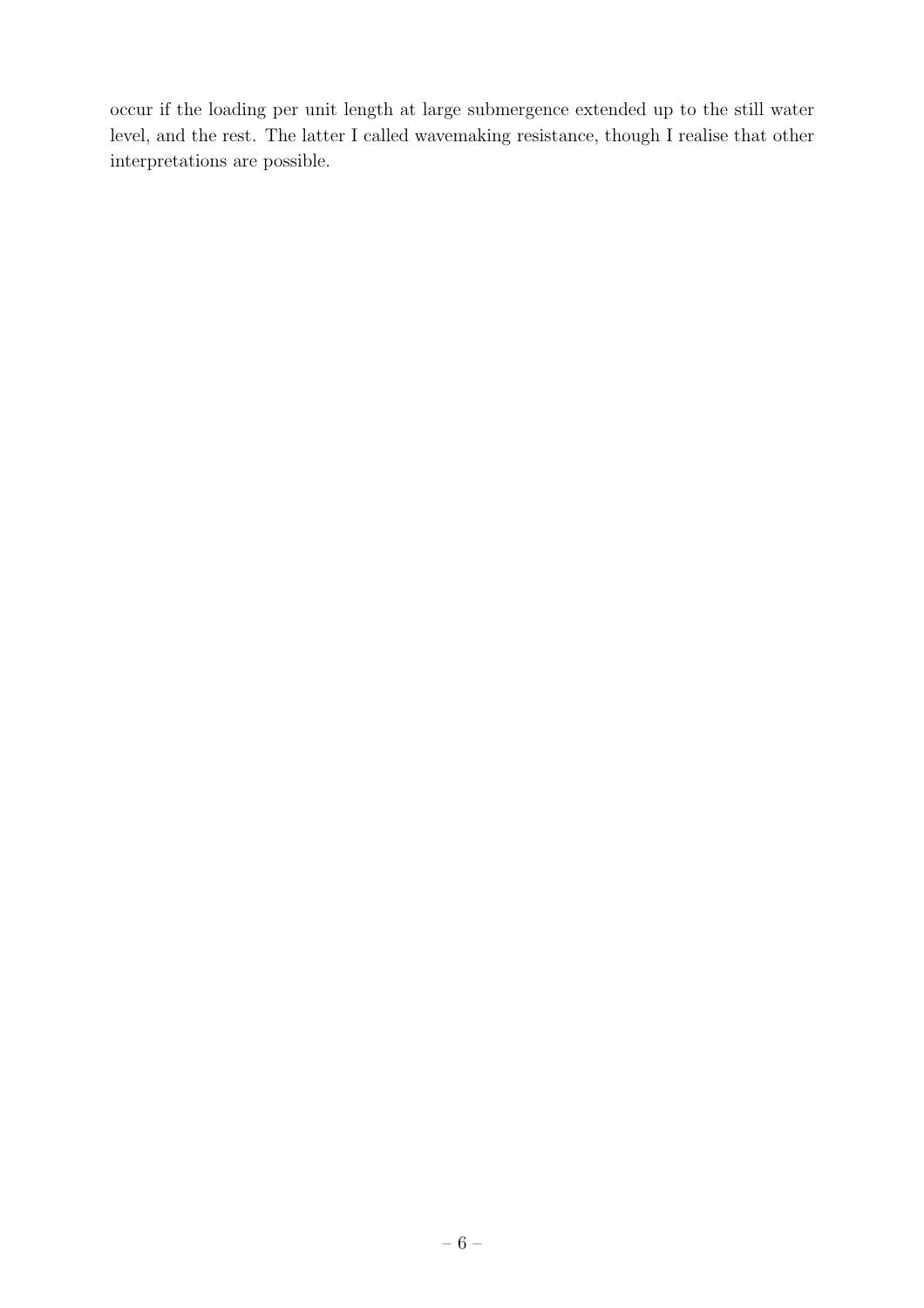## **Steady Free-Surface Flow in Water of Finite Depth**

Chen, X.-B. and Zhao, R.

**Discusser:** A. J. Hermans

#### **Questions/Comments:**

Is it possible to avoid the non-uniform limit by choosing a different form of the integral. You can do so by taking a different way of splitting up the potential. You took an infinite series of sources and image sources to start with. This is not the only way. Are you sure that every schoice leads to an integral contribution with a non-uniform limit ?

### **Author's Reply:**

Unfornately non. Indeed, we may have different ways to split up the potential as a part composed of a finite or infinite series of source and image sources, and an associated part to satisfy the boundary condition at the free surface, such as in Chen & Ngyuen (2000) in which three decompostions were presented. However, the non-uniform behavior (singular for subcritical flow) is present in all three formulations.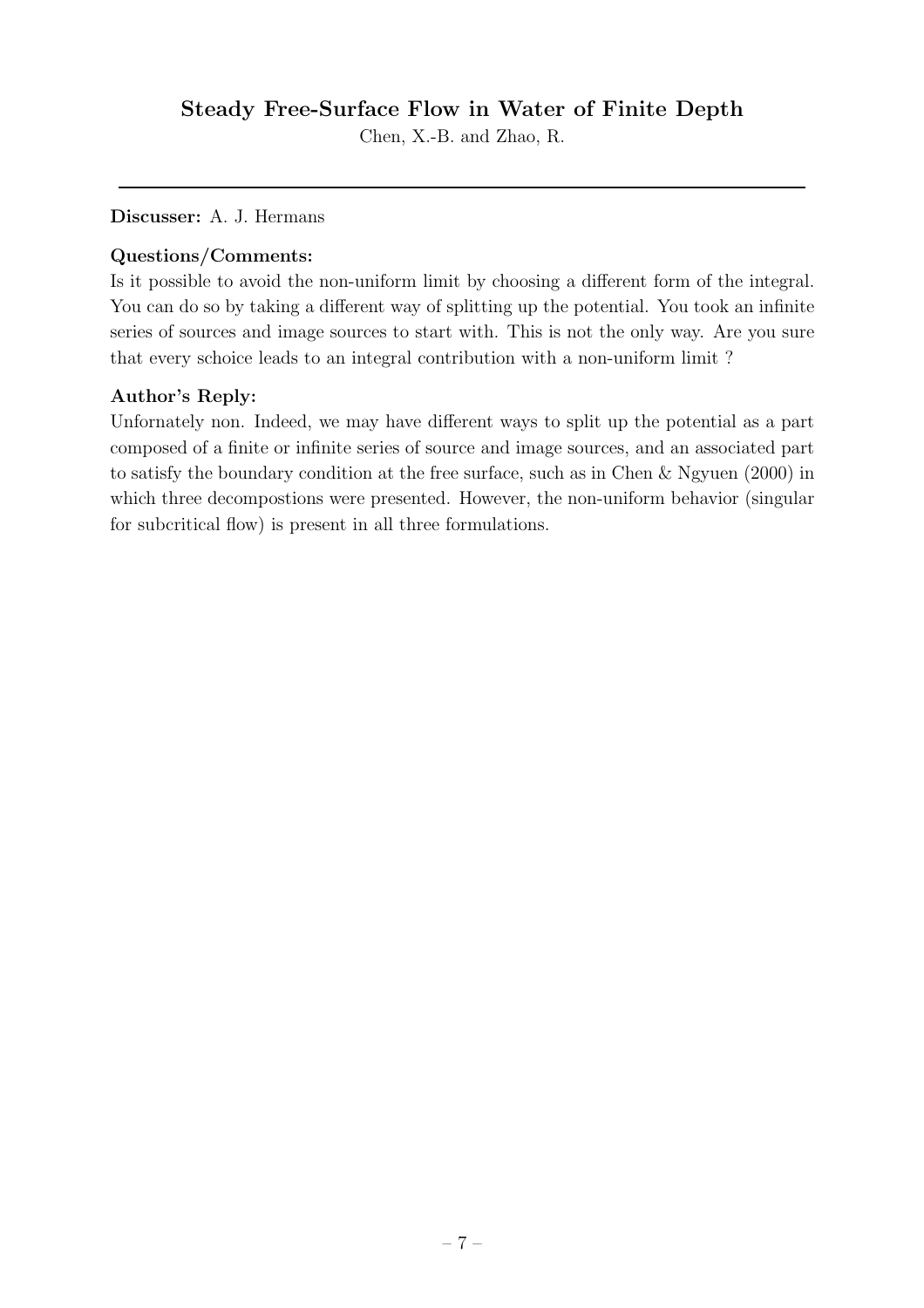## **Ship Entryinto a Lock**

Chen, X.-N., Sharma, S. D.

**Discusser:** L. J. Doctors

#### **Questions/Comments:**

I would like to thank the authors for a most interesting paper. One of the basic assumptions is that the thrust provided by the propeller is assumed to be constant. It would seem that the thrust might vary to some degree during the docking process, because the ship undergoes a substantial variation in speed. Would it be possible to utilize the steady-state propeller thrustcurve, together with the instantantaneous vaue of the average speed of the water past the stern of the vessel, to estimate the thrust; thus, one would be modeling the propeller by a simple quasi-steady process.

#### **Author's Reply:**

Author did not respond.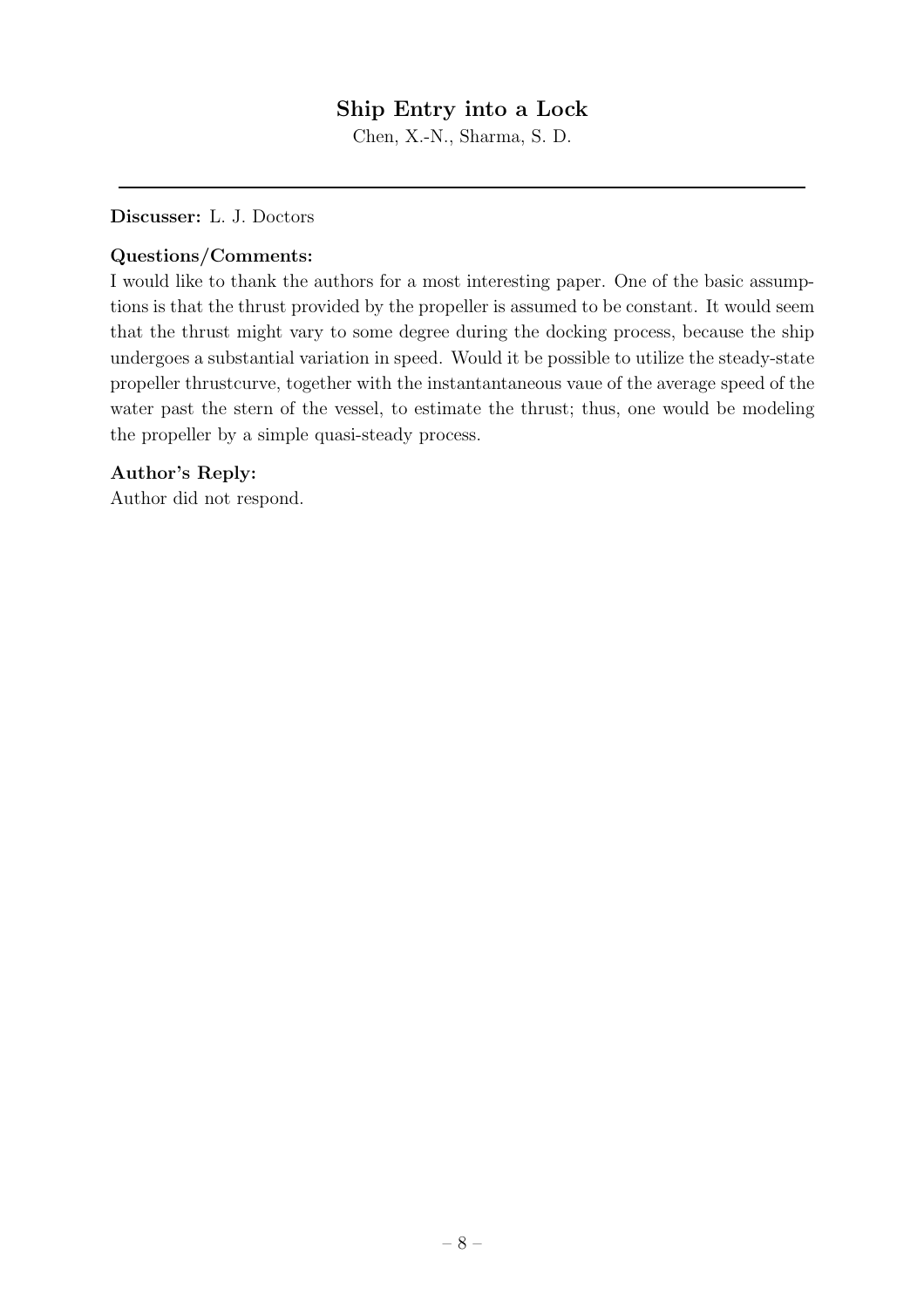## **On a Fast Method for Simulations of Steep Water Waves**

Clamond, D., Grue, J.

**Discusser:** M. Dingemans

### **Questions/Comments:**

I notice that the behaviour of your computed results shows recurrent behaviour of the wave groups. nothing

### **Author's Reply:**

Author did not respond.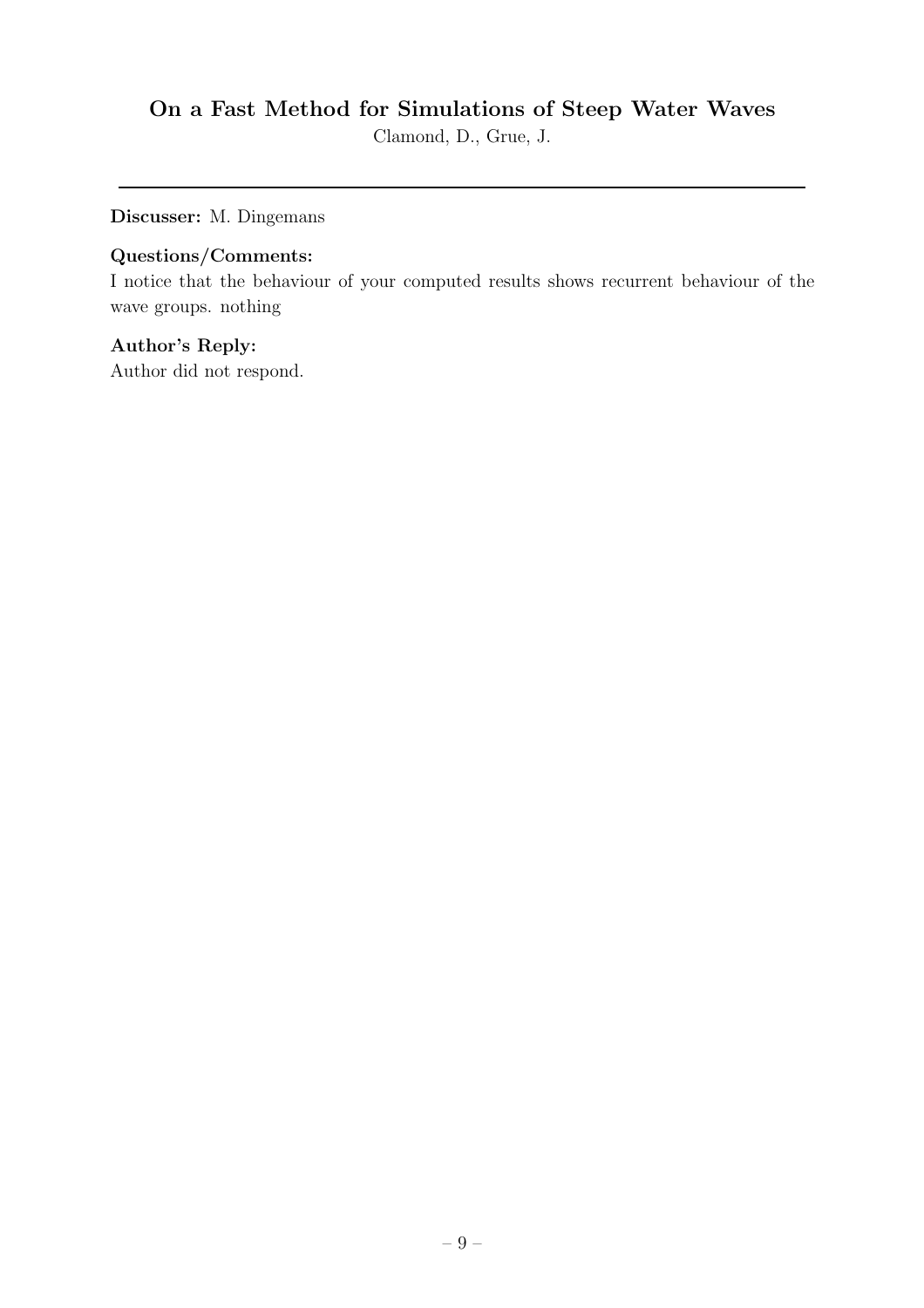## **Numerical Measurements of the Index of Wave Refraction through a Group of Vertical Cylinders**

Clément, A. H. and Pianet, G.

#### **Discusser:** D. Evans

#### **Questions/Comments:**

Have you looked at the scattering problem such as the reflection from the front face of the prism?

### **Author's Reply:**

As you might have seen on my first slide, the interaction of the incident wave train with such a triangular group of cylinders produces a lot of rays all around the group. Some of them are due, indeed, to reflection phenomena on the first interface but also, probably at the second one. Because we where only concern, in this study, by the refraction pnenomenon, we have focus our attention on the angular sector from which refracted waves, and only them, were supposed to emerge, and we disregarded the other propagation directions. We fully agree that reflection phenomena deserves at least the same interest as refraction, but it was left for a future work.

**Discusser:** L. J. Doctors

#### **Questions/Comments:**

What is the definition of the homogeneity factor h?

#### **Author's Reply:**

The homogeneity factor denotes the number of cylinders per unit sea surface.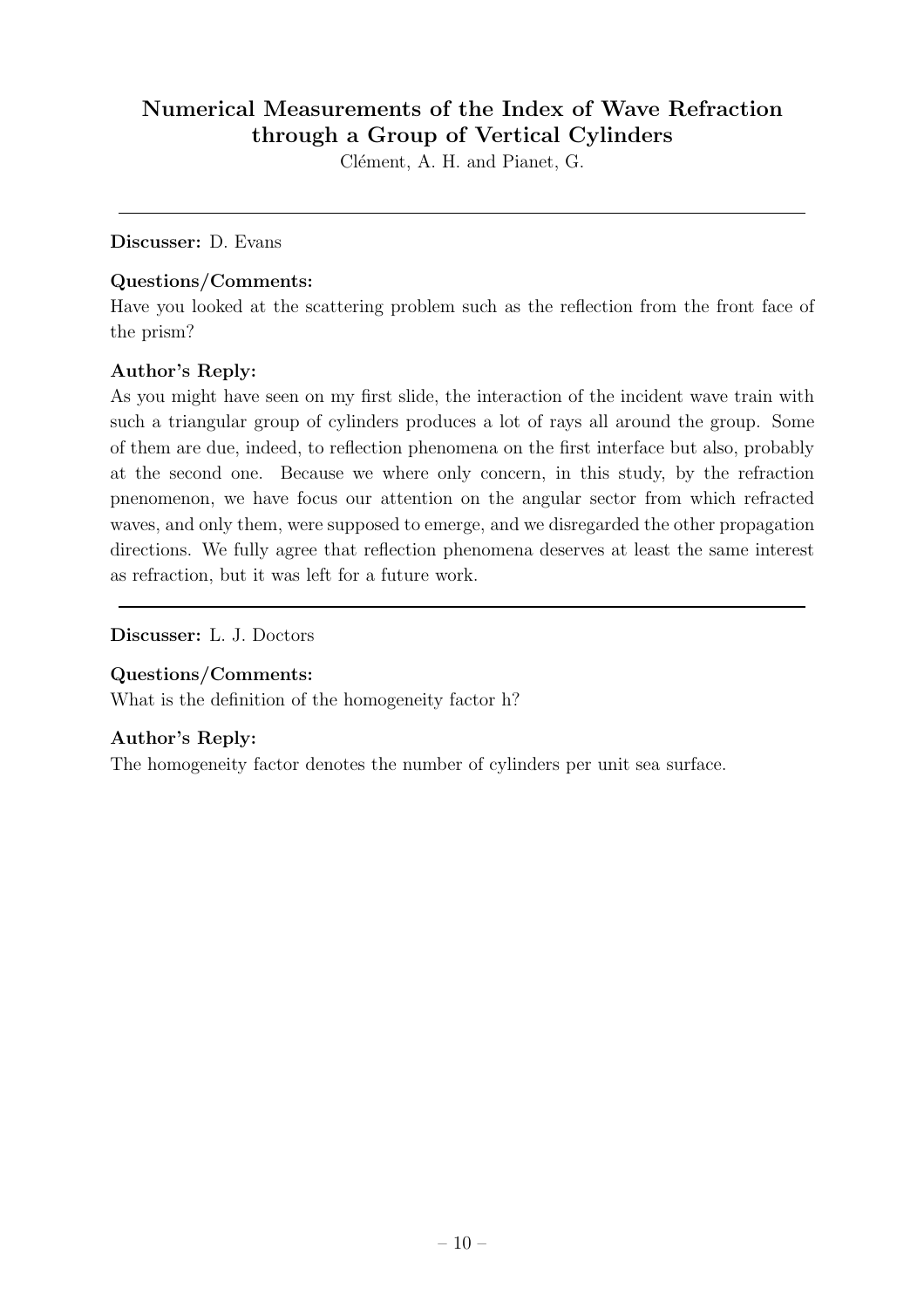## **The Generation and Decayof Waves behind High-Speed Vessels**

Doctors, L. J. and Day, A. H.

**Discusser:** V. Bertram

### **Questions/Comments:**

For the wash study in the Seattle region, an interdisciplinary team of coastalengineers, marine biologists and naval architects came upwith two criteria to be fulfilled. One simply limited the wave height, one was misleadingly described as energy density, but is the energy of one wave length over a width of 1 meter. I myself am not too happy about this criterion. It could be a case of dumb naval architects vs even dumber civil engineers. Or vice versa.

### **Author's Reply:**

Author did not respond.

**Discusser:** R. Beck

#### **Questions/Comments:**

An important reason to study wake wash is to determine the damage to a river bank due to the wave propagation along it. Do you know of any research into the characteristics of ship wave wakes that cause bank erosion?

### **Author's Reply:**

Author did not respond.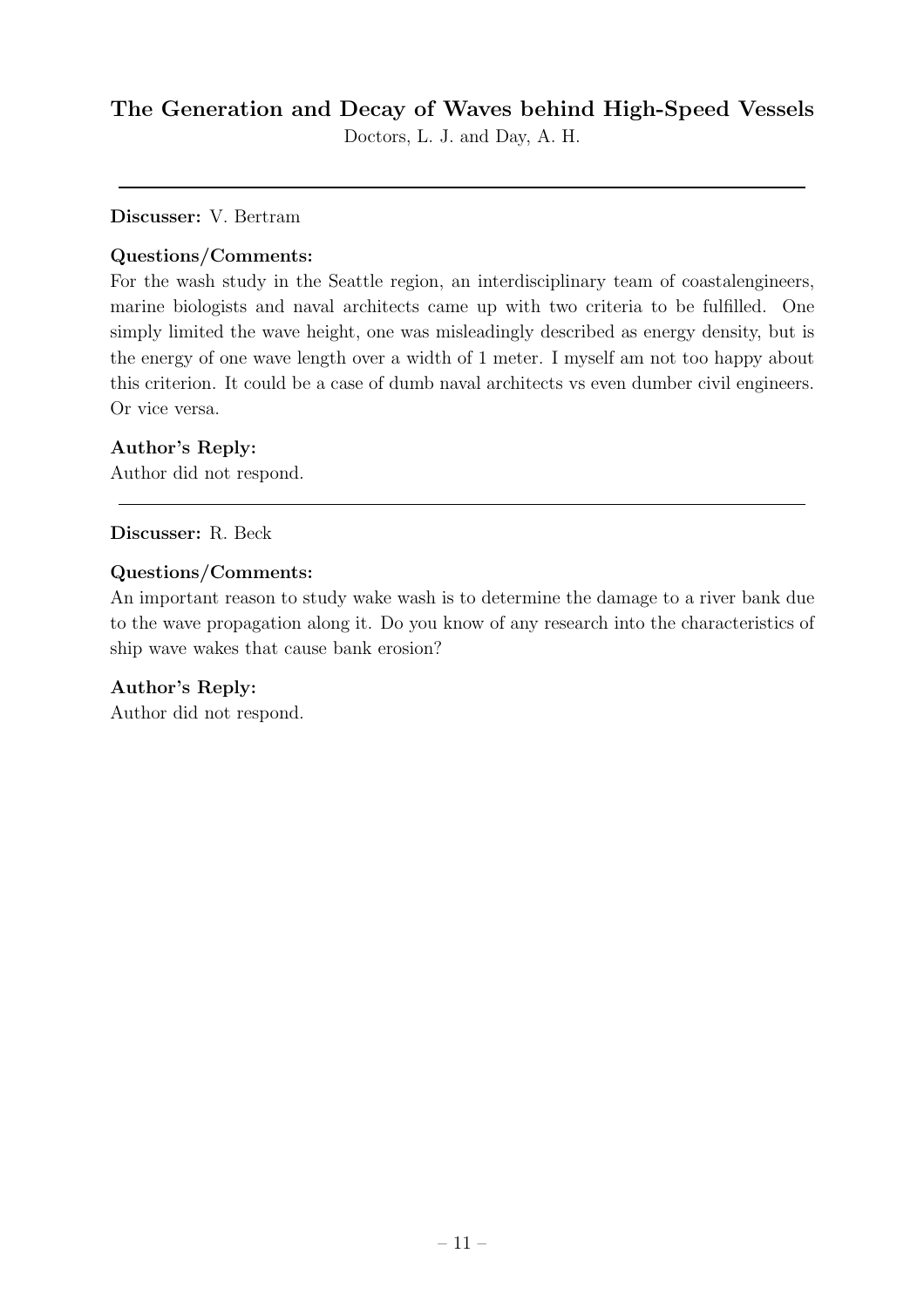## **Simulation of Sloshing Waves in a 3D Tank Based on a Psedo-Spectral Method**

Ferrant, P. and Touze, D. L.

**Discusser:** M. Ohkusu

### **Questions/Comments:**

Is your spectral method able to describe accurately the singular flow behavior at the intersection of the free surface and the wall? I suspect the convergence of the expansion is a problem there.

### **Author's Reply:**

Since the solution is expanded using regular basis functions, I agree that we may observe a local non-spectral convergence if the solution is singular, as it is the case at the intersection of the free surface and a horizontally moving wall. This has not been checked in the present calculations, in which convergence was verified on *global* volume and energy.

### **Discusser:** R. Eatock Taylor

### **Questions/Comments:**

Following Faltinsen's question, asking about use of the eigenfunctions over the mean water depth, I wondered if you had considered use of the sigma transform to map the varying fluid region onto a fixed domain (e.g. a rectangle in 2D). Chern et al. (1999) found that this was quite successful for the fully non-linear problem (albeit using a different choice of spectral functions).

### **Author's Reply:**

The only problem with the use of the linear problem eigenfunctions is that care must be taken with possible overflow when these functions are evaluated at a large distance above z=0. This is not a major concern. The sigma-transform used by Chern *et al* (1999) is another elegant way of solving non linear free surface flows in fixed domains. A major difference is that the sigma transform alters the field equation, which becomes time depending. Consequently, nodes must be distributed in each dimension of the fluid domain, in order to satisfy the boundary conditions and the field equation at each time step. In our method, the field equation (Laplace) is satisfied by each of the basis functions, and the distribution of nodes is restricted to the free surface. Without comparison on a common test case, it is however difficult to determine which of the two methods is the most effective.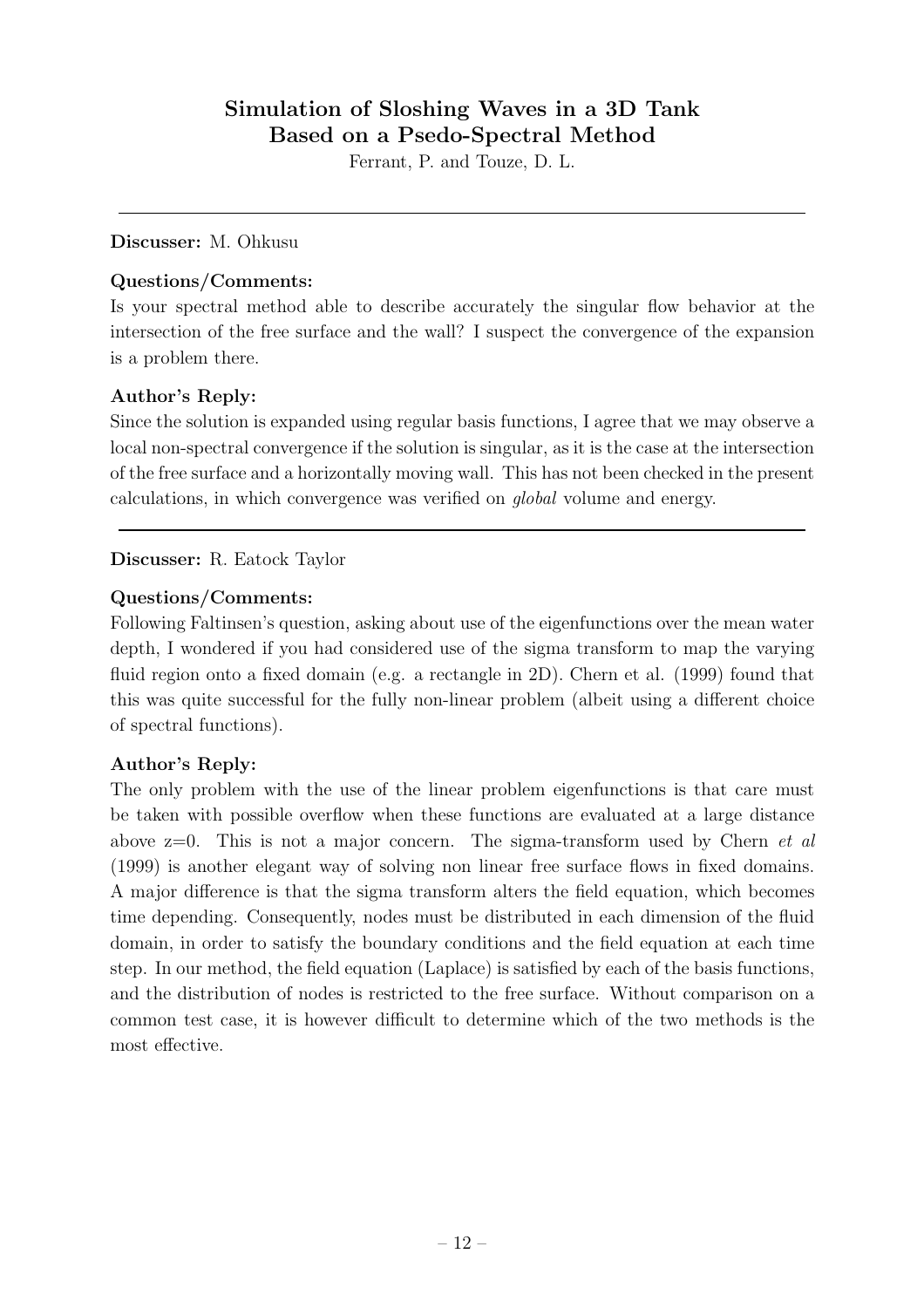## **Green Water Loading on a Deck Structure**

Greco, M., Faltinsen, O. M. and Landrini, M.

**Discusser:** K. Takagi

#### **Questions/Comments:**

The three dimenional effect and forward speed effect play very important roll on the green water problem in the case of general ship. In this aspect, the two dimensional problem may be a special case. Do you have any comment about this?

#### **Author's Reply:**

Present study is for a ship with zero forward motion. The forward speed is surely an important factor but has not been studied, so far. The effect of three-dimensional flow is preliminary discussed in [1], where comparison of two-dimensional simulation with FPSO model tests have been presented. It appeared that three-dimensional effects in the water level become important as the flow propagates along the deck. Less sensitivity to the flow three-dimensionality was shown by the water front velocity.

#### **Discusser:** Y. Kim

#### **Questions/Comments:**

There will be some vertical velocity component of green water flow when the ship bow is in the motion. Do you think that the same model, especially dam-breaking model, can be applied when we include the ship motion ?

#### **Author's Reply:**

The equivalent dam-breaking model has been used only to study in a simplified way the role of hydroelasticity during the water impact with a deck house in the bow area. The other computations, in particular comparing with experimental data, are based on the "exact" simulation of the incoming flow and water shipping. The effects of ship motions have been discussed in [1]. The possibility to use the equivalent dam-breaking model is addressed to [2]. In particular, it is shown that errors with respect to the "exact" simulation can arise because of the approximation in the inflow conditions. The same limit applies in case of a moving deck.

- [1] "Basic Studies of Water on Deck", Proc. 23*rd* Symp. on Naval Hydrod., Val de Reuil, National Academy Press, Washington D.C., 2000.
- [2] Greco, M., Faltinsen, O.M. & Landrini, M., "A Parametric Study of Water on Deck Phenomena", Proc. NAV 2000, Int. Conf. on Ship and Shipping Research, 2000.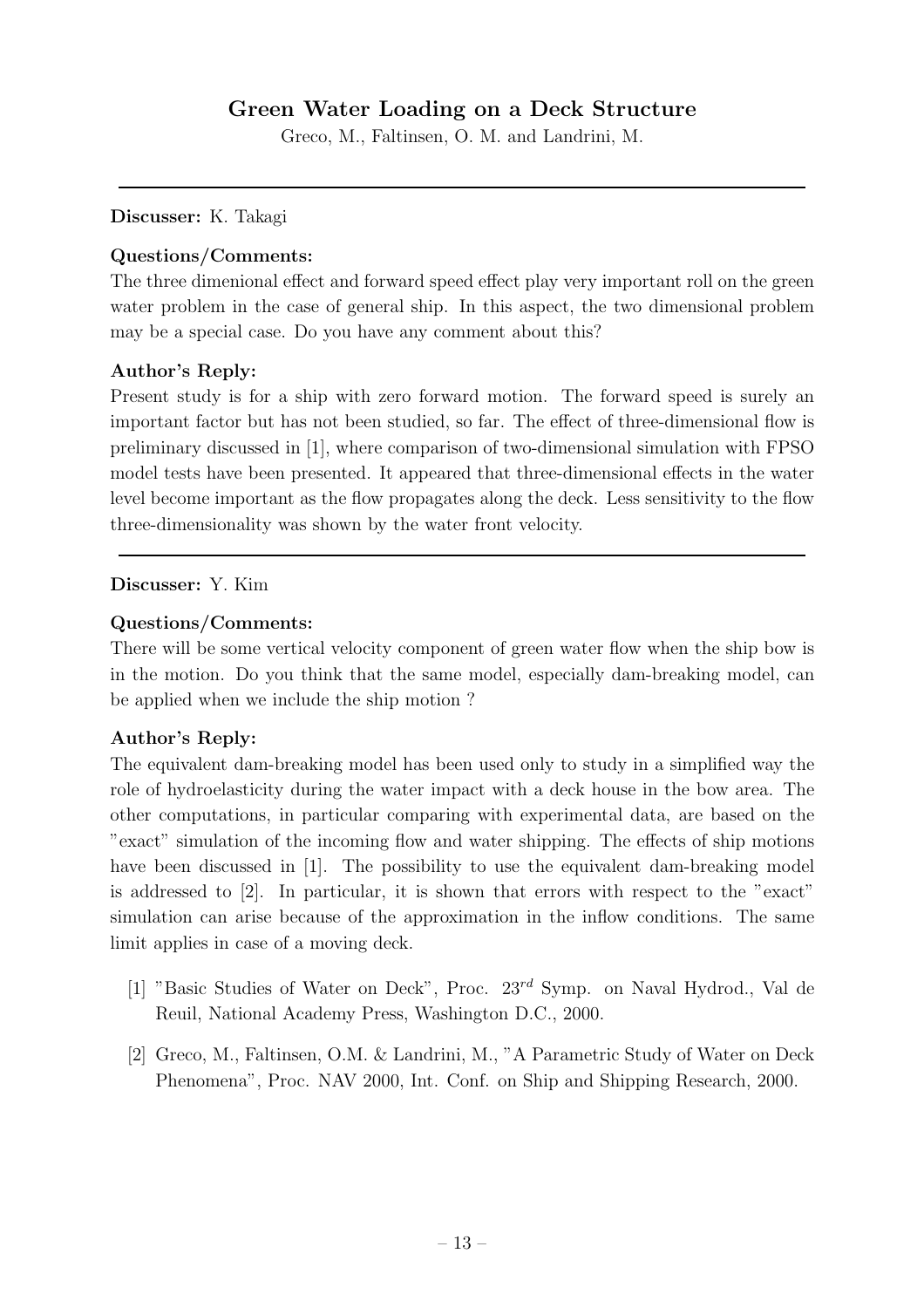## **Air Cushion under Floating Offshore Structure**

Gueret, R. and Hermans, A. J.

**Discusser:** Y. Kim

#### **Questions/Comments:**

I think that there are a few resonance modes of sloshing, air cushion and the body motion. Can you point out each resonance modes in the figures of computational results ?

### **Author's Reply:**

Author did not respond.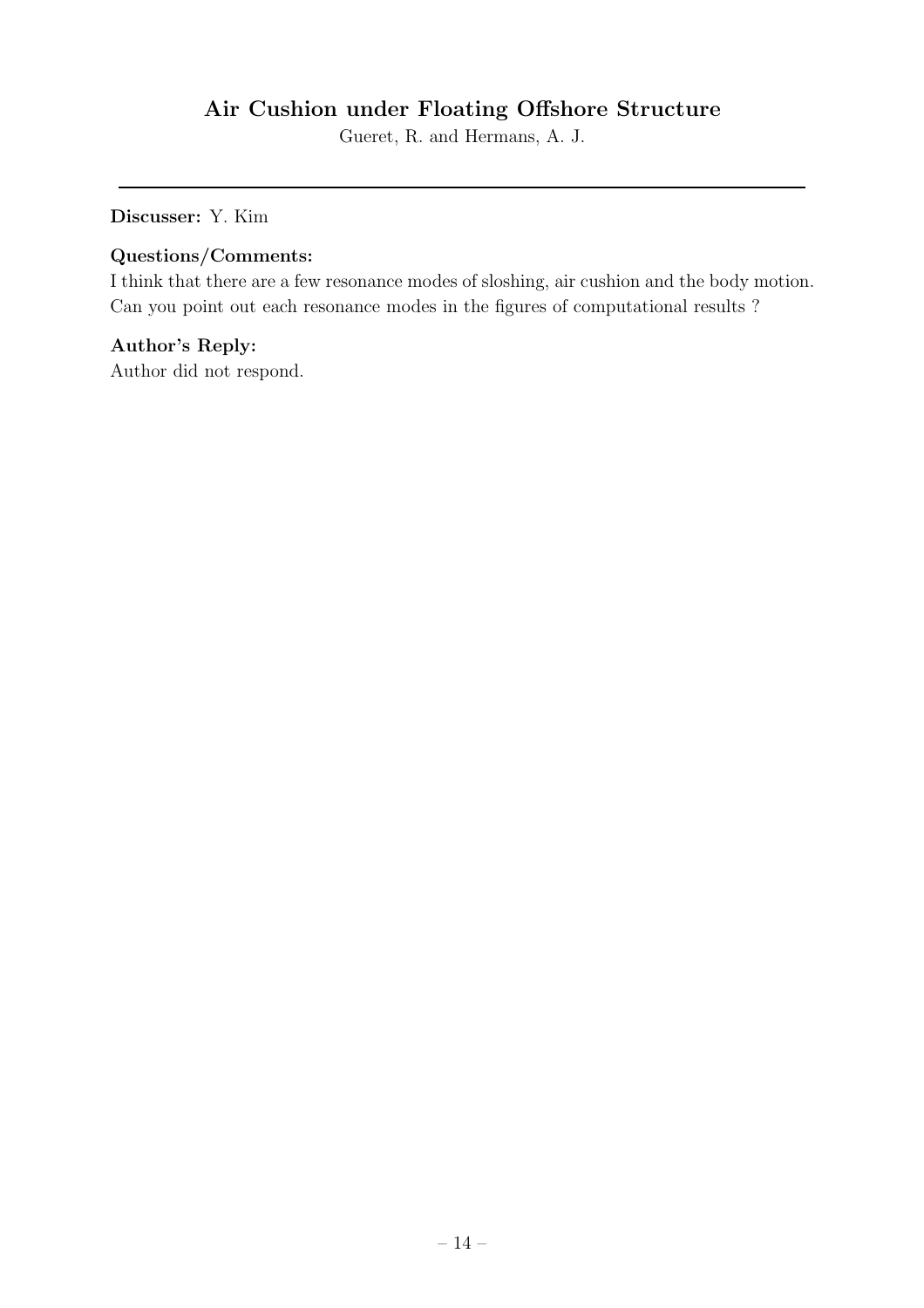## **Influence of Canal Topography on Ship Waves in Shallow Water**

Henn, R., Sharma, S. D. and Jiang, T.

#### **Discusser:** J. N. Newman

#### **Questions/Comments:**

Have you considered making full-scale measurements of waves in rivers or canals?

#### **Author's Reply:**

Yes! Right now we are discussing with the Federal Waterways Engineering and Research Institute Coastal Division Hamburg about a co-operation concerning the validation by full-scale measurements. We hope to present the relevant results at the next workshop.

#### **Discusser:** E. Baba

#### **Questions/Comments:**

Do you have a plan to measure pressure forces over the bank? The measurement is important to understand bank erosion problem.

#### **Author's Reply:**

Yes! In a research proposal of the VBD - European Development Centre for Inland and Coastal Navigation a comprehensive measurement program is planned, including pressure and shear stress on the bank. Currently, we are focusing on the wave generation by the ship moving over a topography having a rigid bottom-surface. Although our method yields a reasonable pressure distribution on the bottom and bank, we have not attacked the complex problem of the bank erosion in which viscous effects cannot be neglected.

#### **Discusser:** L. J. Doctors

#### **Questions/Comments:**

For the sample vessel, the beam is large compared to the draft (over seven times larger). Therefore, would it not have been more suitable to use a flat-shiptheory to model the vessel, instead of the slender- body theory?

#### **Author's Reply:**

In the theoretical analysis by Jiang (2000) it has been shown that as the beam-draft ratio becomes large, the slender-body approximation becomes less accurate and, therefore, a flat-ship theory based on the hydrostatic pressure-assumption can be used. However, our systematic computations show that even for this exemplary vessel, both the flat- ship and slender-ship theory lead to a practically equivalent agreement of the wave profiles with the measurements. Moreover, for predicting the sinkage and trim we prefer the slender-body approximation.

Jiang, T.: ShipWave in Shallow Water. Habilitation Thesis, Mercator University Duisburg, 2000, Germany.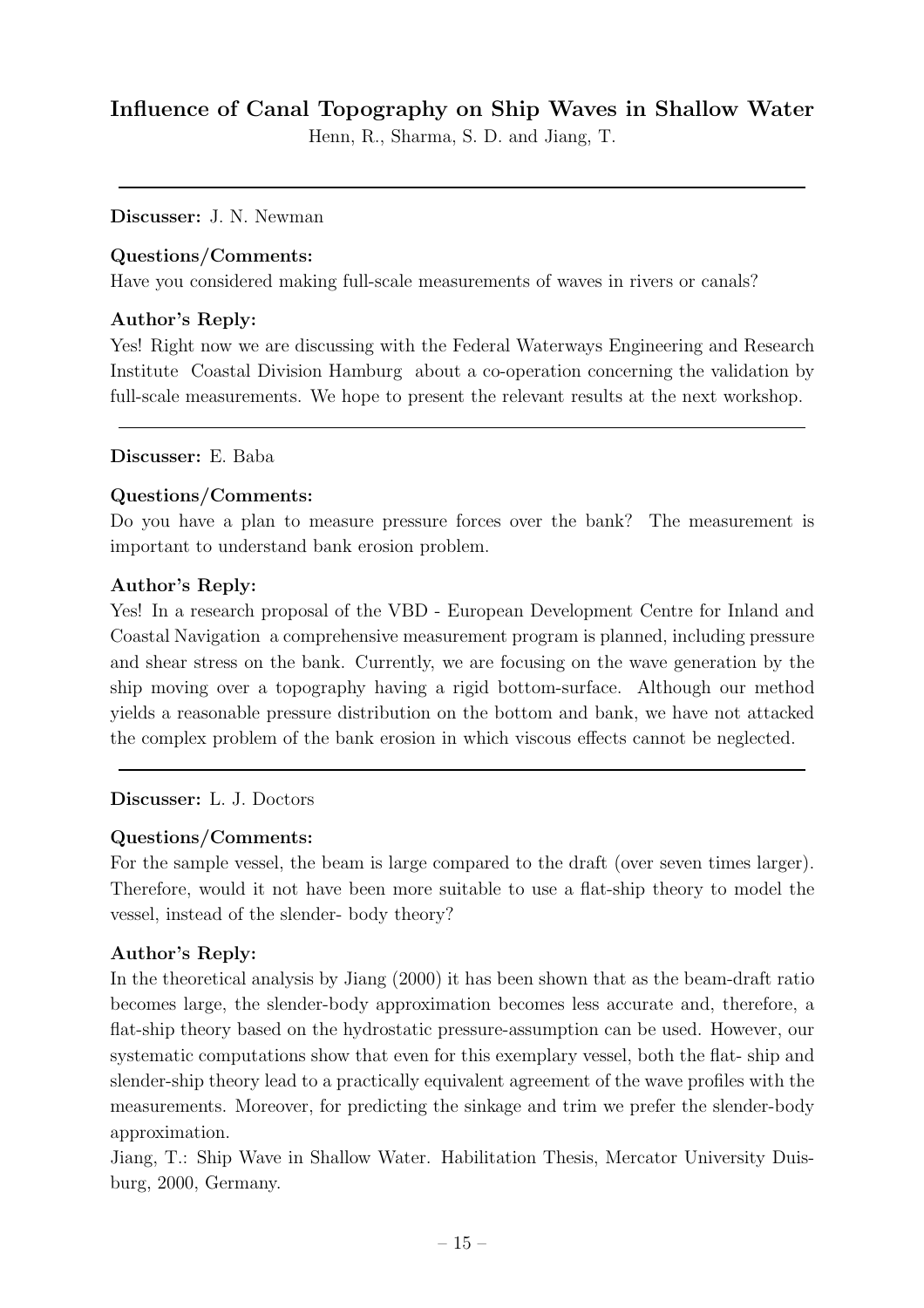## **Geometrical-Optics for the Deflection of a VeryLarge Floating Flexible Platform**

Hermans, A. J.

**Discusser:** L. J. Doctors

#### **Questions/Comments:**

What is the definition of the homogeneity factor h?

### **Author's Reply:**

In my presentation I have not used the notion *homogeneity factor* <sup>h</sup>. Maybe this question relates to an other presentation.

#### **Discusser:** D. Evans

### **Questions/Comments:**

Many years ago I considered the problem of the reflection and transmission of waves by a large ice-field modelled by the bending of a semi-inifinite half-plane. The method used was the Wiener-Hopf Technique with produced an exact but complicated solution. The limiting case of shallow-water theory enabled results to be found. The report (R1313 D. V. Evans and T. V. Davies, Stevens Institute of Technology, Noboken, New Jersey 1968) was never published.

#### **Author's Reply:**

Unfortunately this work is not known. I know of at least two recent successful attempts to apply the Wiener-Hopf technique to the semi-infinite platform. As mentioned my geometrical-optics analysis neglects, in the deep water case, the influence of the discrete spectrum. A comparison with the W-H results of Tkacheva and of my student Alex Andrianov shows that the deepwater results are very close to each other. In the case of finite water depth my approach is exact, a comparison of the methods is expected to lead to the same result, because both take the complete discrete spectrum into account.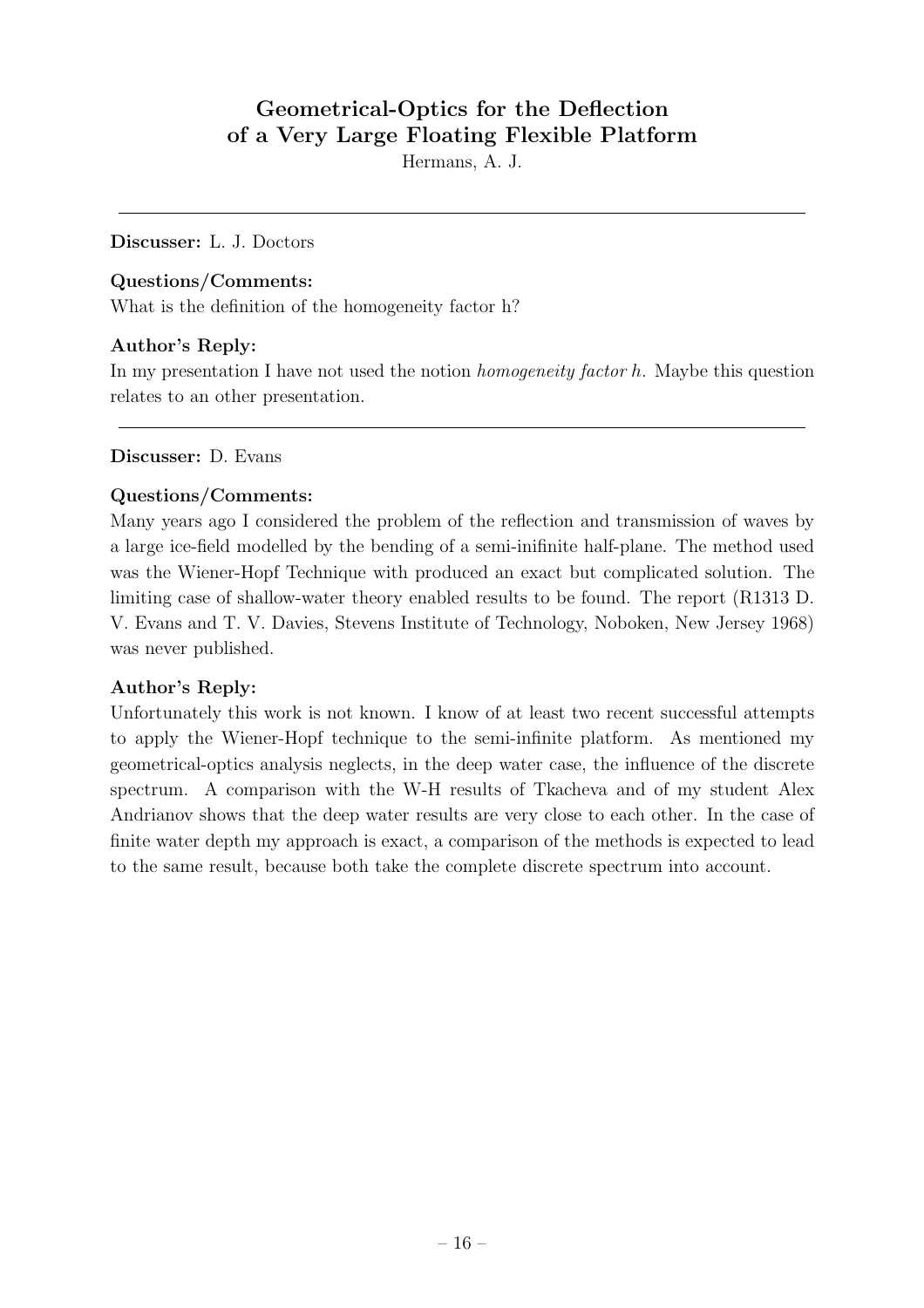### **Starting Flow Generated bya Floating Wedge Impact**

Iafrati, A. and Korobkin, A. A.

#### **Discusser:** D. Evans

#### **Questions/Comments:**

Why do eigenvalues occur for values of the deadrise angle less than or equal to 45 degrees?

#### **Author's Reply:**

The Poisson equation I showed for  $\overline{S_1}$  bar admits eigensolutions whatever is the deadrise angle. However, for deadrise angles larger than 45 degrees, eigensolutions are of higher order with respect to the terms retained in the expansion. As a consequence, for deadrise angle smalleer than 45 degrees, the eigensolutions may give an important contribution to the far field asymptotics.

#### **Discusser:** R. W. Yeung

#### **Questions/Comments:**

For the case of dead-rise angle less than  $\pi/4$ , you showed an equation for determining one of the constants of the homogeneous solution. What physical meaning is associated with that condition. This condition is not given in your paper.

#### **Author's Reply:**

The additional condition is not given in the paper since we introduced this case in the numerical procedure only after the paper was submitted. As I told in the presentation, for deadrise angles smaller than 45 degrees, we introduce the eigensolution part in the expression of the velocity potential at the far field boundary. Since the constant of the eigensolution is not known, it will appear on the right hand side part of the boundary integral representation. In order to solve the discrete problem we have to add an additional constraint. In order to understand the physical meaning of this additional condition, it must be noted that we apply a Dirichlet boundary condition at the far field boundary, so that the flow incoming from the far field boundary is unknown. On the other hand, if we differentiate the asymptotic expansion of the velocity potential in the direction normal to the far field boundary, we obtain that the normal derivative of phi can be expressed as the sum of a known term plus the contribution of the eigensolution multiplied by the corresponding constant. So, the additional condition we enforce require that the total flux incoming from the far field boundary must be equal to the sum of the incoming flow provided by the know term of the expansion plus the incoming flow provided by the eigensolution part.

#### **Discusser:** R. Rainey

#### **Questions/Comments:**

In my paper with Retzler and Chaplin at the last workshop, we showed that the small-time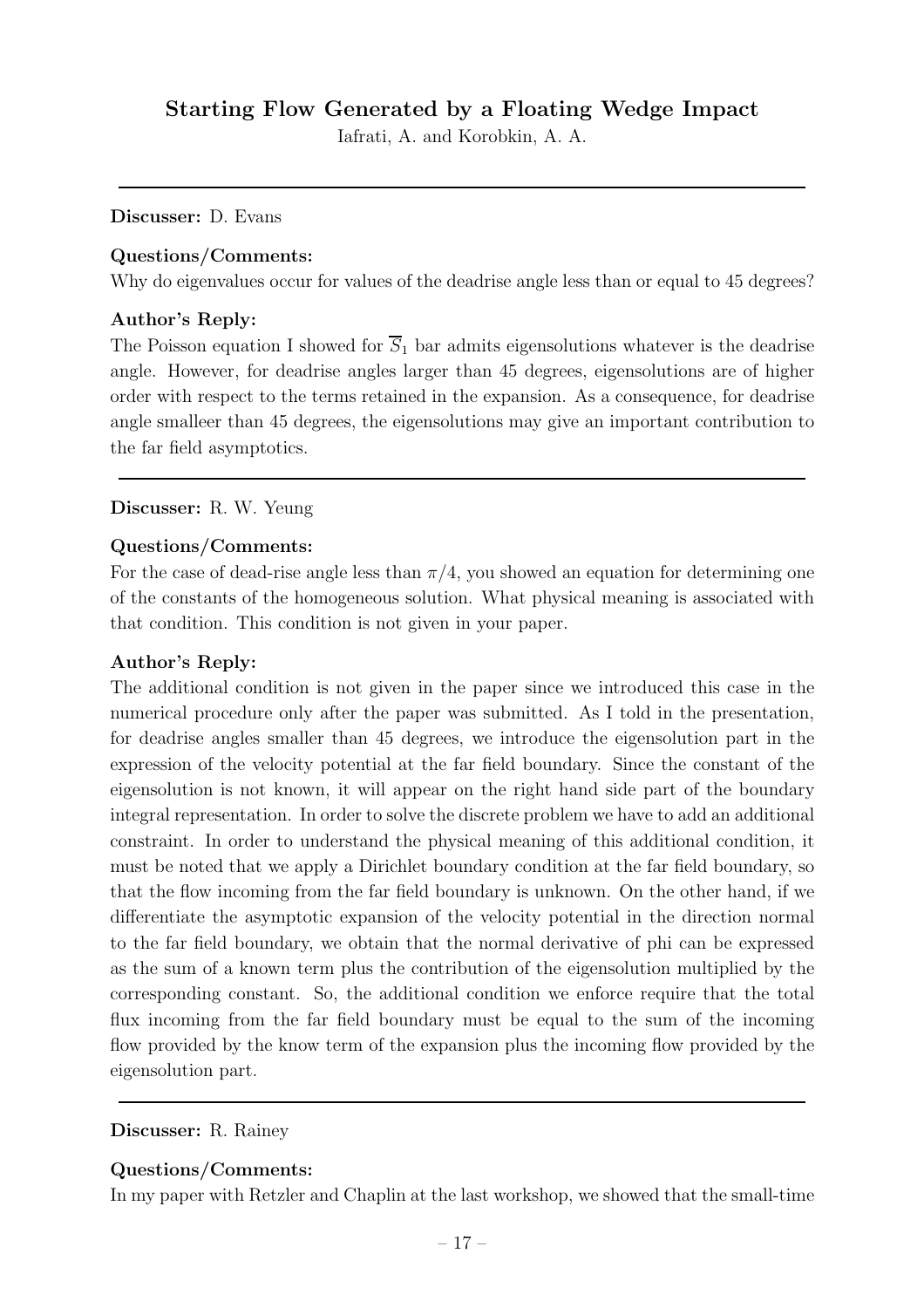expansion scheme predicts infinite vertical velocity in front of a vertical cylinder, even if the motion starts arbitrarily smoothly (discontinuity in Nth derivative only). We concluded that "something was rotten in the State of Denmark". Are you likewise predicting jets even if your motion starts arbitrarily smoothly?

### **Author's Reply:**

This is a very important point about defects of the small-time expansion procedure (STEP) being applied to the problems of water flow in the presence of a rigid body piercing the liquid free surface. Nothing is wrong with the STEP if to understand it correctly. This is, we must remember that the STEP is a way to obtain initial asymptotics of the solution in the main flow region, which is not necessary valid everywhere. It is quite obvious that the flow patterns in the main region and close to the intersection line are different and must be described by different equations. In the presented paper we described the flow pattern close to the intersection line in the case of impulsive start of the floating wedge. If the wedge motion starts smoothly, the inner solution will be different from that obtained for the impulsive start case. It is possible that in the case of smooth start the inner solution does not predict jets even if the outer solution given by the STEP is obviously singular. This problem requires a special study which was not carried out yet.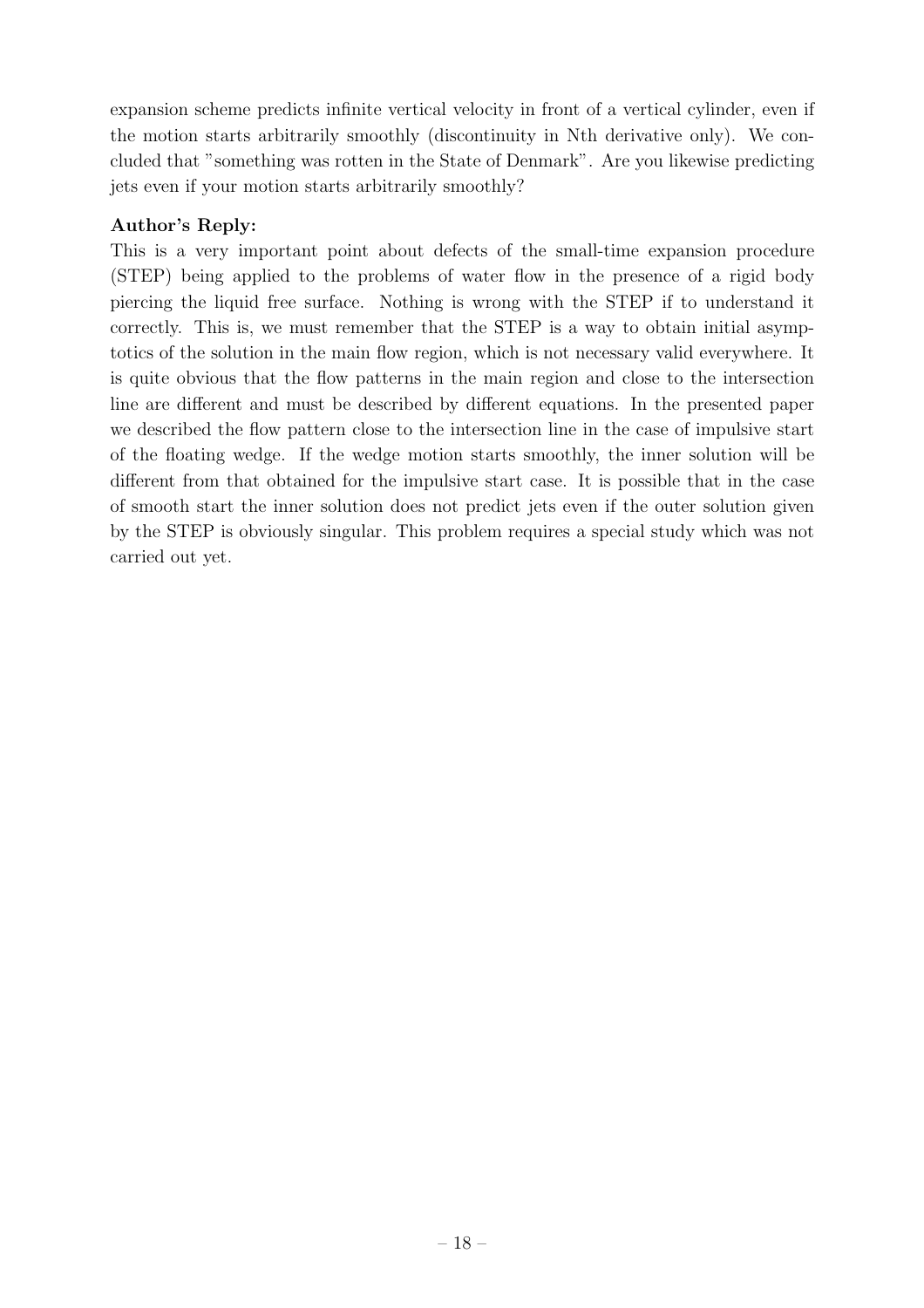## **Side Wall Effects of a Towing Tank on Measured UnsteadyWaves in Low FrequencyRanges**

Iwashita, H.

#### **Discusser:** J. N. Newman

#### **Questions/Comments:**

Why did you include the wall surfaces  $(S_W)$  in your computational domain, instead of using images of the Green function?

### **Author's Reply:**

My final interest of this study is to apply the method to wash problem in a harbor. Considering the flexibility of the method, I chose this method rather than the Green function method which includes the side-wall effect by mirror image.

### **Discusser:** M. Kashiwagi

#### **Questions/Comments:**

When I worked on the side-wall effects on hydrodynamic forces more than 10 years ago, I found that the forces changed (fluctuated) rapidly in the frequency range around  $\tau = 0.28$ , a little greater than 0.25. Do you think this finding is related to the drastic change in the wave characteristics you pointed out in your presentation?

### **Author's Reply:**

I think so, since hydrodynamic forces are physically related to wave fields.

### **Discusser:** K. Mori

#### **Questions/Comments:**

Can you eliminate the reflected wave components by making use of your computed results?

#### **Author's Reply:**

This method is only to simulate the side-wall effect simply by representing ship hull form and its motions by a pulsating point source. In order to eliminate the side-wall effect from the measured data, the method should be more exact method which can capture the ship hull form and its motions. Then the purpose of the study becomes the development of the computational code of restricted water, and it's different from my interest in this study.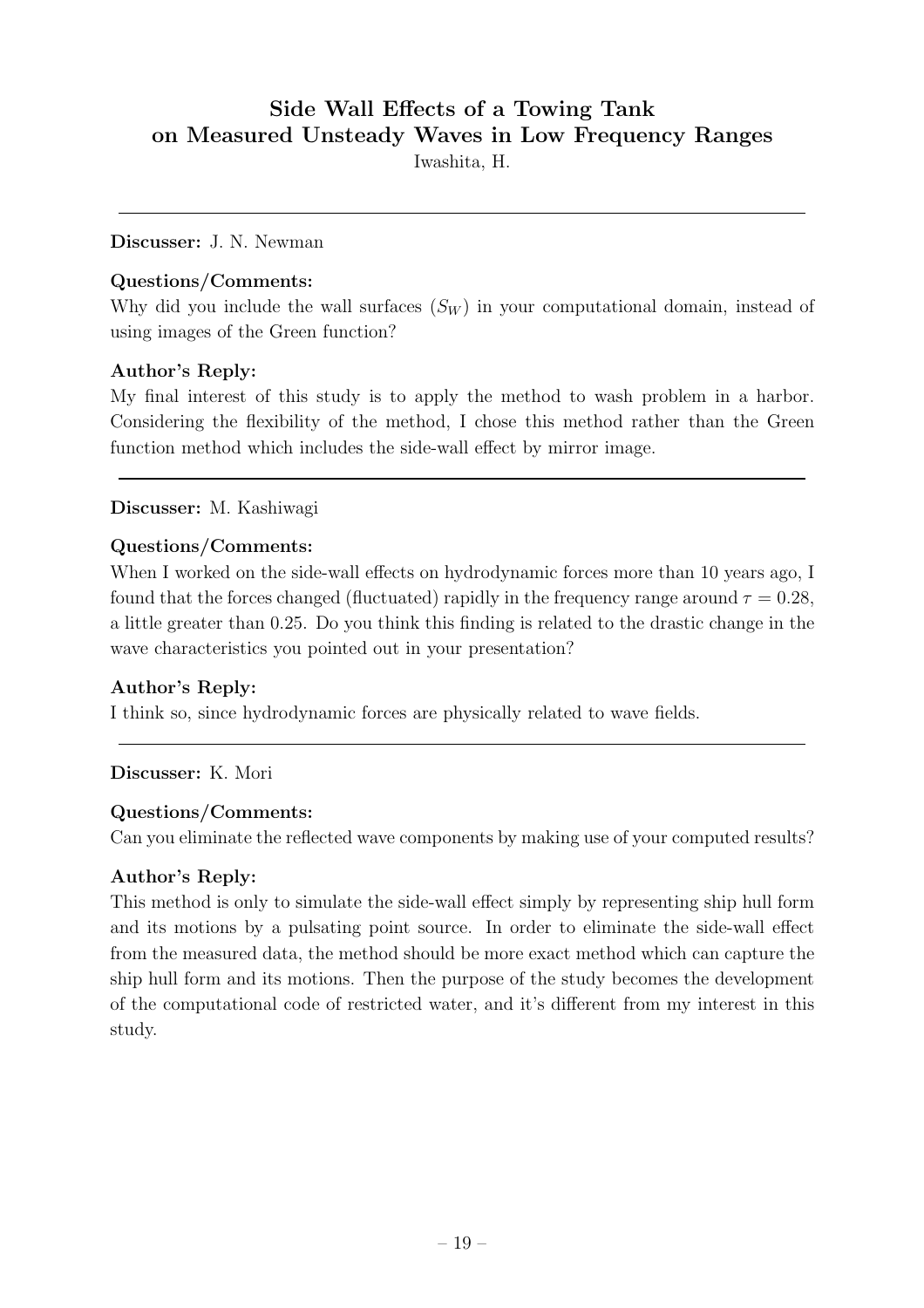## **Water Wave Scattering byInclined Barrier Submerged in Finite Depth Water**

Kanoria, M. and Mandal, B. N.

#### **Discusser:** R. W. Yeung

#### **Questions/Comments:**

I enjoy your paper. In previous experiences that I have with boundary integral methods, I did find that thin plates can be very effectively represented by a finite thickness rectangle, either with a square tip or a rounded tip. Typically, I hardly run into an difficulty with an aspect ratio of plate thickness to breadth larger than O(100) using only single-precision floating-point calculations. Thus, unless there are some unusual physical hydrodynamic properties that one can find from the hyper-singular integral-equation treatment, most boundary-integral equation method for arbitrary body shapes can produce solutions of the type of thin plate problems you are examining. It seems a much bigger issue is the shedding of vortices from the sharp edges, especially for long waves. Of course, that cannot be modeled by purely potential method. Perhaps you would you agree?

Regarding Figure 2, there seems to be a secondary inflexion point in your solution at Ka slightly above 1.0. Is that some physical phenomena happening there? Your calculations appear not too susceptible to inaccuracies.

#### **Author's Reply:**

As far as I knew, it is very difficult to get exactly the thin plate results from the thick rectangular block results. For thin body we have square root singularities at the corner points but for thick rectancular body we have cube root singularities at the corner points. No, it is not so.I think the curve will be smooth if more steps will be taken in my numerical calculation.

#### **Discusser:** D. Evans

#### **Questions/Comments:**

For what depths of submersion and angles of incidence do you get zeroes of transmission?

#### **Author's Reply:**

When the angle of inclination is 89 with the vertical (as in fig2), this means that when it is nearly horizontal and the plate is very near to the surface of water then the zeroes in the transmission occurs. But I have to check exactly at what angle the zeros in the transmission begins to occur and at what depth.

#### **Discusser:** M. Takaki

#### **Questions/Comments:**

Thank your for your good presentation. I have the experience to perform the experiments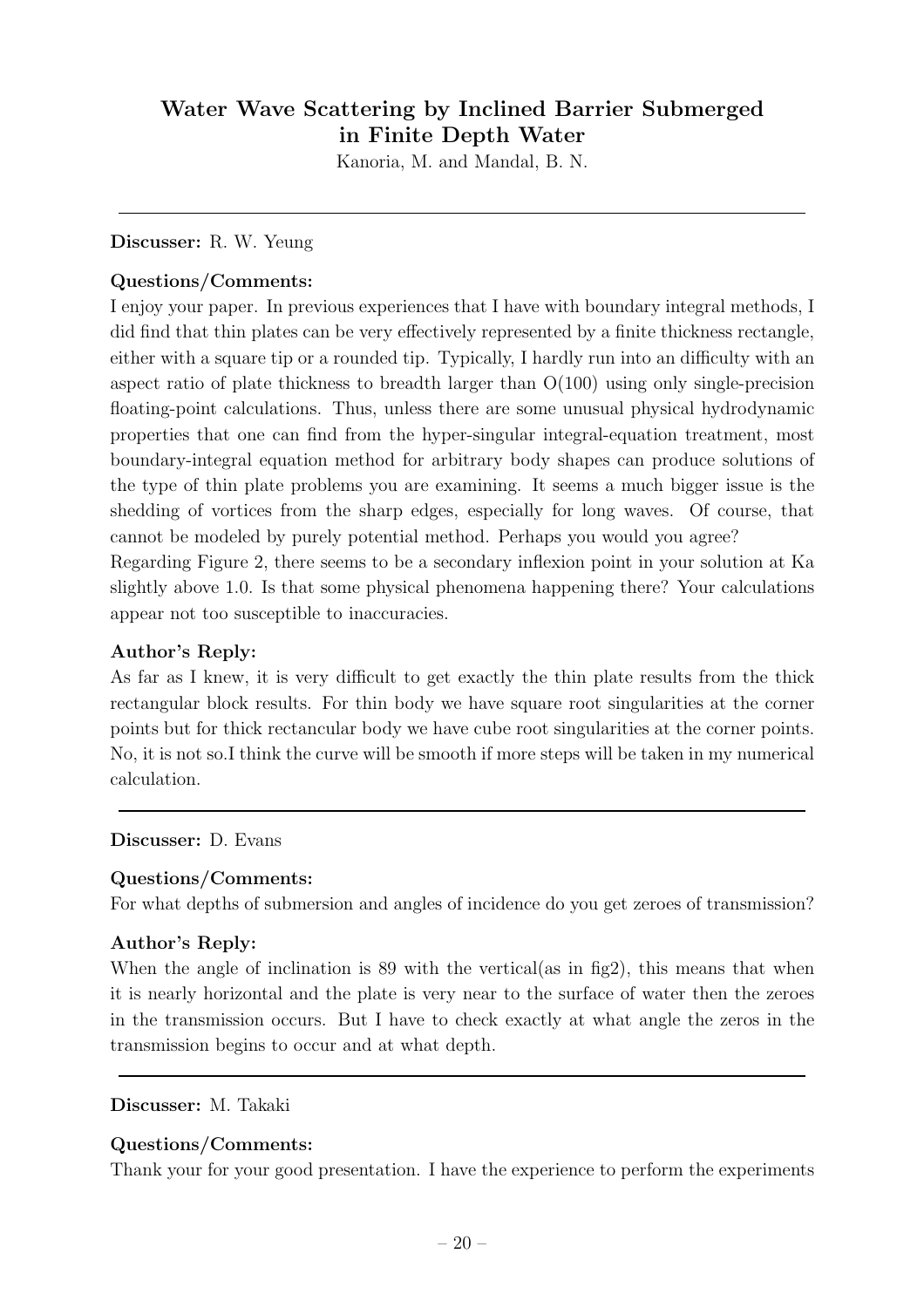estinmating the hydrodynamic properties on a horizontal submerged plate in waves. According to my experimental results, violent breaking waves have occured on the submerged plate. Therefore, it seems to me that your theory cannot estimate accurately such a nonlinear phenomena because you have applied a linear free surface condition to your theory. I strongly recommend you to compare your estimated results with the experimental ones to validate your estimated results.

### **Author's Reply:**

Thank you for your suggestion, I will try for this but I have considered here only the linearised theory of water waves.

**Discusser:** T. Khabakhpasheva

### **Questions/Comments:**

As far as I know from experiments, if the free submerged plate is situated near free surface, the vibration of the body increases. Did you observe this effect?

### **Author's Reply:**

Perhaps not. We are considering the body to be fixed in water.

#### **Discusser:** J. Grue

### **Questions/Comments:**

The effect of the thickness of the geometry may be investigated considering e.g. an elliptic cylinder which can degenerate to a flat plate. In the case of the ellipse, if using a vertex distribution, one has the luxury of getting two integral equations, one due the boundary condition along the normal direction, and one due to the condition along the tangential direction. One of the integral equations are singular,while the other is regular. One may then investigate what happensin the limite when then thickness goes to zero. In the case of water waves this was investigated in J. Grue and E. Palm, Appl. Ocean Res. 1984.

#### **Author's Reply:**

Thank you for your comments.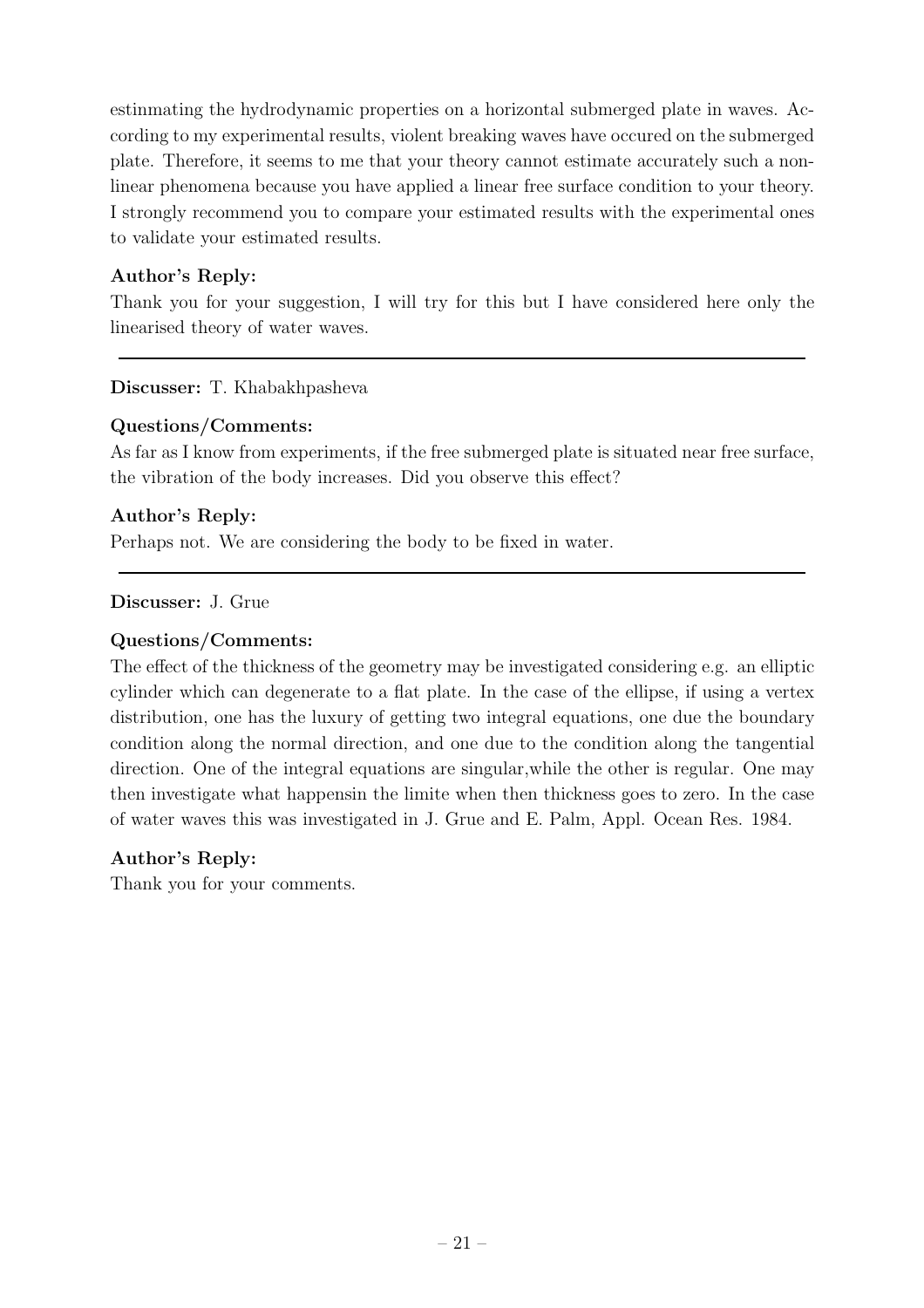## **Second-Order Steady Forces on Multiple Cylinders in a Rectangular Periodic Array**

Kashiwagi, M.

#### **Discusser:** J. N. Newman

#### **Questions/Comments:**

It must be quite difficult to capture the near-trapped wave phenomenon in your experiments, due to the narrow bandwidth and slow convergence to a steady state, as well as the concern about tank wall effects when a very long time is required to reach the steady state. Can you comment on these problems?

### **Author's Reply:**

It is true that there is a limitation in the measurement time due to tank-wall effects. Furthermore, it is difficult in experiments to generate a pure sinusoidal wave with designated single frequency. As the measurement time increases, the noise contained in the incident wave also increases. These might be a source of discrepancies around the neartrapped mode frequency. Even if we could generate an ideal sinusoidal wave, highly-tuned near-trapped wave would break in reality because of excessive steepness of the wave.

### **Discusser:** R. Eatock Taylor

### **Questions/Comments:**

Another possible source of discrepancy between the linear theory and the experiments, close to the near-trapped mode frequency, is the effect of non-linearity. At third order this changes the frequency of the incident waves, which may have some noticeable effect even at low amplitudes, given the highly localised behaviour of the trapping phenomenon seen here.

#### **Author's Reply:**

Since the near-trapped wave phenomenon occurs at a very particular frequency, that frequency might be different in the experiments due to higher-order effects, as you pointed out. However, the experiments have been conducted using incident waves of steepness equal approximately to  $1/50$ , which is believed to be in the linear regime. We will work on the second-order effects in the wave interactions among many cylinders in the near future.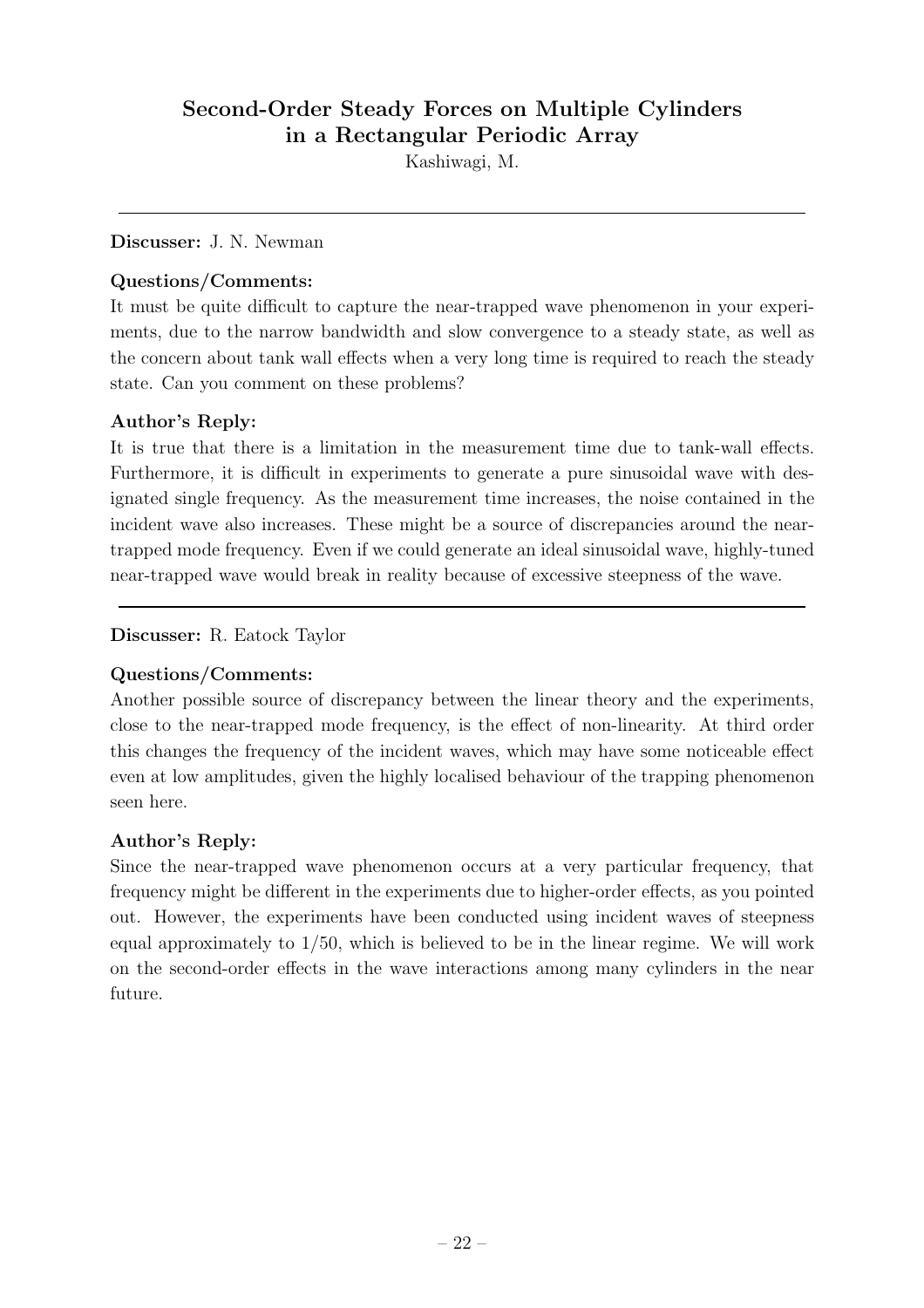## **Reduction of Hydroelastic Response of Floating Platform in Waves**

Khabakhpasheva, T. I. and Korobkin, A. A.

**Discusser:** M. McIver

#### **Questions/Comments:**

Why is the agreement between experiment and theory better in case 2 than in case 1?

### **Author's Reply:**

All obtained numerical results are in good agreement for low frequencies of incident waves but differ each other for high frequencies. It is possible that the Euler beam model is not good enough to describe the high-frequency vibrations of VLFS.

#### **Discusser:** M. Kashiwagi

#### **Questions/Comments:**

In your method, the pressure and deflection are expressed with different basic functions. I agree that this scheme will work, but if you use the same orthogonal function system for both the pressure and deflection, you can use effectively the orthogonality relations. What is the main reason to use different basic functions in your method?

#### **Author's Reply:**

If we use trigonometric functions as basic ones, we cannot satisfy accurately the boundary conditions at the end points of the beam and at the point of the beams connection. On the other hand, the eigenfunctions of the compound beam are rather complicated and, moreover, they didn't correspond to the features of the hydrodynamic pressure distribution along the beam. If we use eigenfunctions of the compound beam as basic functions, we must solve eigenfunctions problem for each considered task. Presented method makes it possible to simplify the treatment of the hydrodynamic part of the problem and at the same time to satisfy accurately the beam boundary conditions.

#### **Discusser:** L. J. Doctors

#### **Questions/Comments:**

Could you kindly clarify the figure on Page 76 for me? Presumably, the oscillations in the deflection curves correspond to the undistorted form of the incoming sea waves. Secondly, why do the responses at the right-hand end become so large?

#### **Author's Reply:**

The oscillations of the plate didn't correspond to the undistorted form of the free surface with incoming waves. Figure on Page 76 shows that the amplitude of the plate deflections at the central part of the plate less than amplitude of the incoming wave in any case (either with the spring or without that). Length of the waves in plate also differs than length of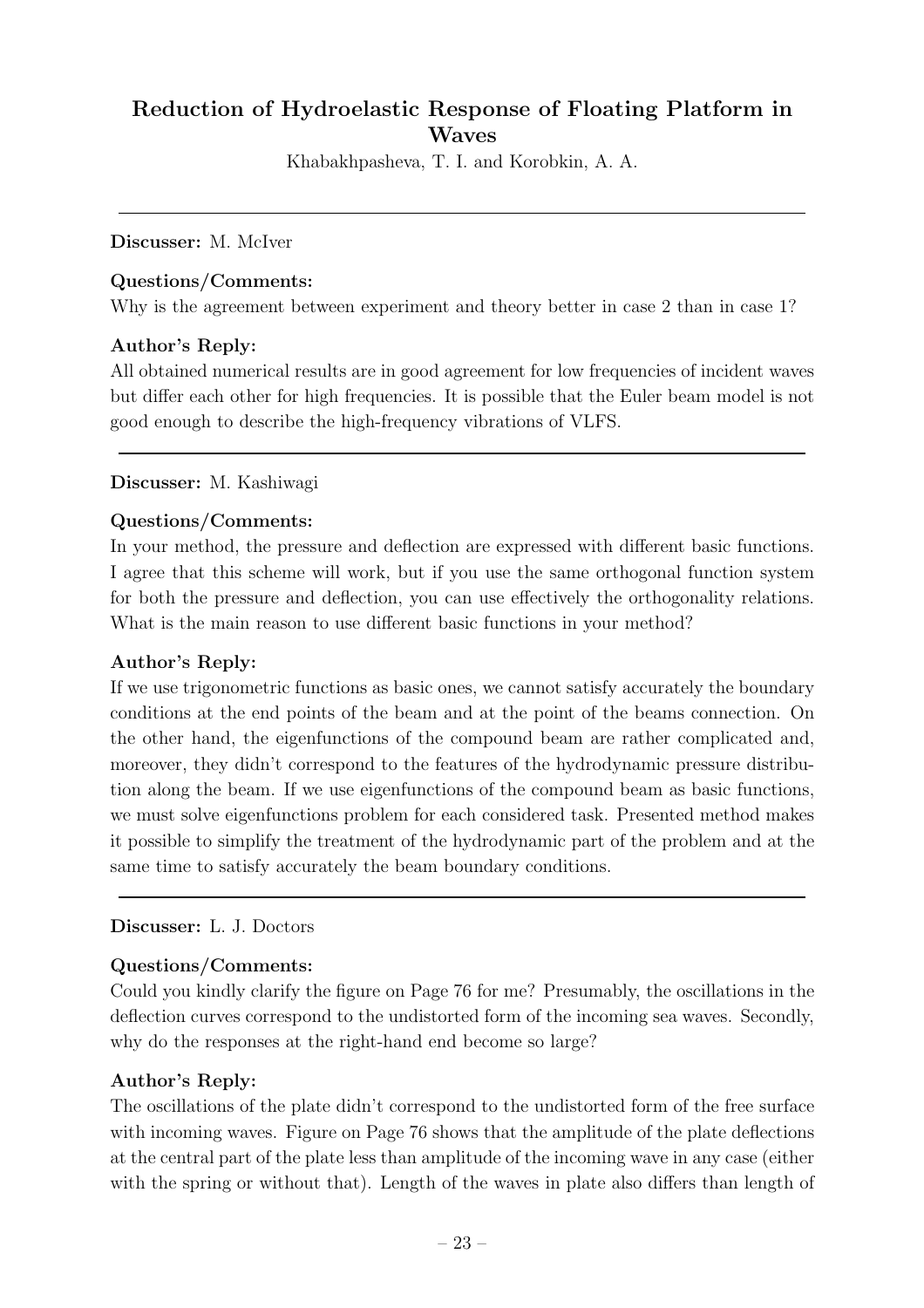incoming water wave. As to the second question, I believe that spring with special rigidity takes main part of the energy of incoming waves and main part of the plate didn't obtain energy for the vibrations.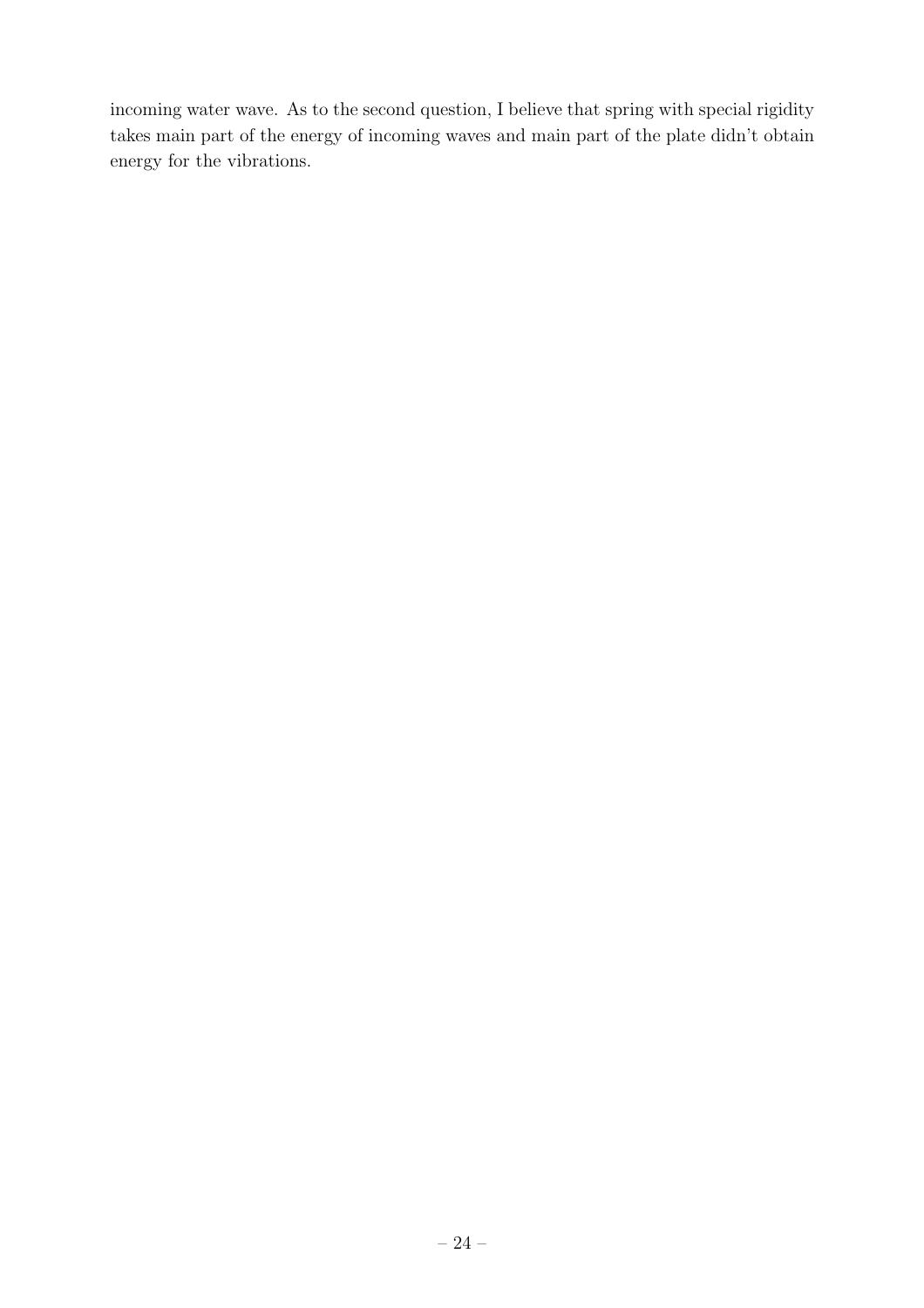## **Hydroelastic Analysis of a Floating Runway with Inhomogeneous Structural Properties**

Kim, J. W., Ma, J. and Webster, W. C.

#### **Discusser:** D. Evans

#### **Questions/Comments:**

Why does the Green-Naghdi dispersion relation given by equation 6 differ from the usual shallow-water dispersion relation?

### **Author's Reply:**

Author did not respond.

**Discusser:** K. Takagi

### **Questions/Comments:**

According to the geometric wave theory, it is expected that the wave trapping happens in the edge stiffen case. Did you observe this in your calculation?

### **Author's Reply:**

Author did not respond.

#### **Discusser:** M. W. Dingemans

### **Questions/Comments:**

The repeating of the wave group-forms seems to be due to the ordinary recurrence phenomenon which is obtained for NLS as it is obtained for Boussinesq-like equations. What happens if you increase the stiffness everywhere instead of only in the middle or at the sides?

#### **Author's Reply:**

Author did not respond.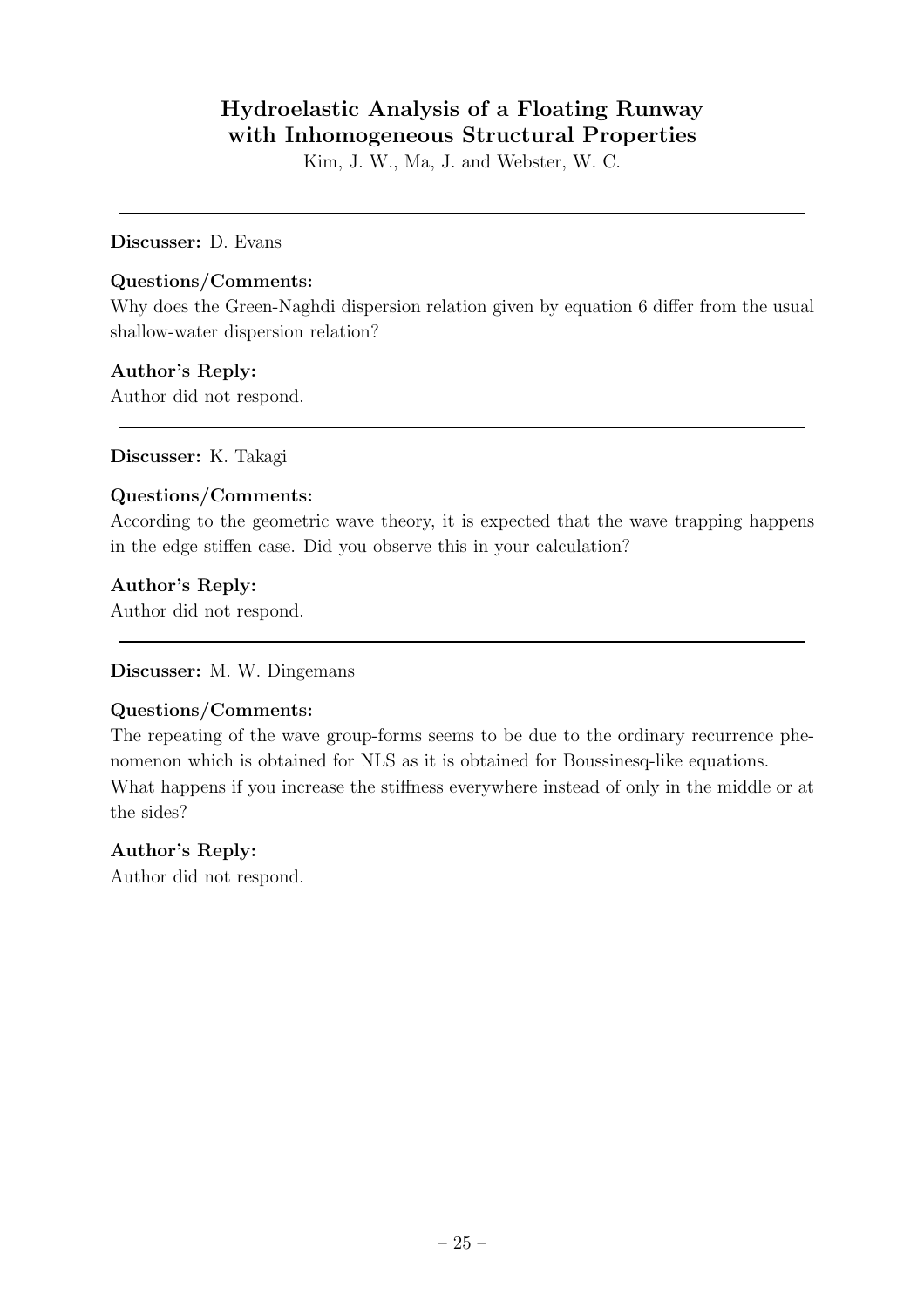## **Coupled Analysis of Ship Motions and Sloshing Flows**

Kim, Yonghwan

**Discusser:** B. Molin

#### **Questions/Comments:**

In Figure 9, we see that the heave motion is significantly affected by the sloshing motion in the tanks. What is the physical interpretation?

### **Author's Reply:**

It is hard to make any conclusion from only Figure 9. Similar to the effect on roll motion, the slosh-induced moment will affect pitch motion. Since heave and pitch are strongly coupled, any change of pitch motion affects directly on heave motion. Figure 9 may show such case.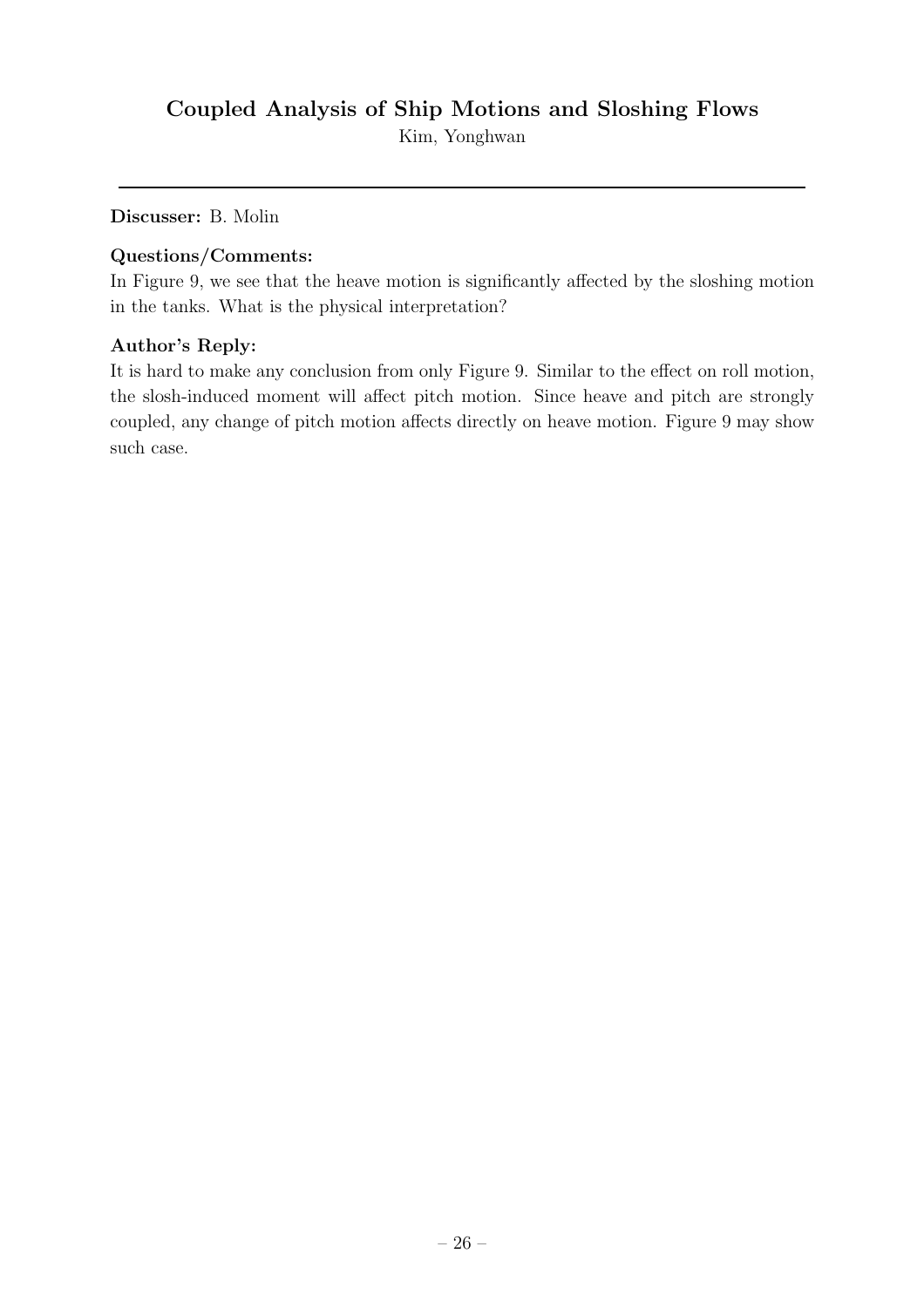## **Wave Interactions in the Coastal Zone**

Klopman, G. and Dingemans, M. W.

**Discusser:** B. Molin

### **Questions/Comments:**

I do not know the work by Laing which you quote. How different is it from regular Stokes second-order theory applied to bichromatic seas?

### **Author's Reply:**

Author did not respond.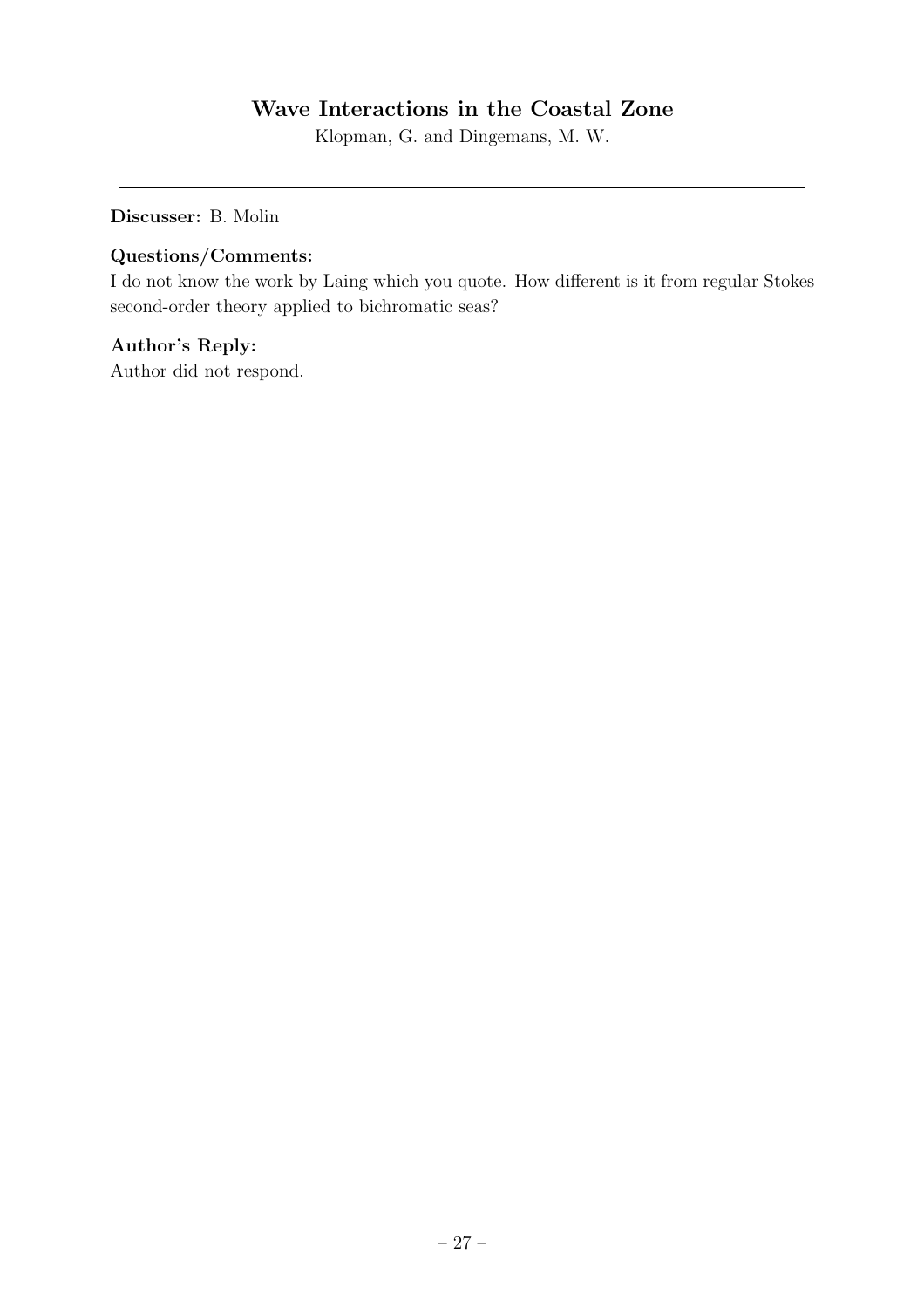## **Breaking Bow and Stern Waves: Numerical Simulations**

Landrini, M., Colagrossi, A. and Tulin, M. P.

#### **Discusser:** K. Takagi

#### **Questions/Comments:**

I have two quetions. The first quetion is how do you treat the bottom boundary in your SPH code? The second one is have you check the difference between BEM and SPH about the velocity distribution or the pressure distribution?

#### **Author's Reply:**

For deep-water computations, we assumed a large but finite depth, and a no-penetration boundary condition has been imposed along the bottom. In this case and, generally, on solid boundaries, the no-penetration boundary condition is enforced by using "ghost particles". As shown in figure 1, a layer of fictitious particles is inserted inside the body, along the body contour. At any instant of time, appropriate values for position, density, velocity and pressure are obtained by mirroring those of the physical particles close to the boundary, within a layer with thickness equal to the radius of interaction (*cf.* right plot in figure 1).

We compared extensively BEM and SPH results, with good agreement. In particular, the verification study included free-surface profiles and free-surface velocities for several problems (sloshing flows, shallow-water flows before wave breaking occurs, 2D+t bow flows before breaking) and integrated loads on walls in case of fluid sloshing in a tank, (see the figure 2). The latter comparison implies that the pressure distribution along the solid boundary is correct, at least in a global sense. So far, a pointwise comparison for pressure field has not been performed.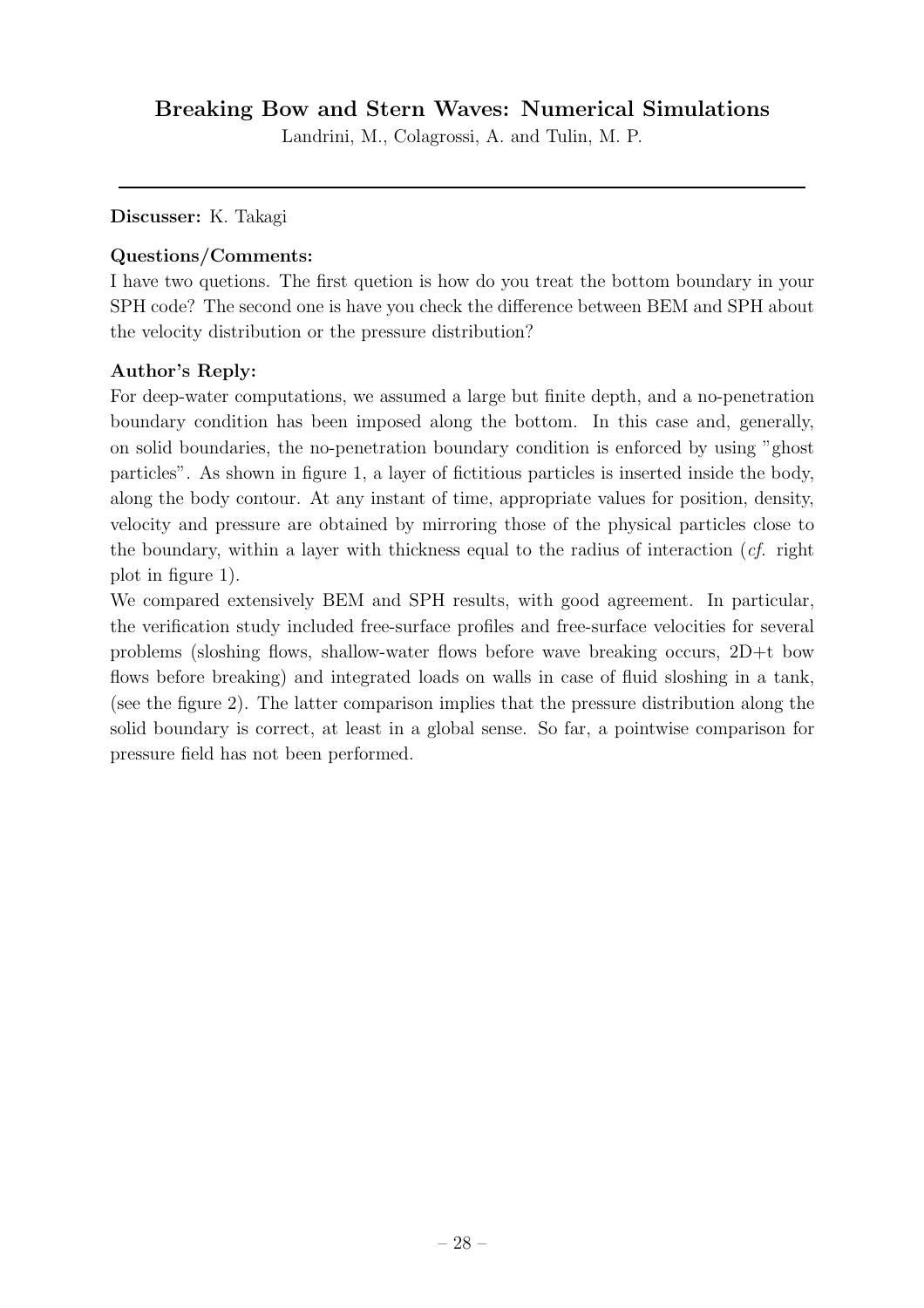

Fig. 1 Ghost-particle technique to enforce the no-penetration boundary condition. Left: 2D+t computation (for graphical reasons a shallow-water case is shown). The black line is the physical body boundary, green particles are the ghost particles. Right: example of application of ghost particles when the physical solid boundary (blue line) is moving with velocity  $U_B(t)$ .  $U_P$  is the velocity of a physical particle. The grid gives the radius of interaction of particles.



Fig. 2 Sloshing flow in a rectangular tank,  $(h/B = 0.4$ , without roof, h= filling height,  $B=$  tank beam) for forced sway oscillations (period  $T = 2$  s). The horizontal force computed by BEM (red lines) and by SPH (blue lines) are compared for two different oscillation amplitudes. Left: oscillation amplitude  $A/B = 0.05$ . Right: oscillation amplitude  $A/B = 0.1$ , BEM computation is stopped because of freesurface breaking.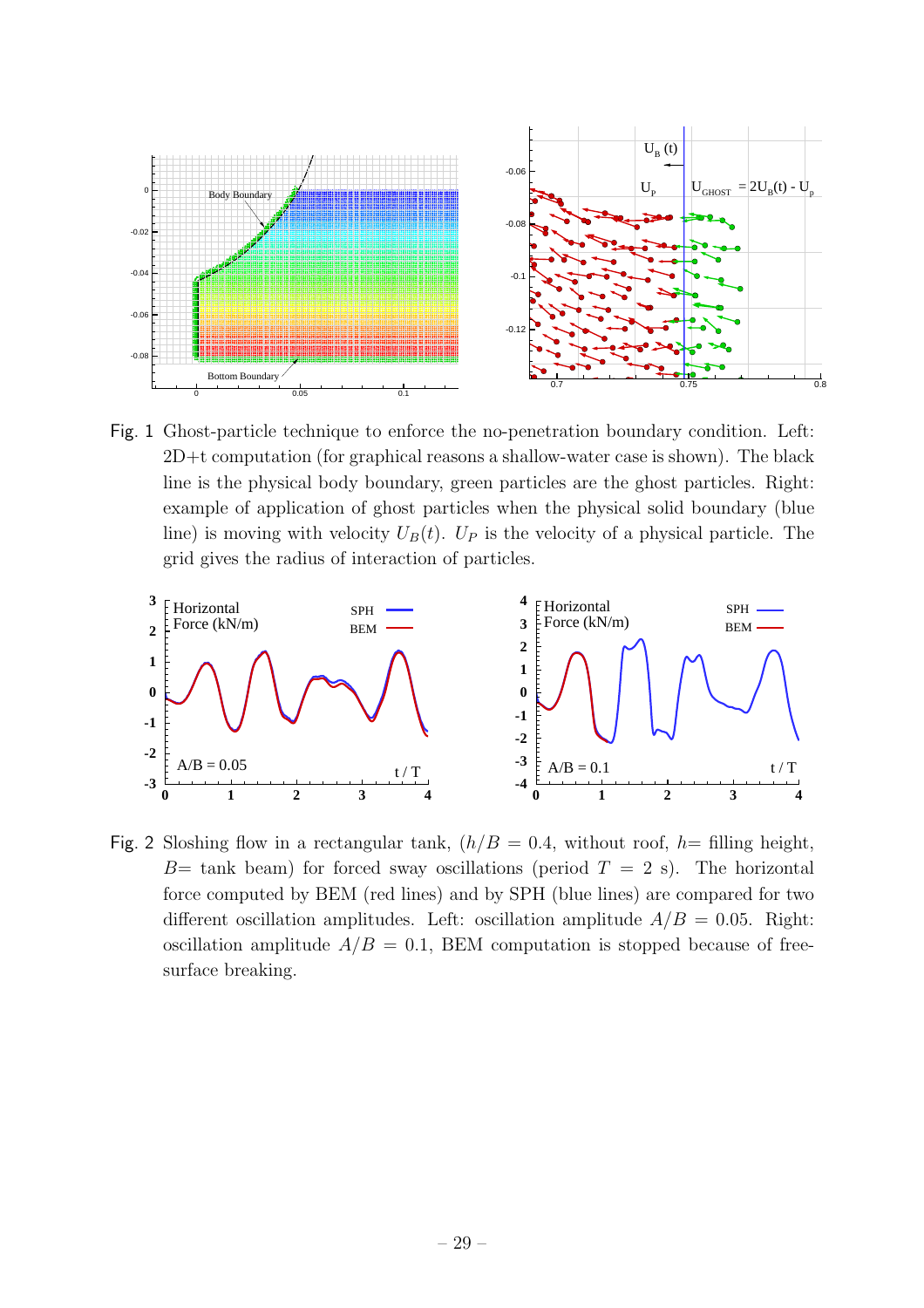## **Solution of Radiation Problems with Exact Geometry**

Lee, C.-H. and Newman, J. N.

#### **Discusser:** A. Ballast

### **Questions/Comments:**

It's quite common to represent (or even define) a ship by means of a NURBS formulation. (In design and production, I think MARIN does for example). The described method is therefore not limited to simple geometric forms with an analytical representation. It's biggest promise seems to be the easy inclusion of any shape available in a NURBS formulation, including a lot of "real" ships.

### **Author's Reply:**

Thank you for pointing this out. It is certainly correct that if a structure's submerged surface is described in a CAD program by NURBS or other mathematical expressions, our method can be used to adapt this description to the panel code so that geometry inputs are automated and more accurate.

### **Discusser:** M. McIver

### **Questions/Comments:**

Is a patch defined to be a portion of the surface which is smooth?

### **Author's Reply:**

Yes. Any portion of the surface which is smooth, and which can be mapped to a square domain in parametric space, can be considered as a patch. For computational efficiency it is desirable to minimize the total number of patches. Thus optimum patches are, in some sense, the largest portions of the surface with these necessary properties. For a body which has lines of discontinuous slope, such as the circular cylinder or the torus shown in the abstract by P. McIver and J. N. Newman (Figure 2), these lines are the natural boundaries between patches, together with the free surface and planes of symmetry. In more complicated cases additional subdivisions with extra patches may be desirable for computational purposes; for example to simplify the representation of the cylindrical middle body of a ship hull which is connected (smoothly) to the non-cylindrical forebody and afterbody.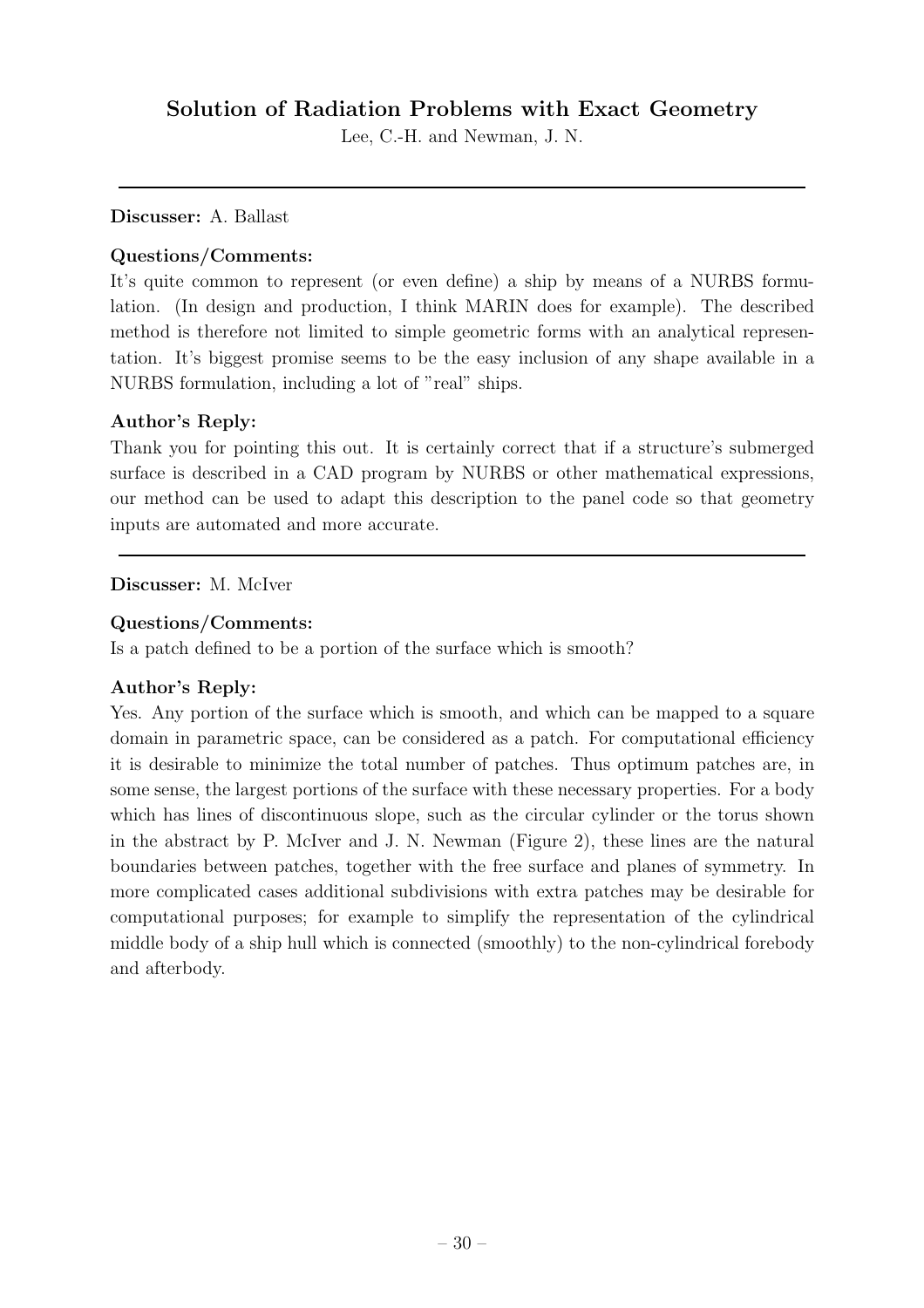## **Trapping of Waves bya Submerged Elliptical Torus**

McIver, M., Porter, R.

#### **Discusser:** J. N. Newman

#### **Questions/Comments:**

Perhaps it is possible to use an inverse procedure for similar submerged bodies, where the flow is induced by a submerged ring of singularities such as vertical dipoles?

#### **Author's Reply:**

Yes, I used this inverse procedure to show that there were trapped modes for a pair of submerged two-dimensional bodies (Proc Roy Soc Lond A 2000, Vol.456, pp 1851 - 1860). The flow field was generated by a combinationn of horizontal and vertical dipoles. However it is necessary to prove that there is a pair of closed streamlines in the flow and this is a nontrivial task.

#### **Discusser:** L. J. Doctors

#### **Questions/Comments:**

Since you are using potential-flow theory, together with a linearized free-surface condition, I assume that the extremely high responses at the singular frequencies would not actually occur in reality, because of viscous and nonlinear effects. Can you please comment.

#### **Author's Reply:**

I agree. If the body is oscillated in heave the linear theory predicts that the fluid oscillations will become unbounded. In practice these will be damped by viscosity. It is also possible that energy will be transferred away from the neighbourhood of the body in the form of second harmonic waves.

**Discusser:** D. Evans

#### **Questions/Comments:**

This would appear to be the first example of constructing trapped modes for a given choice of body, in this case an elliptical torus. Do you think it is possible to construct 2-D surface trapped modes using a pair of surface ellipses?

#### **Author's Reply:**

I think that it is quite likely provided that the ellipses are immersed to more than half their depth. If they aren't I would not expect their to be a zero of transmission associated with one of the ellipses, although this is not proved.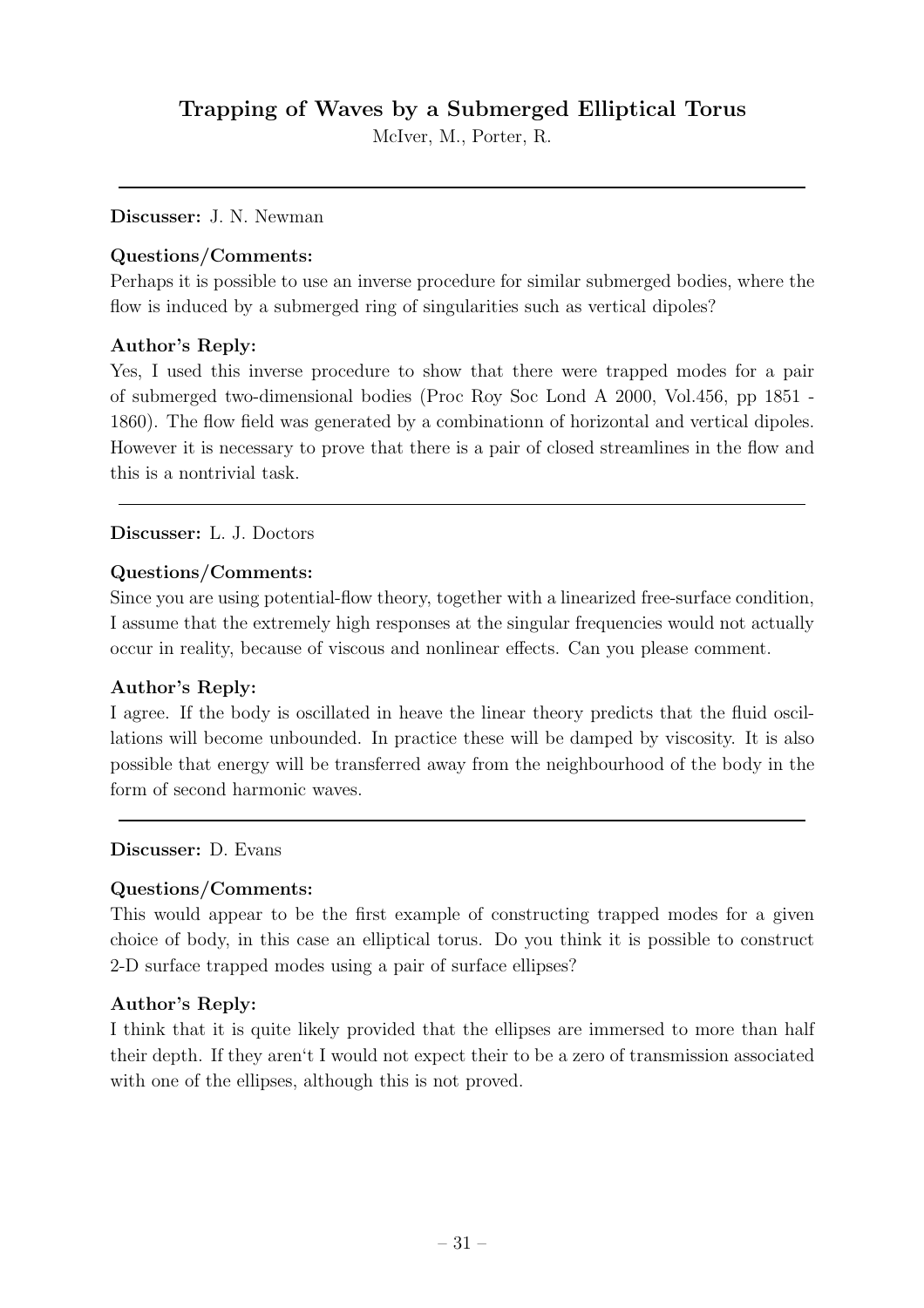## **Non-Axisymmetric Trapping Structures in the Three-Dimensional Water-Wave Problem**

McIver, P. and Newman, J. N.

#### **Discusser:** D. Evans

#### **Questions/Comments:**

Can you do the converse problem of constructing a non-axisymmetric trapped mode in the presence of an axisymmetric body? I mean a solution which does not have the periodicity properties of choosing a higher-order ring singularity which radiates no waves.

### **Author's Reply:**

Axisymmetric trapping structures for azimuthal variations in a ring-source potential of the form  $\cos m\beta$ , m an integer, were constructed by Kuznetsov and McIver (1997); as noted in the abstract this was done by identifying stream surfaces of the flow. If the ring has radius  $c$ , then for each value of  $m$  the frequencies of trapped modes are given by  $Kc = j_{m,n}$ , the *n*th zero of the Bessel function  $J_m$ . Each choice of m and n produces different sets of trapping structures.

For a fluid motion in the presence of an axisymmetric structure the potential may be expanded as a Fourier series in the azimuthal angle  $\beta$ , so that Prof Evans' question may be equivalent to asking whether two or more variations in the ring-source potential of the form  $\cos m\beta$  may be combined to obtain a trapping structure. For simplicity consider the combination of two such solutions. The frequencies of the two solutions can be matched by choosing the ring-source radii appropriately, but the sets of stream surfaces will,in general, have no common member. However, it may be possible to distort a member of one set of stream surfaces into a member of the second set by addition of further non-radiating ring singularities, and hence obtain a trapping structure of the type required.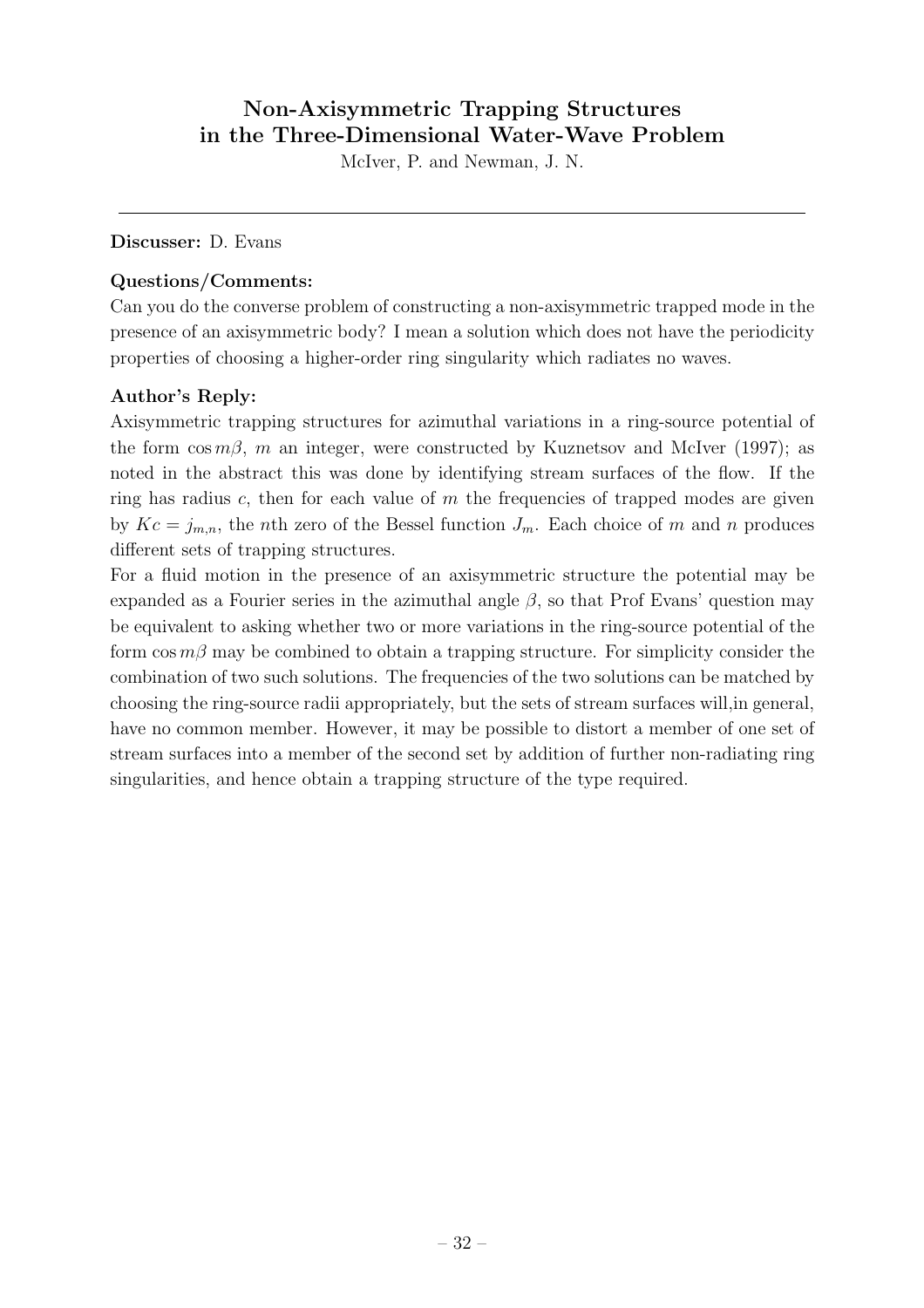## **Spectral Solution of Time-Dependent Shallow Water Hydroelasticity**

Meylan, M. H.

**Discusser:** T. Khabakhpasheva

#### **Questions/Comments:**

Do you have any comparison of your results with some experimental results?

### **Author's Reply:**

No we do not. Furthermore, it would actually be difficult to make an experimental comparison because of the shallow water assumption.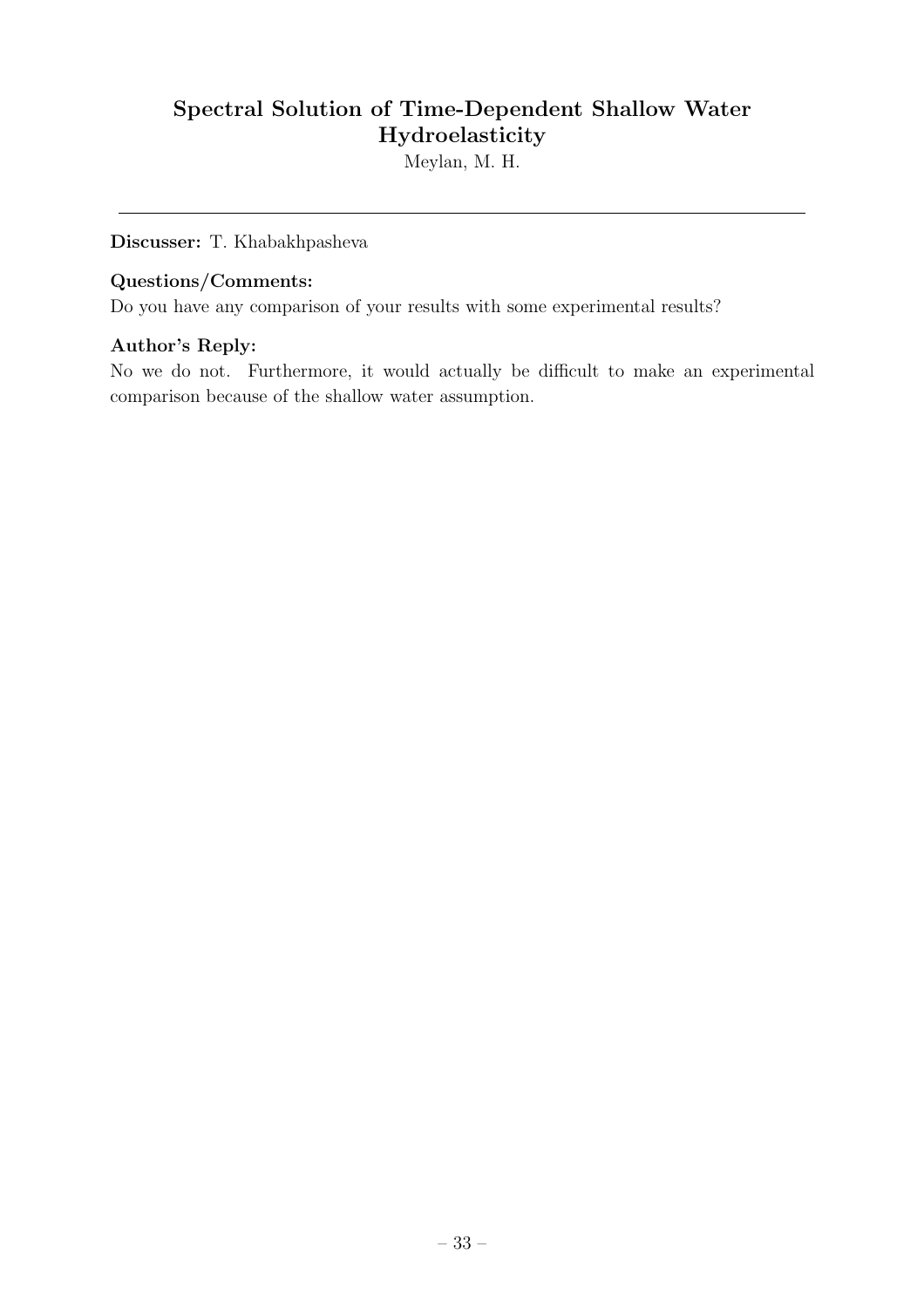Ohkusu, M.

**Discusser:** K. Takagi

### **Questions/Comments:**

Which did you get as experimental data 2 omega component or the second order component?

### **Author's Reply:**

I mean the second order is the second harmonics of the wave elevation in this paper. Of course we have the steady component of the second order which is the difference in the steady wave elevation with and without the ship motion. I know it is not negligibly small in experiment but in this paper I am not concerned with it.

### **Discusser:** J. Grue

#### **Questions/Comments:**

Are radiated waves with harmonics higher than twice the leading mode observed in the experiments? Does the amplitudes of the second harmonic wave systems reach a saturation when the forcing is increased?

### **Author's Reply:**

We need more than five wave probes to find higher harmonics than the second. The result presented here is by five probes. On other experiment where I used more than five probes, though it was to determine still the terms to the second harmonics, I did not find any significant appearance of the existence of the third or higher terms in the curves as far as the amplitude of motion is within the limit of our experiment. Certainly the second harmonics component becomes smaller than distingushable as we decrease the amplitude of motion or incident waves.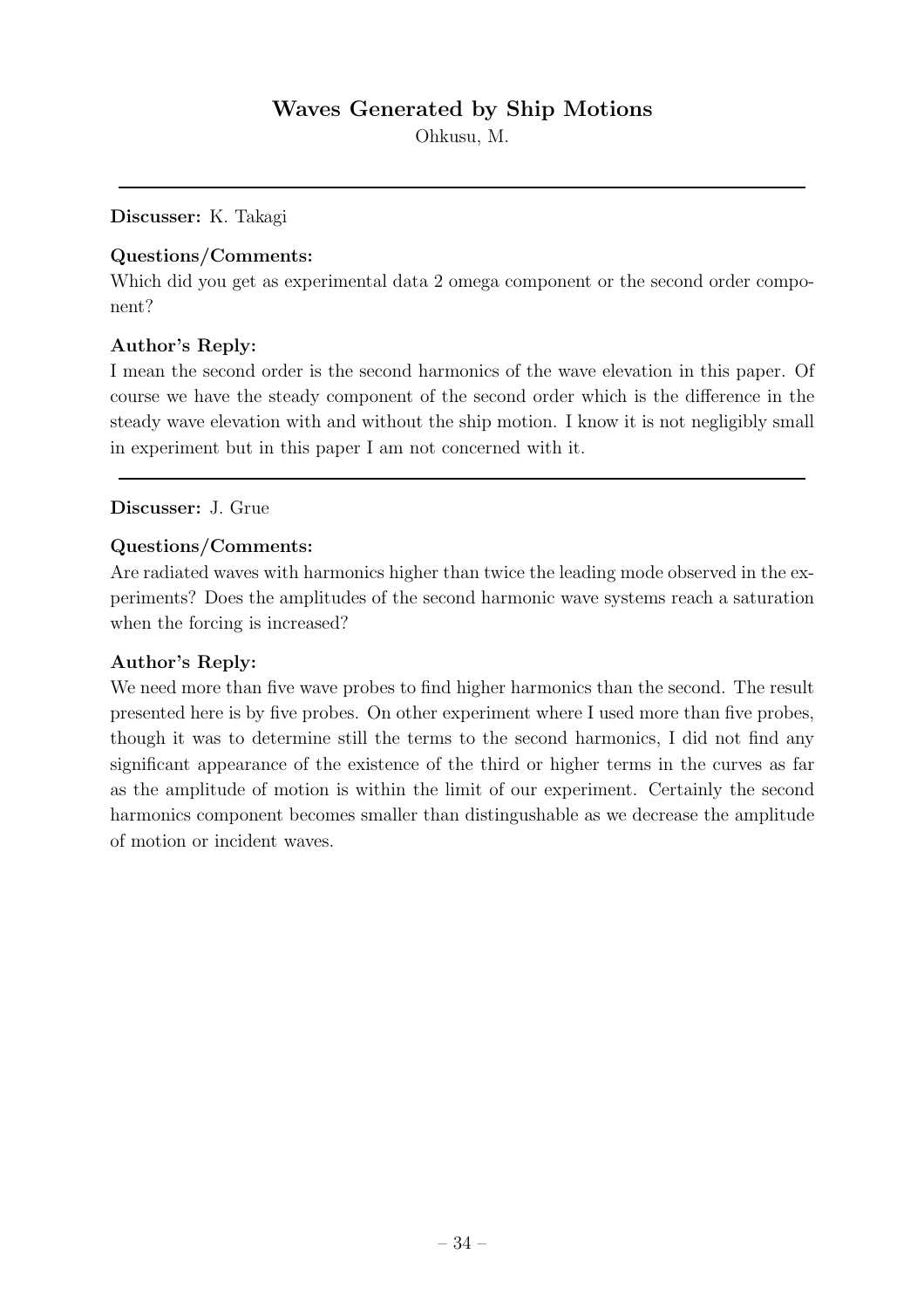## **A Panel-Free Method for the Time-Domain Radiation Problem**

Qiu, W. and Hsiung, C. C.

**Discusser:** M. Kashiwagi

### **Questions/Comments:**

Your scheme needs to represent the source distribution with some mathematical functions over the whole submerged area of a body, such as orthogonal function system of Legendre functions. Increasing the number of Gaussian points is equivalent to increasing the number of functions in the orthogonal system used for representing the source distribution. Is this understanding correct?

### **Author's Reply:**

After the integral equation was desingularized and the body geometry was mathematically represented by NURBS surfaces, the Gaussian quadrature could be applied directly. Theoretically, there is no assumption for the representation of the source distribution. Increasing the number of Gaussian points is to increase the accuracy of integration.

### **Discusser:** R. Eatock Taylor

### **Questions/Comments:**

Can you comment on the influence of the irregular frequency phenomenon on your results?

### **Author's Reply:**

The irregular frequencies were shown in the computed added mass and damping coefficients in the frequency domain for the Wigley hull. The added mass and damping coefficients were obtained by Fourier transform of the response function computed in the time domain. This was due to the oscillation of the response function in the time domain, particularly at the large time. In the panel method, this could be mitigated by improving the discretization of the body surface. In our panel-free method, it could be improved by increasing the number of Gaussian points and/or changing the arrangement of Gaussian points. The effect of irregular frequencies could also be mitigated by using other integration schemes. We are in process of investigating it.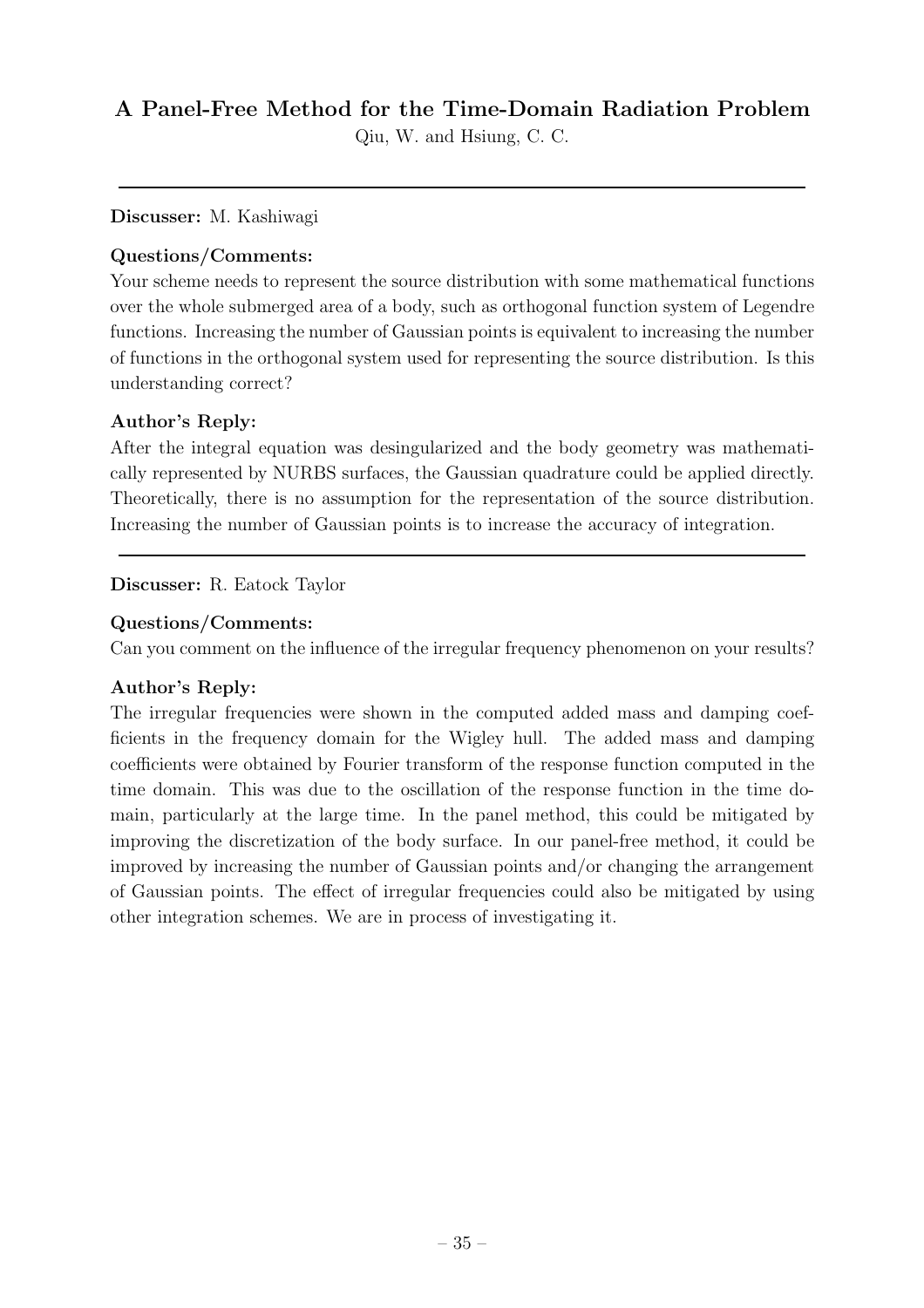## **The Pelamis Wave EnergyConverter: It Maybe JollyGood in Practice, But Will It Work in Theory?**

Rainey, R. C. T.

**Discusser:** J. N. Newman

#### **Questions/Comments:**

Why is coupling forced between sway and heave, when the resonant behavior could be imposed directly by mechanical constraints of the vertical modes?

### **Author's Reply:**

Author did not respond.

**Discusser:** L. J. Doctors

### **Questions/Comments:**

Thank you for a very interesting presentation. An important question related to all devices for converting renewable sources of energy, such as light, wind, and waves, is how does one define the efficiency. The problem relates to specifying the effective capture area. Do you have any suggestions for defining the efficiency of the Pelamis Converter?

#### **Author's Reply:**

Author did not respond.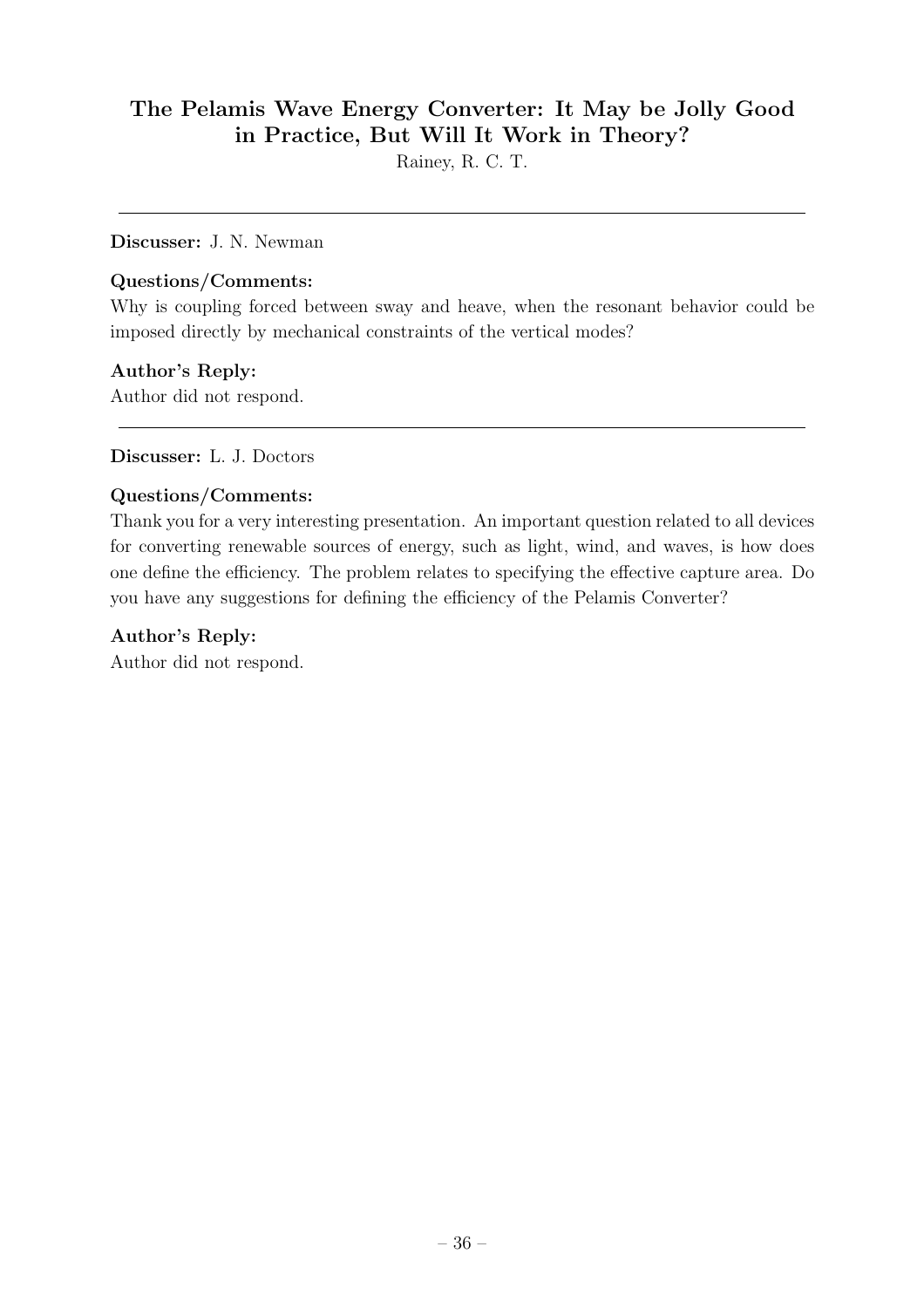### **Effect of Sloshing on Ship Motions**

Rognebakke, O. F. and Faltinsen, O. M.

#### **Discusser:** Y. Kim

#### **Questions/Comments:**

The sway motion is somewhat tricky to simulate in the time domain. I assume that you applied the same restoring coefficient in numerical computation with the experimental data. I am curious if the same quantity can be applied to both cases,because there are some more mechanical and viscous-related restoring components in the experiment. How about adding a little more restoring in the numerical computation ? Then, I guess that the numerical results will be better, although your results are already excellent.

#### **Author's Reply:**

We do not think that additional mechanical and viscous related restoring components lead to the observed difference between the experimental results and the computations. This effect is more related to unwanted nonlinearities of the experimental wave excitation load at high frequencies. An indirect way of seeing this is that the linear theoretical results should approach the experimental results when we are far away from the first linear eigenfrequency of the fluid motion in the tanks.

#### **Discusser:** B. Molin

#### **Questions/Comments:**

In your equation (1), the term Fslosh has a component linearly related to the acceleration. How do you treat this term when integrating equation (1) in time?

#### **Author's Reply:**

In order to describe our method we have to examine the expression for the horizontal force. In  $[2]$  Eq.  $(8.7)$  we find that

$$
F_x/m_l = \left(H\sigma^2 \cos \sigma t + \frac{l}{\pi^2 h} \sum_{i=1}^N \ddot{\beta}_i(t) \frac{1}{i^2} (1 + (-1)^{i+1})\right)
$$

where  $m_l$  is the mass of the water in the tank,  $\sigma$  is the sway excitation frequency, H is the sway amplitude, h is the water depth in the tank, l is the breadth of the tank and  $\beta_i$  is the amplitude of the free surface modes. The first term on the right hand side represents the rigid body acceleration force of the fluid in the tank. This is an important term, although the relative importance decreases when  $\sigma$  approaches the first natural frequency of the fluid flow in the tank. We move this term to the left hand side of the equation of motion when integrating in time.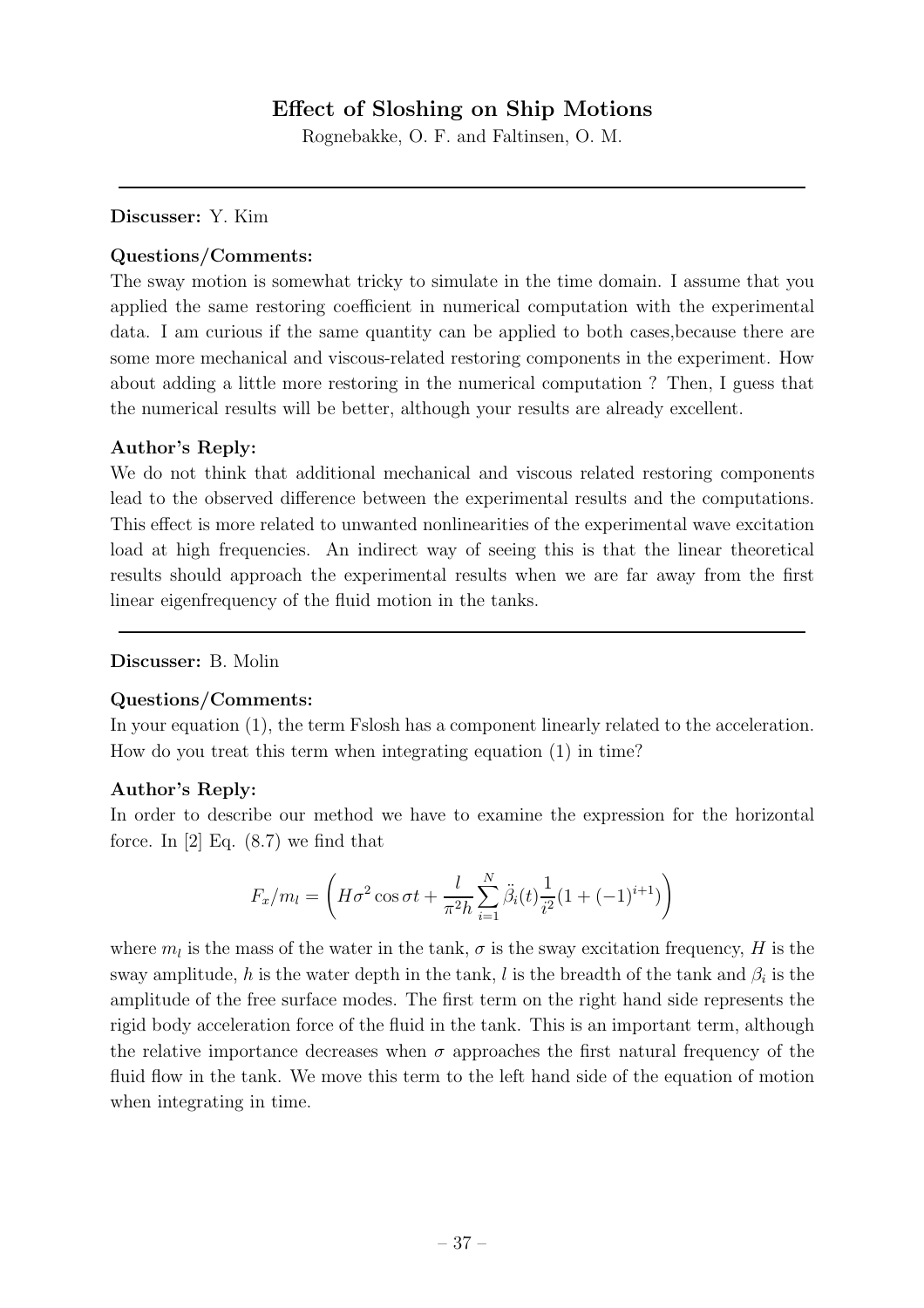## **Extension of the Havelock / Dawson Method to Include Nonlinear Free-Surface BoundaryConditions**

Scragg, C. A.

#### **Discusser:** M. Kashiwagi

### **Questions/Comments:**

I applied the idea similar to yours to the unsteady problem in 1994 (9th IWWWFB), using the frequency-domain Green function to satisfy complicated free-surface conditions on  $z=0$ . At that time I utilized the Gauss theorem to convert the 2nd derivatives of the velocity potential appearing in the free surface condition into the velocity potential itself as the unknown. In that scheme, as a trade-off, the 2nd derivative of the Green function had to be evaluated, which was extremely difficult. How are you treating the 2nd derivatives of the velocity potential in the free-surface condition when solving the boundary-value problem by the direct formulation of BEM?

### **Author's Reply:**

Thank you. I was unaware of your efforts in the unsteady problem and I look forward to reading the reference. In the steady problem we employ a spectral description of the wave terms and this approach is well suited to the calculation of higher order derivatives since differentiation in physical space is accomplished by simple multiplication by the appropriate wave number in k-space.

#### **Discusser:** L. J. Doctors

#### **Questions/Comments:**

The work covered in this paper represents a novel approach to solving the problem of the steady-state flow past a surface ship. The advantage of the Havelock source, of course, is that the far-field condition (the radiation condition) is satisfied automatically. I understand that you are satisfying the Neumann boundary condition on the surface of the hull by means of the collocation approach. Have you tried using the Galerkin technique, in which the Neumann condition is satisfied in an integrated sense on the field panel? This should lead to better-behaved convergence.

#### **Author's Reply:**

We use a method that is equivalent to the Galerkin technique. Since integration over the panel in physical space is the same as filtering the spectrum in k-space, we can develop spectral filters corresponding to the physical dimensions of the panels. These filters remove subresolution wavelengths from the spectra, leaving a wave field that is consistent with the grid resolution of the hull and the free surface.

**Discusser:** Y. Kim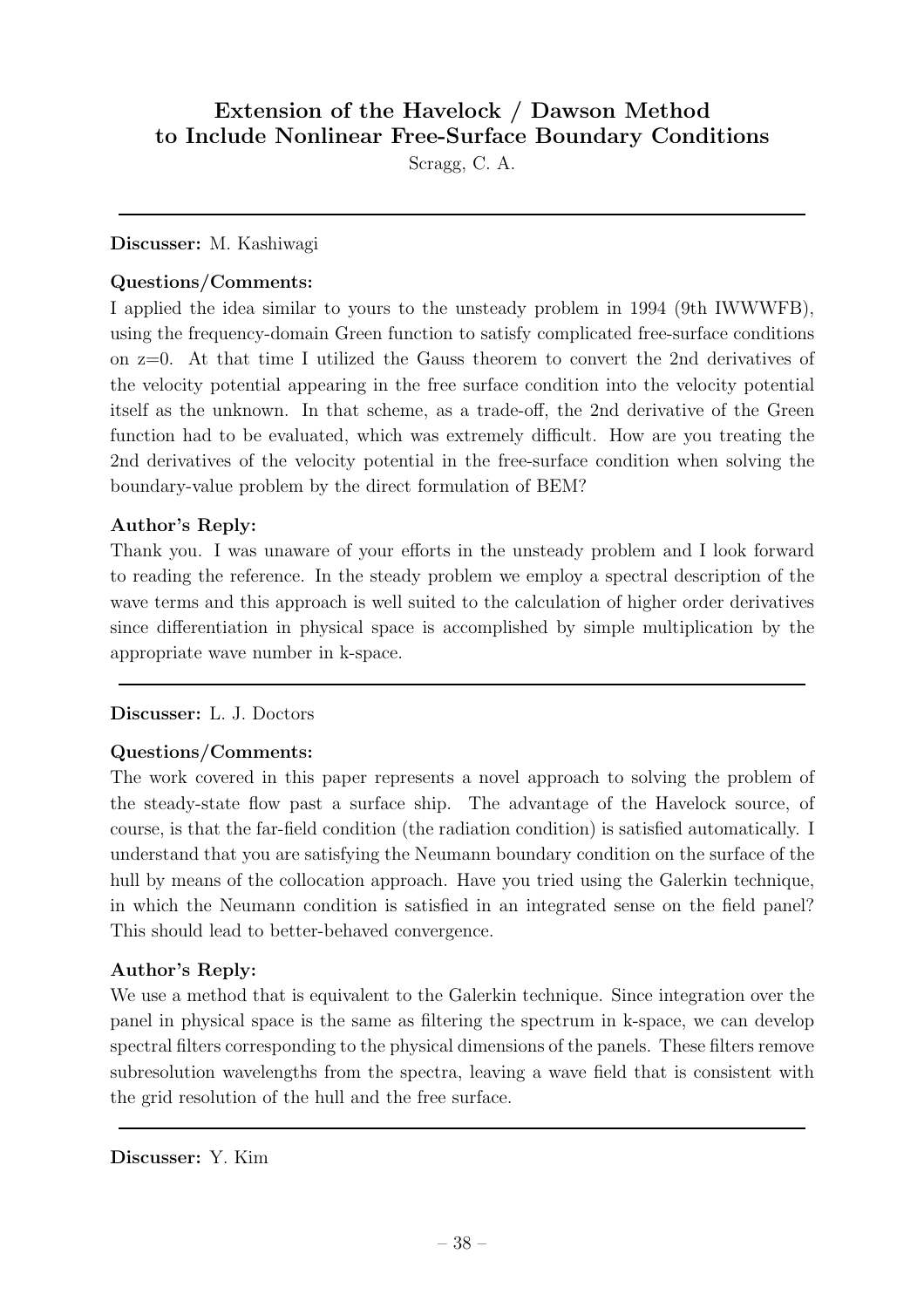### **Questions/Comments:**

Your study concentrates on the nonlinearity on free surface. Some other existing results show that wetted-surface correction provides somewhat significant correction of the wave resistance. Could you make any comment about the body nonlinearity in the wave resistance problem ? How much do you think that the body nonlinearity is important ?

### **Author's Reply:**

Of course the body nonlinearities can be even more important in certain situations. In this study, we have attempted to model them simply by extending the hull panelization above the position of the mean free surface. At every iteration, we compare the dynamic waterline with the depth of each panel and then set the source strength of any unwetted panel to zero. For the examples discussed here, we have held sinkage and trim fixed. To properly account for the geometric nonlinearities, the hull would have to be free in pitch and heave.

### **Discusser:** A. J. Hermans

### **Questions/Comments:**

I wonder whether using Haskind sources at the free surface is applicable in the case of very blunt ships. I expect serious problems near the bow in this case. Is it possible to introduce a transom stern? How do the values of the wave resistance compare with measured data especially in the slow speed case for non-slender ships?

### **Author's Reply:**

Unfortunately this study is far from complete and we have demonstrated convergence only for two ship hulls, both of which have a fine entry. It would not be surprising to encounter numerical difficulties if we were to examine hull geometries that are significantly dissimilar to those studied to date. We have also not yet performed what could be considered a rigorous validation of the accuracy of this method, although early comparisons with a well-validated nonlinear method look encouraging.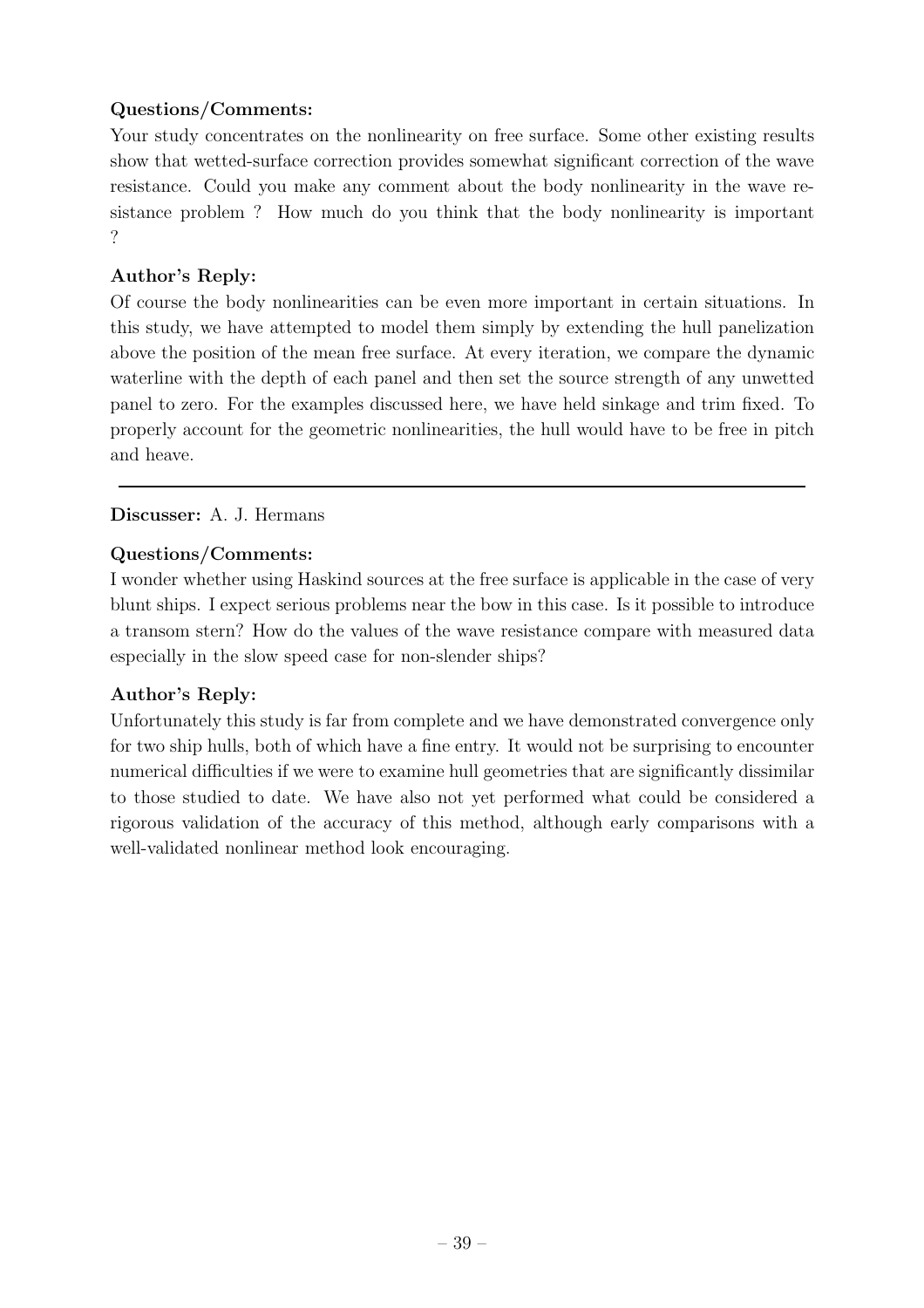## **A New Type of Trapped Mode and Its Relevance to the Forces on Parallel Arrays of Breakwaters**

Shipway, B. J. and Evans, D. V.

#### **Discusser:** J. N. Newman

#### **Questions/Comments:**

Presumably the case you consider with a Neumann condition on the centerplane is equivalent to a series of half-obstacles protruding from one tank wall? If so, this is an example of trapping with a non-symmetric structure.

### **Author's Reply:**

Author did not respond.

**Discusser:** C. Linton

### **Questions/Comments:**

1. I find the accuracy of the wide-spacing approximation for your problem to be surprising. In other similar problems that I know of, the wide-spacing approximation serves only as a guide to the numerical values.

2. In the pressure formulation you seem to have sums of products of eigenfunctions which are divergent. Is this true?

#### **Author's Reply:**

1. I was also surprised at the accuracy of the wide-spacing approximation.

2. I have interchanged (illegally) the order of integration and summation, purely for ease of notation, but in computing the numerics the order is left unchanged.

**Discusser:** M. McIver

#### **Questions/Comments:**

Can you prove that zeros of transmission exist for a pair of barriers?

#### **Author's Reply:**

Evans and Morris usecertain bounds to prove the existence of zeros of transmission. Similar bounds can be obtained for this problem and I would expect a similar proof to exist.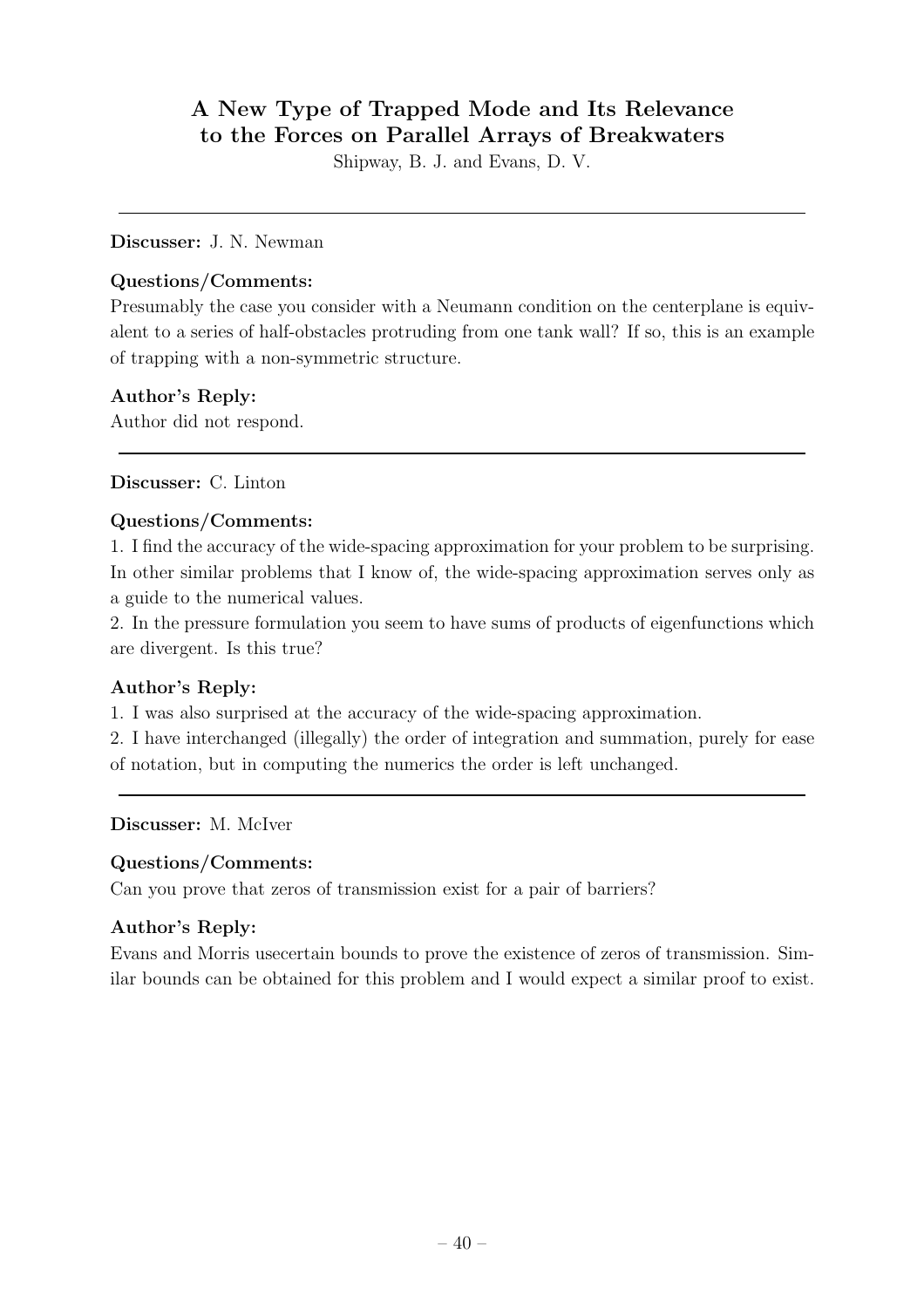## **Parabolic Approximation of the Hydro-Elastic Behavior of a VeryLarge Floating Structure in Oblique Waves**

Takagi, K.

#### **Discusser:** A. J. Hermans

#### **Questions/Comments:**

Your theory is developed for shallow water. It seems that some practical applications are in deep water. In that case the application of ray theory is not as simple as in the shallow water case. Do you have any ideas how to extend your method to the case of deep water?

### **Author's Reply:**

Honestly speaking, I have no idea to extend my theory to deep water case. But, there is no essential problem to extend my theory to the finite depth case.

### **Discusser:** M. Ohkusu

#### **Questions/Comments:**

I am pleased to learn my idea was extended for the more difficult case of oblique wave incidence. Yet the accurate prediction of the deflection at the corner will be a problem. I recall you presented fine result on the corner problem at the 14th IWWWFB. Do you have any idea of matching or connecting your oblique sea solution with your corner solution?

### **Author's Reply:**

It is possible to connect my corner solution to the present theory. But, the problem is that the corner solution is not "simple", since it contains a boundary integral equation. Yet, I would like to make a further investigation on the corner problem to justify the ray approach.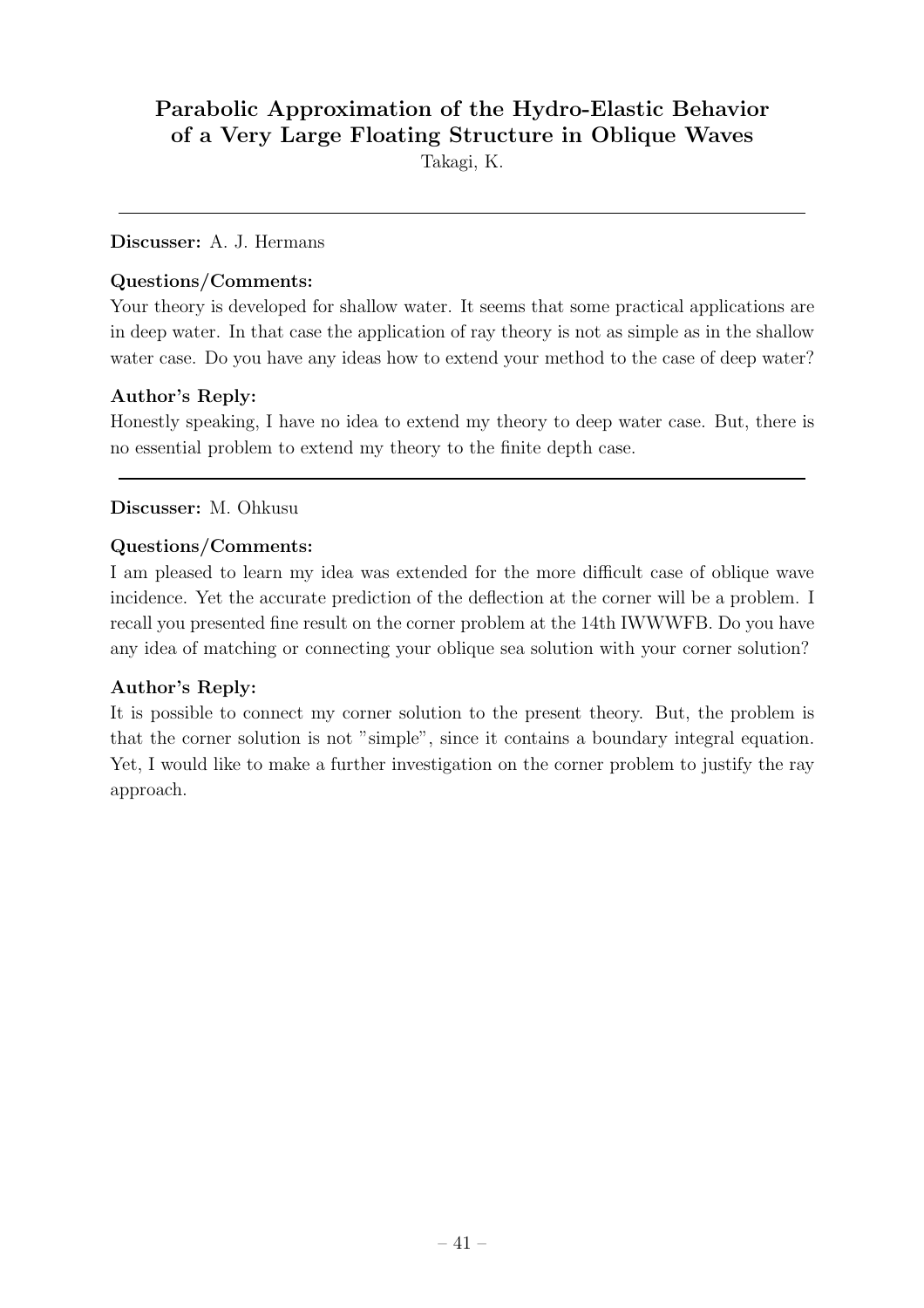## **Development of a 3D-NWT for Simulation of Running Ship Motions in Waves**

Tanizawa, K. and Minami, M.

#### **Discusser:** M. Kashiwagi

#### **Questions/Comments:**

In order to be fair, let me make a comment on the results of EUT.

1. In the results of EUT shown in your paper, the experimental values of A35 and A53 (cross added-mass terms between heave and pitch) are used instead of computed values, because near the heave and pitch resonance the cross terms are important but computed values of A35 and A53 by EUT are not so good.

2. The asymptotic value of the pitch amplitude with increasing the wavelength seems to be smaller than the expected value. This is due to the underestimation of the pitch exciting moment, but at present that shortcoming is resolved and thus we can expect better results by EUT.

#### **Author's Reply:**

Thank you for your comments.

#### **Discusser:** Y. Kim

#### **Questions/Comments:**

1. (comment) You mentioned about the saw-tooth waves near the body. These can be numerically removed using pseudo-panels inside of the body and apply the typical filtering scheme suggested by Shapiro or Longuet-Higgins and Cokelete. Also we can find the exmplicit expressions of 5- and 7-point filters on the collocation points at the boundary edge. We need a careful application since the local component near the body can be damped too much due to filtering.

2. (Q) Do you have any comparison of hydrodynamic coefficients with other data ? You showed the comparison of motion RAOs, but it is hard to tell the accuracy of the ship motion program from the comparison of the linear RAOs. This is because that the motion is sort of secondary output after getting the velocity potential and pressure. I believe that checking the added mass and damping coefficient has more meaning to observe the accuracy of the program.

#### **Author's Reply:**

1. Thank you for your comment. I have tried five points smoothing along the water line. However, the simulation was still not stable. I have also tried smoothing spline technique which is very effective for my 2D-NWT. However, for 3D-NWT, simulation of waterline is unstable and too much smoothing affects to the result. Stability analysis might be needed to stabilize the simulation. If ship is not running, there is no instability and the converged result is easily obtained.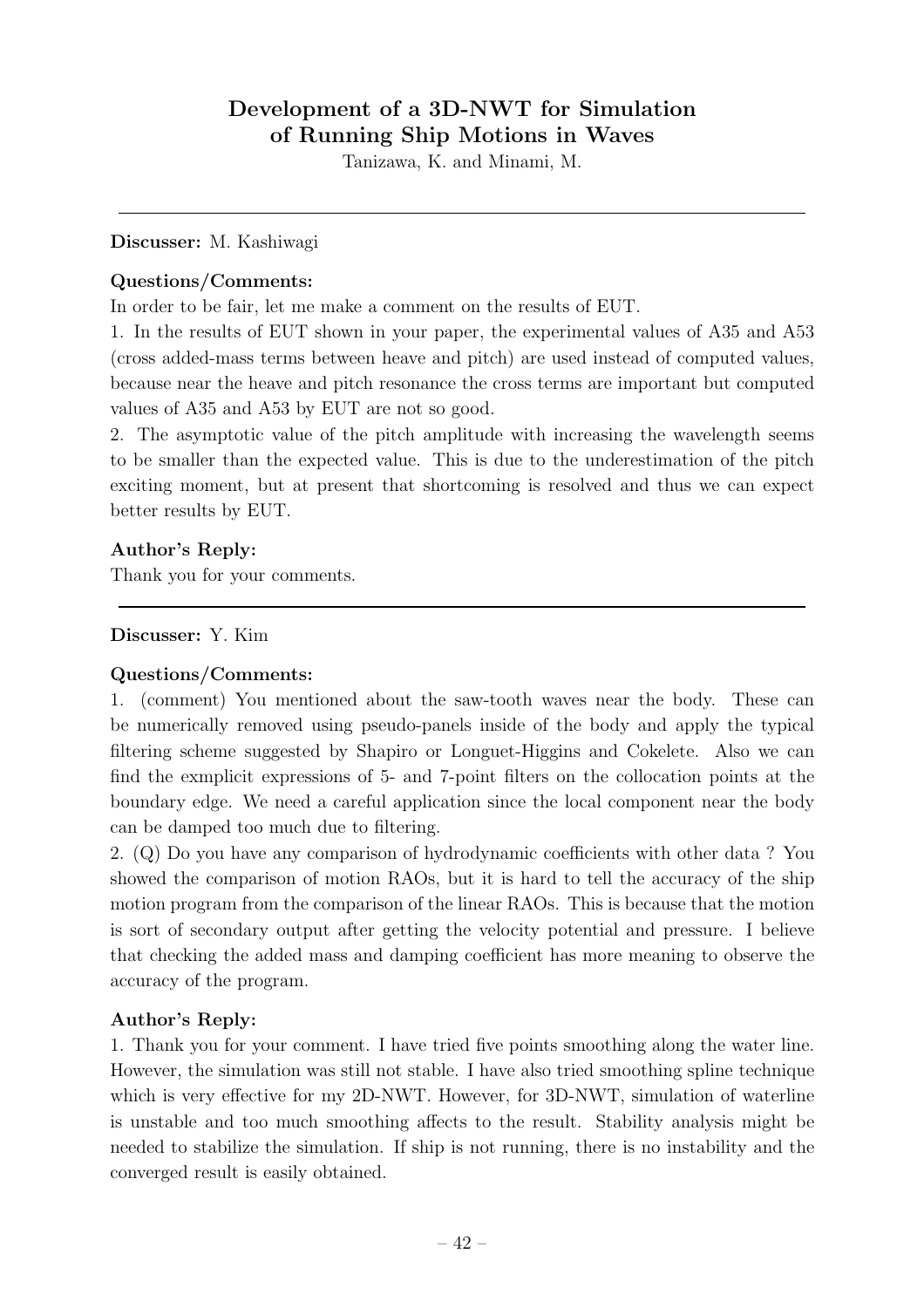2. I intend to check the accuracy of the simulation systematically after I tamed the instability.

**Discusser:** H. Yasukawa

### **Questions/Comments:**

How did you deal with the surge motion in your computation? If the surge is free, I guess you added the restoring term to the surge force component.

### **Author's Reply:**

Yes, I added weak restoring and dumping terms to the surge force component.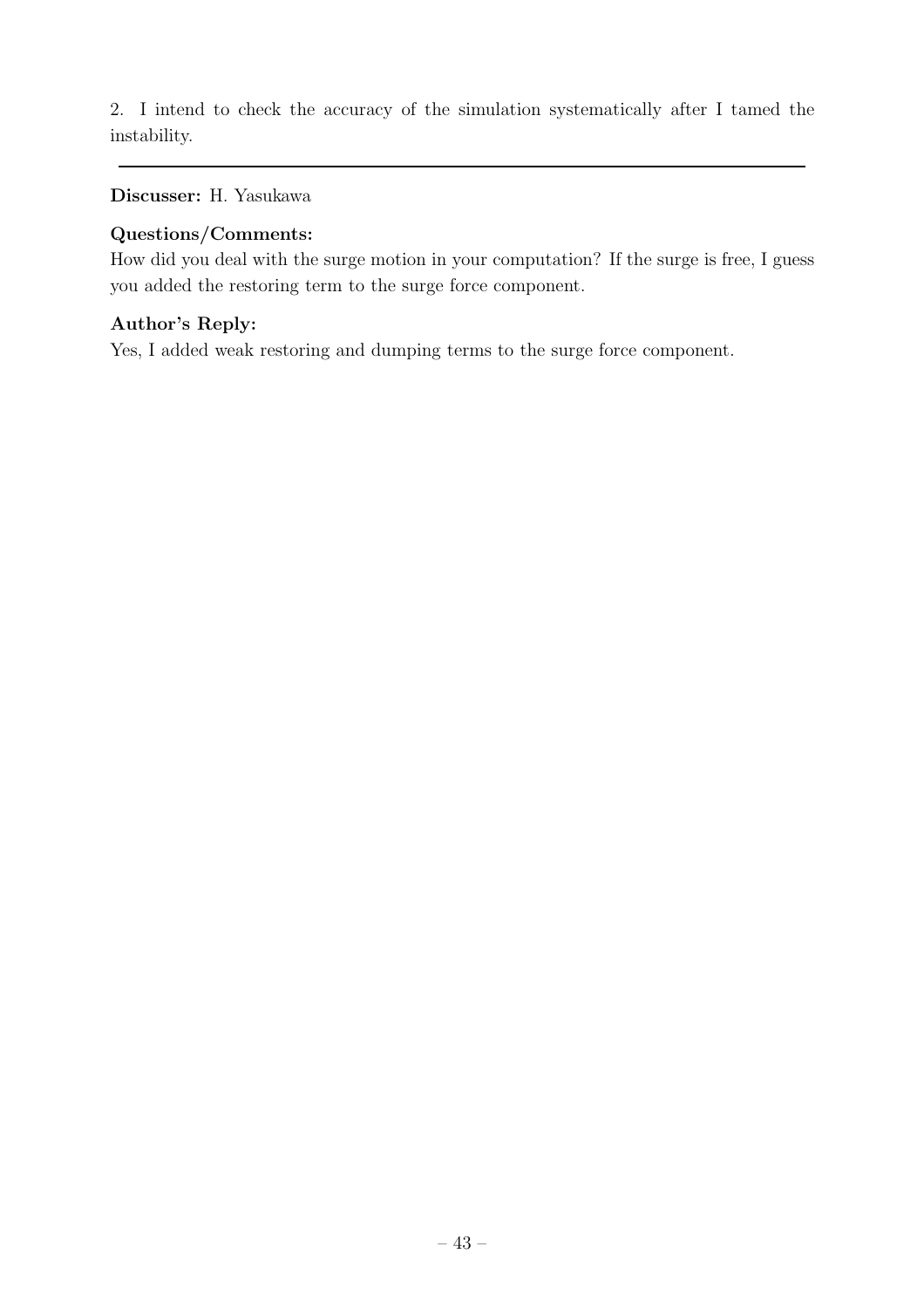## **Fast Multipole Method for Hydrodynamic Analysis of VeryLarge Floating Structures**

Utsunomiya, T., Watanabe, E. and Nishimura, N

#### **Discusser:** M. Kashiwagi

#### **Questions/Comments:**

In my experience from the study of hierarchical interaction theory a couple of years ago, the convergence rate of Bessel (more exactly Hankel) functions used in Graf's additiontheorem is slow, and thus when increasing the number of hierarchical levels we had to increase greatly the number of terms of Bessel functions. I guess the same problem happens in your scheme, and there must be a trade-off between accuracy and computation time in deciding where the far-field and near-field points are in setting up the matrix. Could you comment on this point?

### **Author's Reply:**

There exist two major truncation parameters in the multipole expansions. In Eq. (3) of the Proceedings, the infinite series in terms of m are truncated at  $m_{max} = \left[6h/R\right]$  (ref. 1); and the series of *n* are truncated at  $n_max = 20$  when  $ka < 5$  and  $n_{max} = [1.2ka + 15]$ when  $ka > 5$ , where a designates the maximum cell size used in the calculations (ref. 2). Obviously, as the wave number becomes higher, the number of series terms becomes larger in proportional to the wave number. However, still the efficiency of the method is exellent, as we see in the numerical examples.

- [1] Newman, J.N. (1985) Algorithms for the free-surface Green function, J. Eng. Maths. 19, 57-67.
- [2] Fukui, T. & Katsumoto, J. (1998) Fast multipole boundary element method accelerated by FFT in two dimensional scattering problems, Proc. 15th Japan National Symp. on Boundary Element Methods, 93-98 (in Japanese).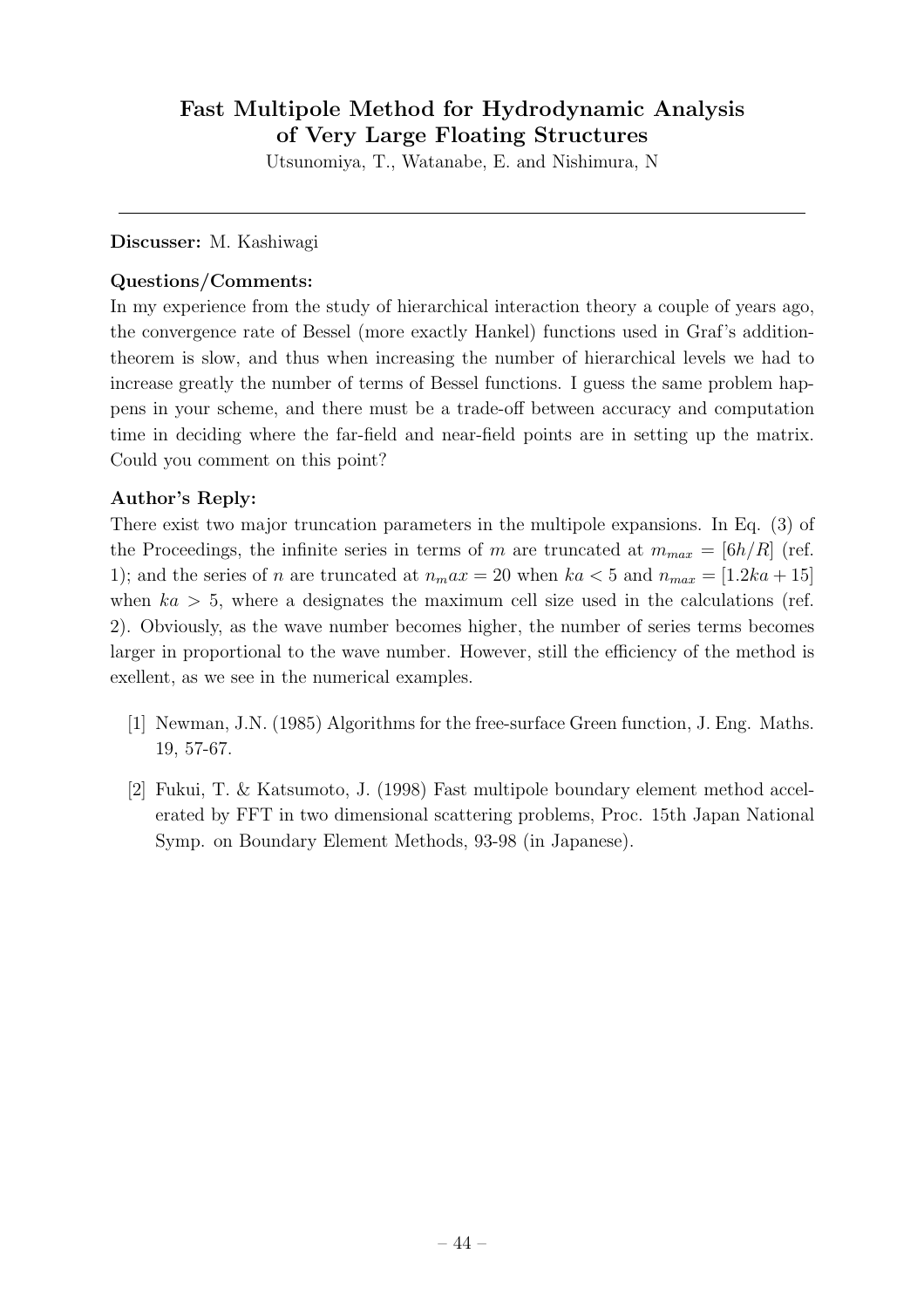## The Coupled Finite Element and Boundary Element Analysis **of Nonlinear Interactions between Waves and Bodies**

Wu, G. X. and Eatock Taylor, R

#### **Discusser:** M. McIver

#### **Questions/Comments:**

Have you done any calculations for the untethered elliptical cylinder? The circular cylinder has special properties (zero of reflection) so how would you expect the results to differ when the cylinder is not circular?

### **Author's Reply:**

We have not so far considered an untethered elliptical cylinder. For the reason you mention, this case seems of less interest than the circular cylinder. We have however computed results for the elliptical cylinder which is free only to rotate. These illustrate the interesting phenomenon of progressively increasing angular motion as a result of nonlinear effects. The time history of the rotation looks very similar to that for the horizontal drift of the untethered circular cylinder.

### **Discusser:** R. W. Yeung

### **Questions/Comments:**

I noticed that there is a signficant negative drift for the steeper wave case you showed. We have also similar experience in recent computations but think that it was a strong coupling of motion that causes it. Do you have an view of what caused the negative drift? Previous works that found similar behavior did not address this physical origin of such behavior very clearly.

#### **Author's Reply:**

The circular cylinder is here free to respond both horizontally and vertically, but it is not clear that the upwave drift is associated with coupling effects. As indicated in our response to Maureen McIver, the case of the elliptical cylinder which is only allowed angular motion shows analogous rotational behaviour in the steeper wave conditions.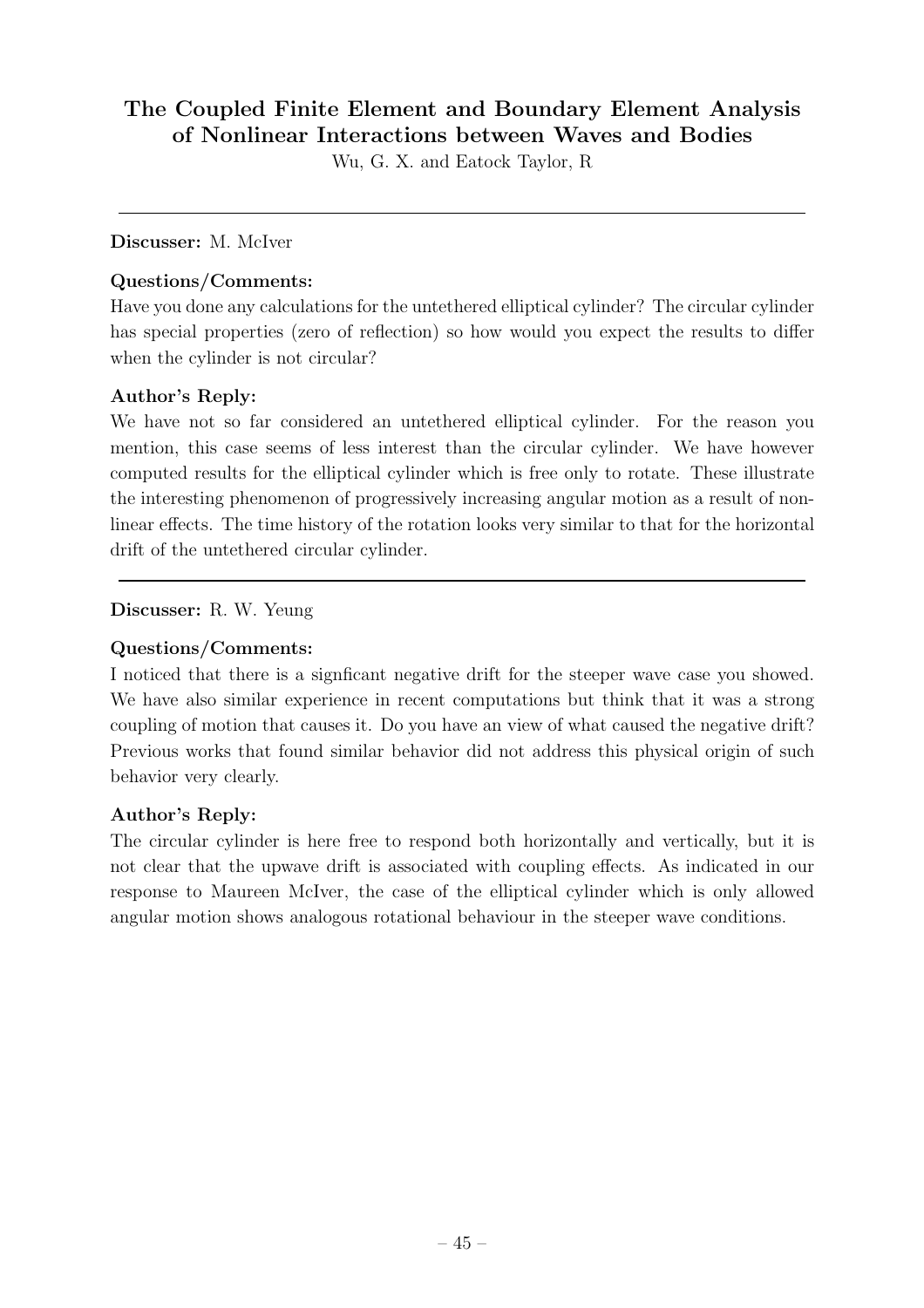## **CFD Simulation of Flow-Induced Floating-BodyMotions**

Xing, Y., Hadzic, I., Muzaferija, S. and Peric, M.

#### **Discusser:** J. Grue

#### **Questions/Comments:**

Methods like the one you describe seem to developrather rapidly, and seem to be rather promising. Visualizations using the method seem convincing. Have you also performed comparisons with published results produced by e.g. boundary element methods, or other methods, where convergence is documented?

### **Author's Reply:**

No, not really. One of the co-authors did compare one case like a 2D Cylinder initially submerged in the still water with some experimental data at the beginning, and it seemed to show good agreements, but no comparisons were done with other methods. So far it has been just the first stage of the development of our method and our effort has therefore been focused on developing and testing it. But validation is certainly a very important issue and should be one of our further steps, it is a running project, and I hope the further development including validation will be presented in near future.

#### **Discusser:** R. Eatock Taylor

#### **Questions/Comments:**

You have mentioned mesh refinement and mesh independence. Would you like also to comment on your choice of time step?

#### **Author's Reply:**

Time is considered as the fourth dimension in this problem, which is chosen and monitored by the Courant number. When we did grid refinement and mesh independent analysis, time step size was also reduced in a similar manner.

#### **Discusser:** R. W. Yeung

#### **Questions/Comments:**

Thank you for a very nice presentation. You claimed in your presentation that there was no existing numerical works on the subject of nonlinear motion in waves. I would not agree with you at all. The subject has a long history and I myself and my students have contributed to this problem by including viscous effects in a series of publications on the 3 degrees of freedom solution of floating bodies, published over a period of about 3 years. These include careful comparisons of our time-domain solution with our own and other know results from experiments. You may want to compare your results with some of our published data. There were 3 papers in the IJOPE journal and ISOPE Conferences (1998, 2000), two papers in the 21st and 23rd ONR Symposia. Each somewhat forms the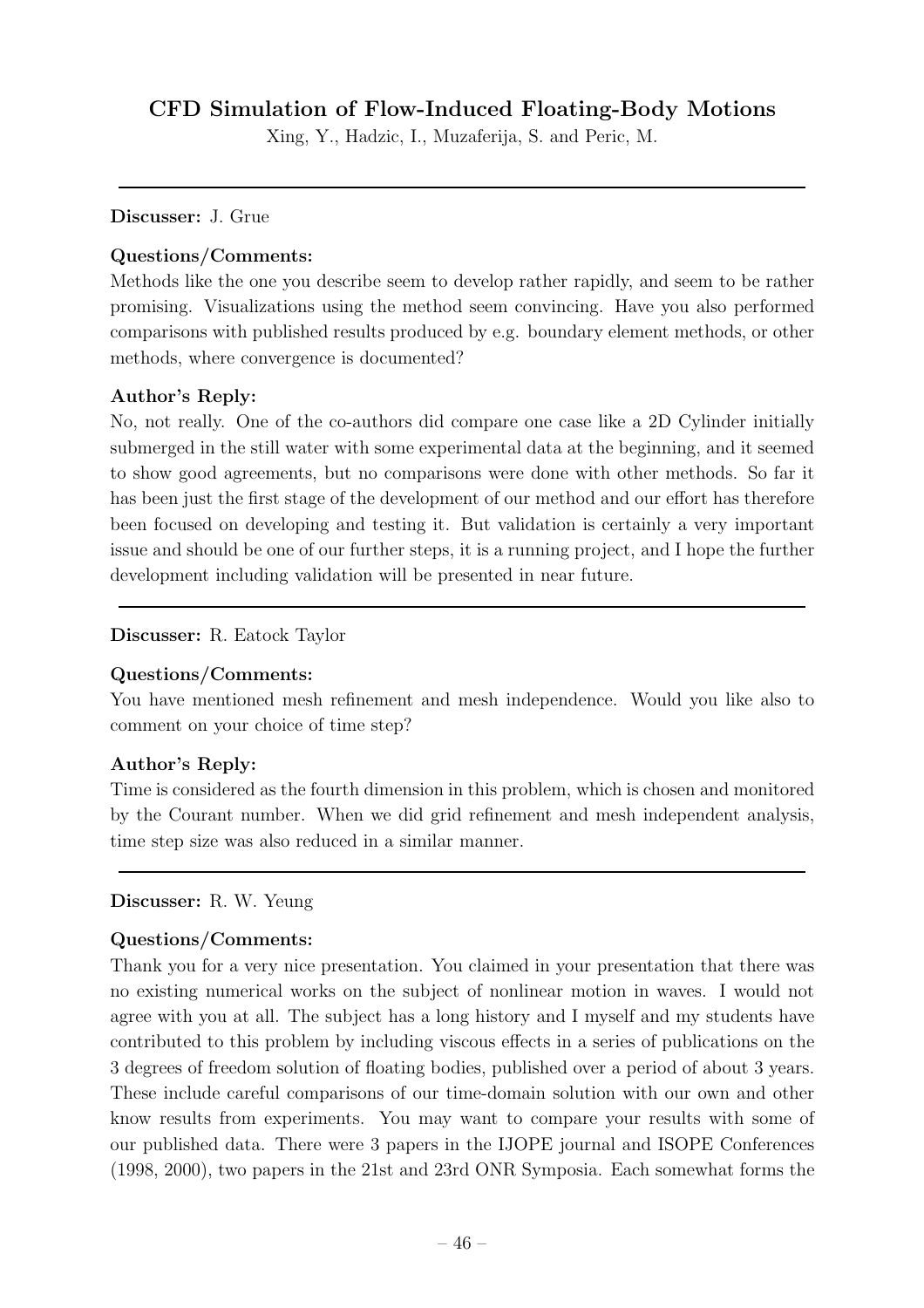foundation of one for the following papers. There have also been a few other papers along a similar line since our studies.

The methods you pursue have condsiderable promise in three dimensions. Validations and comparison with existing literature is the normal way for scientific advances.

### **Author's Reply:**

Thank you for your comment and information and sorry for the ignorance. As I mentioned for the first question, verification and validation of our method would be our next steps. Hopefully I can work more on the validation of our method in near future.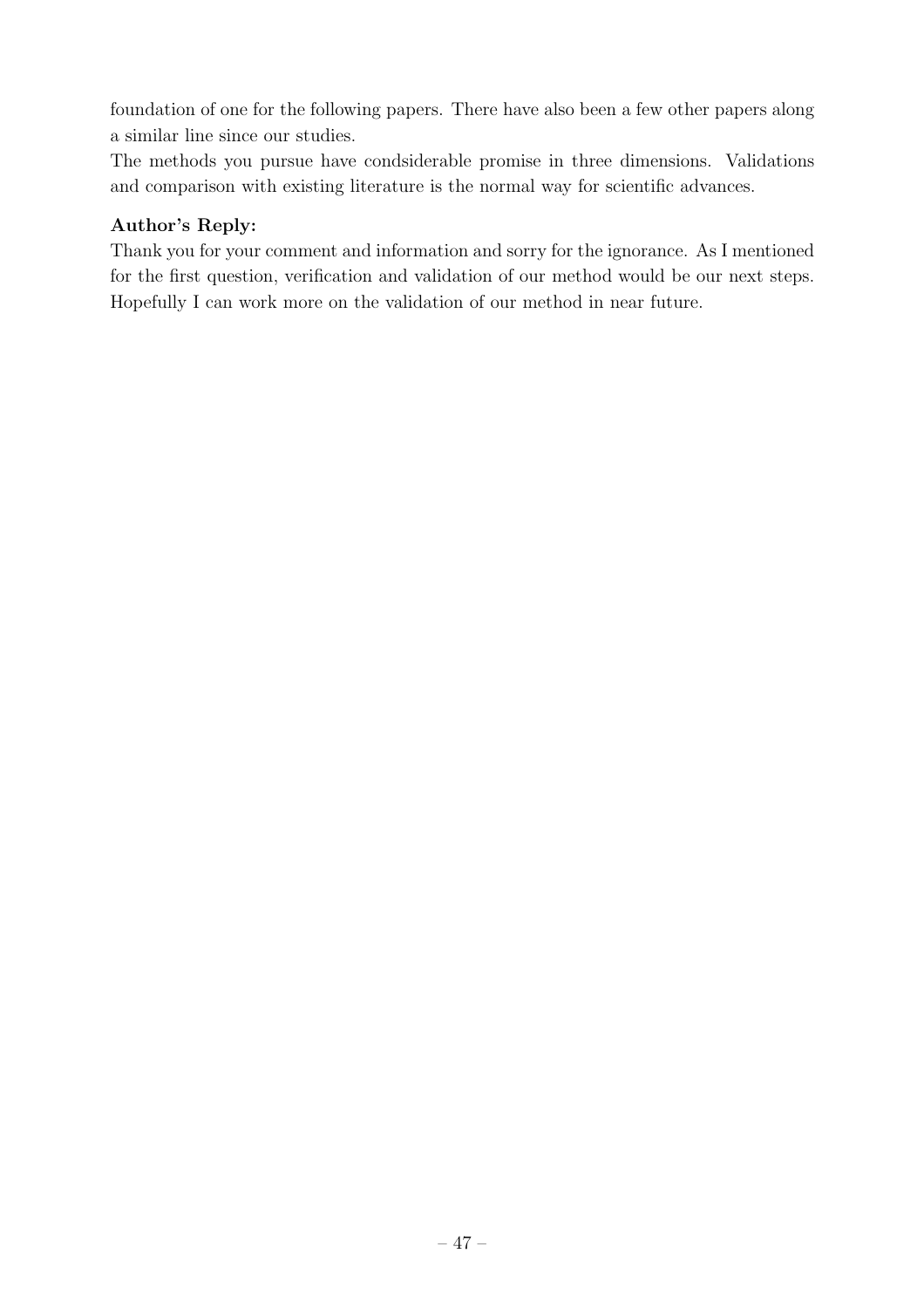Yasukawa, H.

**Discusser:** V. Bertram

### **Questions/Comments:**

Are the artificial panels for the transom stern considered in the computation of trim and sinkage or dummy panels for that purpose?

### **Author's Reply:**

The dummy panels were put for smoothing the flow at the stern end to avoid the unexpected large stern waves and are excluded in integration of the hull surface pressure for the hydrodynamic force computation, which is based on the computation of the trim and sinkage.

### **Discusser:** R. Henn

#### **Questions/Comments:**

How can you explain that, in the supercritical simulation, the first diverging wave, generated at the stern, has a negative wave elavation? (Suggestion: Please include the plot from your presentation, showing the wave pattern at supercritical speed, in your answer)

### **Author's Reply:**

Attached 2 figures show wave pattern around a vessel, and wave elevation along the profile and on the center line of the channel respectively. In the high speed range such as  $F_n$ =0.693, independently of the water depth, it becomes difficult to specify the only diverging waves come from shipstern in the numerical results since there exists remarkable interaction between 2 wave components from the fore and the stern. We think that the diverging waves with negative elevation near the stern part mostly come from the fore disturbance



Fig. 1 Wave pattern around a vessel at  $F_n = 0.693$ . Water depths of  $h/L = 2.2$  and 0.3 are corresponding to depth Froude number  $F_h$  =0.467 and 1.265 respectively.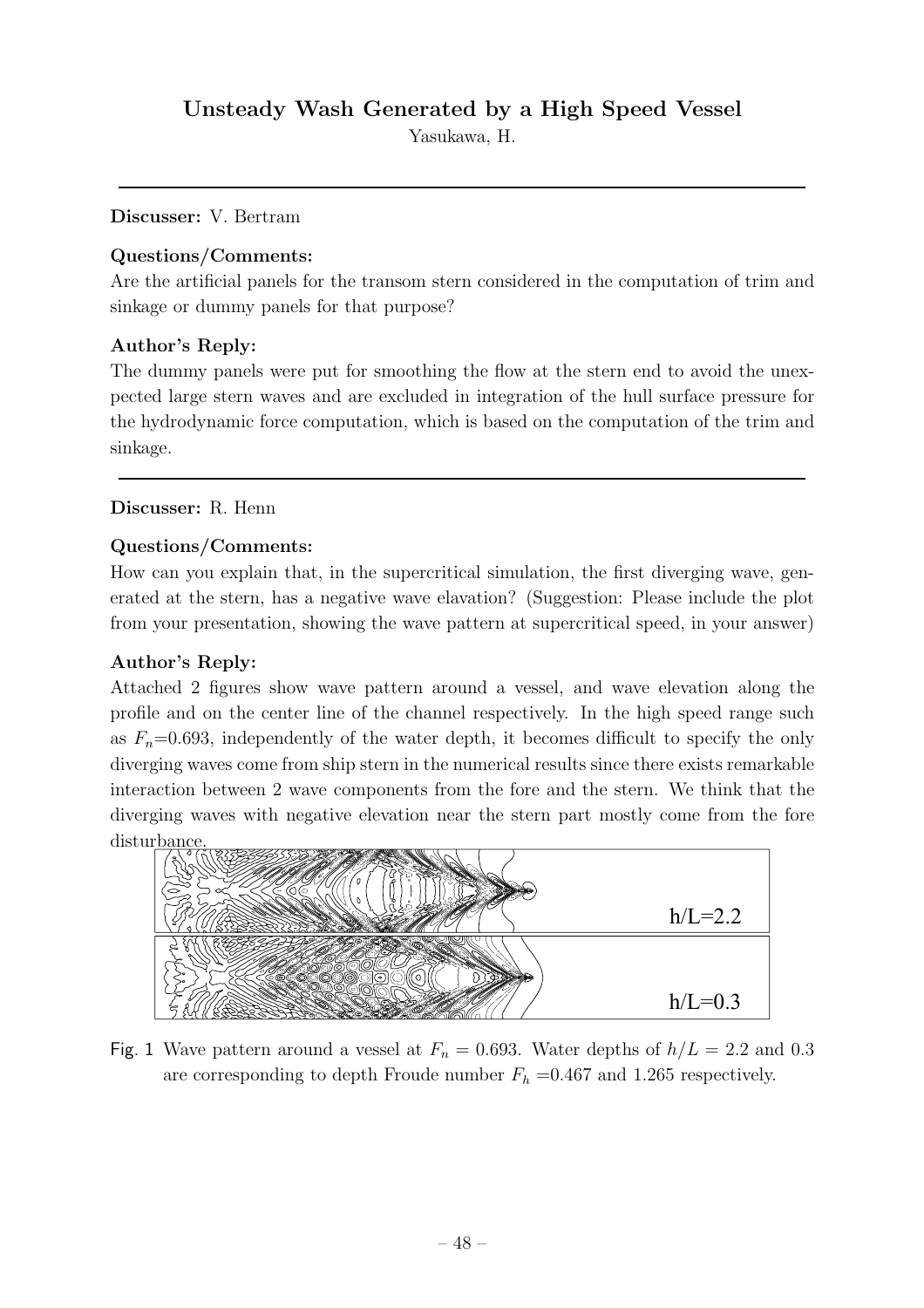

Fig. 2 Wave elevation along the profile and on the center line of the channel. The  $x/L = 0$ means the position of fore end(FE) of the vessel.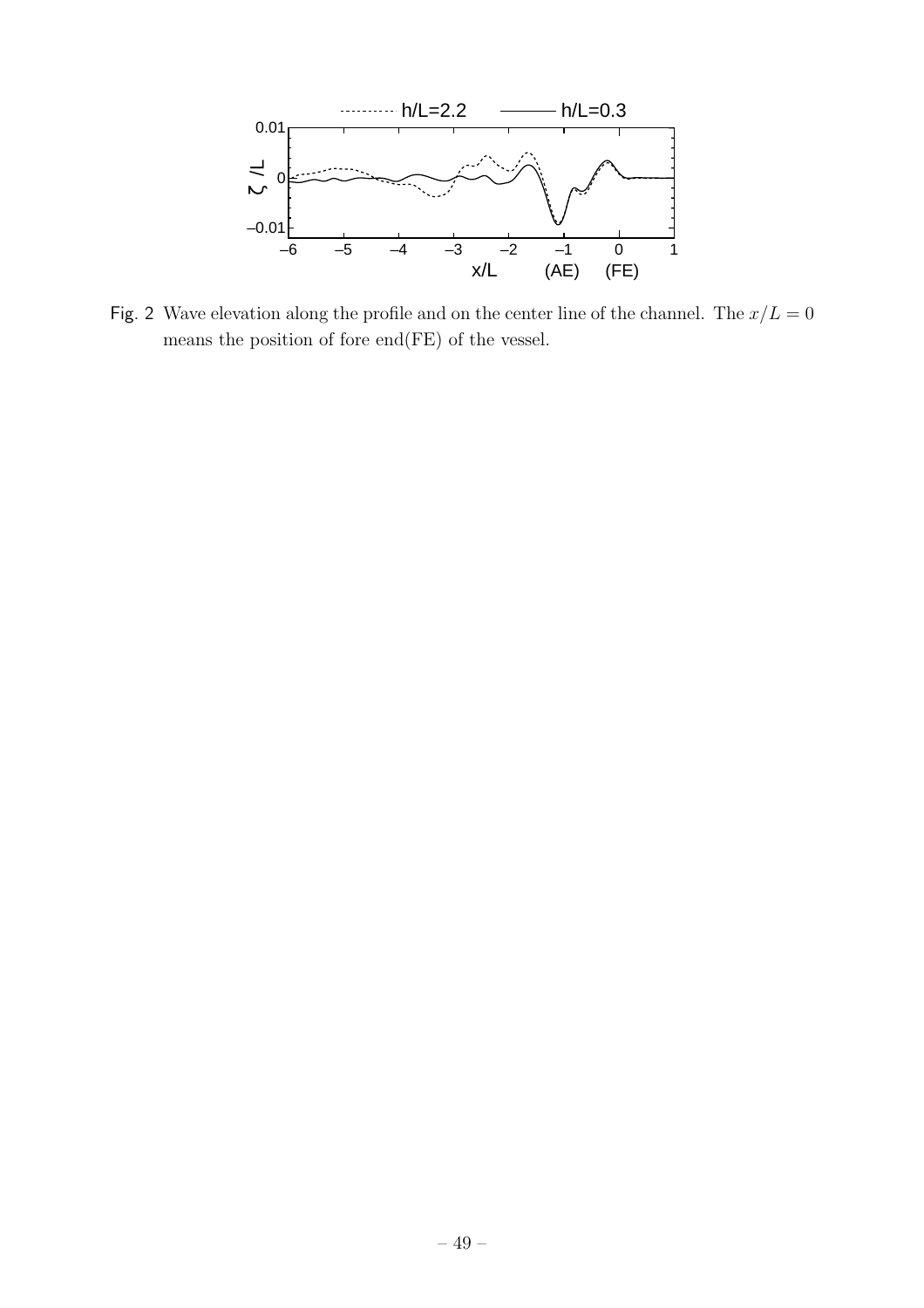## **Computation of Waves Generated bya Ship Using an NS Solver Based on B-Spline Solid**

Zhao, C. and Zou, Z.

**Discusser:** G. Klopman

### **Questions/Comments:**

The results on the Wigley hull you showed are for a very high Reynolds number. What kind of turbulence model did you use to compute the eddy viscosity?

### **Author's Reply:**

Author did not respond.